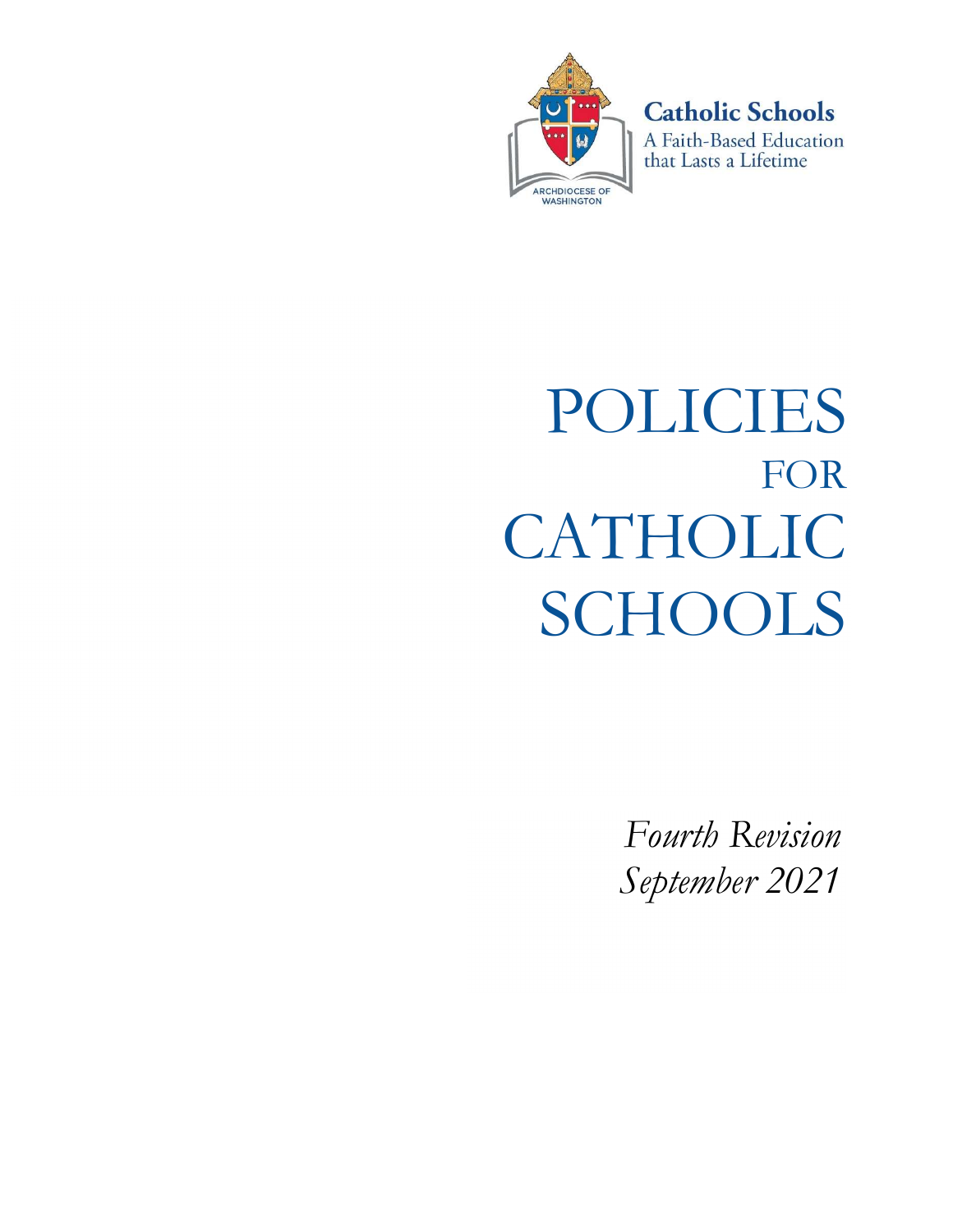# **TABLE OF CONTENTS**

| 1000 |      |              |                                                        |  |
|------|------|--------------|--------------------------------------------------------|--|
| 1100 |      |              |                                                        |  |
| 1200 |      |              | CATHOLIC IDENTITY STANDARDS FOR ALL CATHOLIC SCHOOLS 1 |  |
|      | 1210 |              |                                                        |  |
|      |      | 1211         |                                                        |  |
|      |      | 1212         |                                                        |  |
|      |      | 1213<br>1214 |                                                        |  |
|      |      | 1215         |                                                        |  |
|      | 1220 |              |                                                        |  |
|      |      | 1221         |                                                        |  |
|      |      | 1222         |                                                        |  |
|      |      | 1223         |                                                        |  |
|      |      | 1224<br>1225 |                                                        |  |
|      |      | 1226         |                                                        |  |
|      |      | 1227         |                                                        |  |
|      | 1230 |              |                                                        |  |
|      |      | 1231         |                                                        |  |
|      |      | 1232         |                                                        |  |
|      |      | 1233<br>1234 |                                                        |  |
|      |      |              |                                                        |  |
|      | 1240 | 1241         |                                                        |  |
|      |      | 1242         |                                                        |  |
|      |      | 1243         |                                                        |  |
|      |      | 1244         |                                                        |  |
|      |      | 1245         |                                                        |  |
|      |      | 1246         |                                                        |  |
|      |      | 1247<br>1248 |                                                        |  |
|      |      |              |                                                        |  |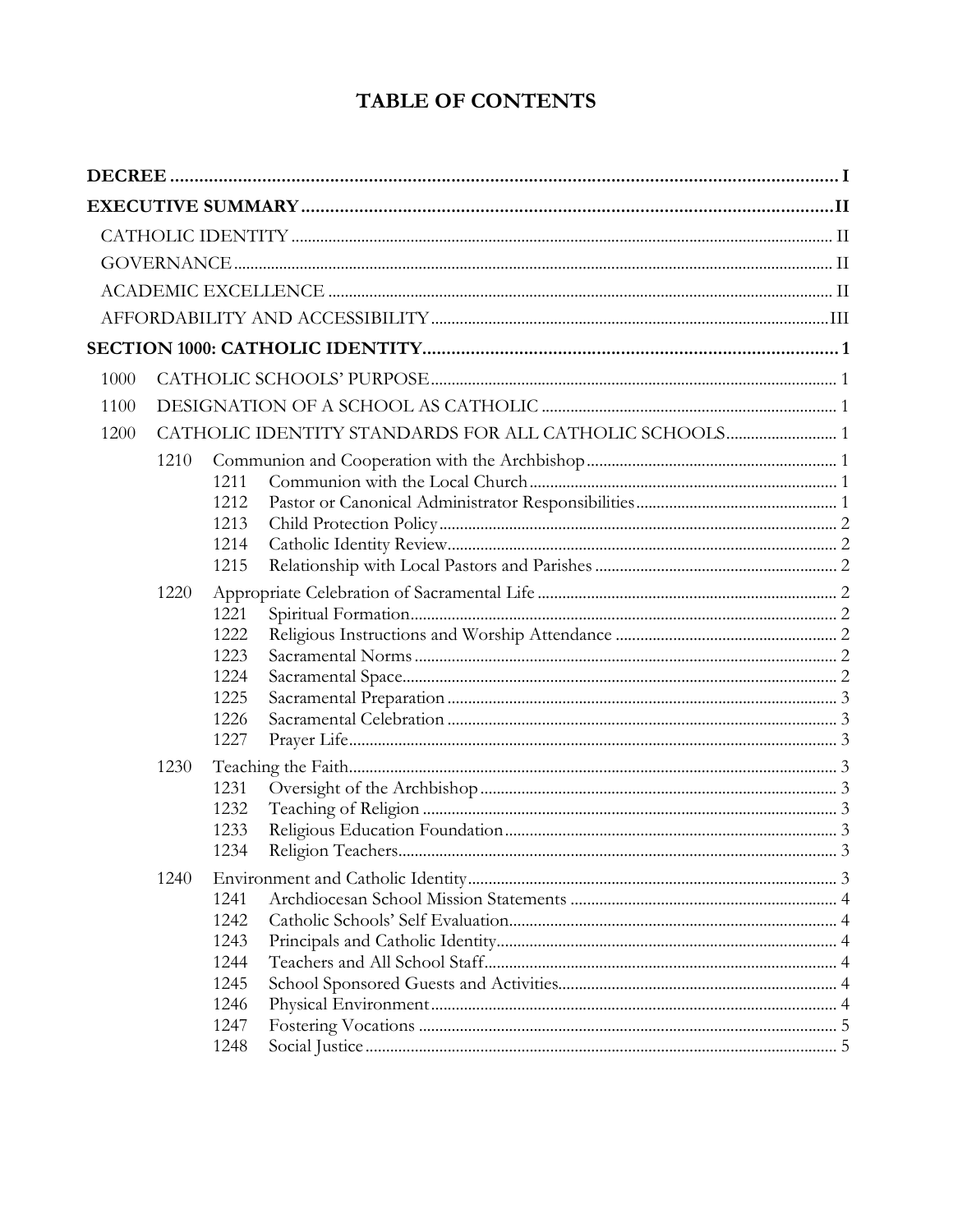| 2000 |                                                                  |                                                                         |  |
|------|------------------------------------------------------------------|-------------------------------------------------------------------------|--|
|      | 2010                                                             |                                                                         |  |
|      | 2020                                                             | Schools Established, Operated and Sponsored by a Religious Community  6 |  |
|      | 2030                                                             |                                                                         |  |
|      | 2040                                                             |                                                                         |  |
|      | 2050                                                             |                                                                         |  |
|      | 2060                                                             |                                                                         |  |
| 2100 |                                                                  |                                                                         |  |
|      | 2110                                                             | 2111<br>2112<br>2113                                                    |  |
|      | 2120                                                             | 2121<br>2122<br>2123<br>2124                                            |  |
| 2200 |                                                                  |                                                                         |  |
|      | 2210                                                             |                                                                         |  |
|      | 2220                                                             |                                                                         |  |
| 2300 |                                                                  |                                                                         |  |
|      | 2310                                                             |                                                                         |  |
|      | 2320                                                             |                                                                         |  |
| 2400 |                                                                  |                                                                         |  |
|      | 2410                                                             | 2411<br>2413                                                            |  |
|      | 2420                                                             |                                                                         |  |
|      | 2430                                                             | 2431<br>2432<br>2433<br>2434                                            |  |
| 2500 |                                                                  |                                                                         |  |
| 2600 | MAJOR EXPANSION OR REDUCTION OF ARCHDIOCESAN SCHOOL SERVICES. 11 |                                                                         |  |
|      | 2610                                                             |                                                                         |  |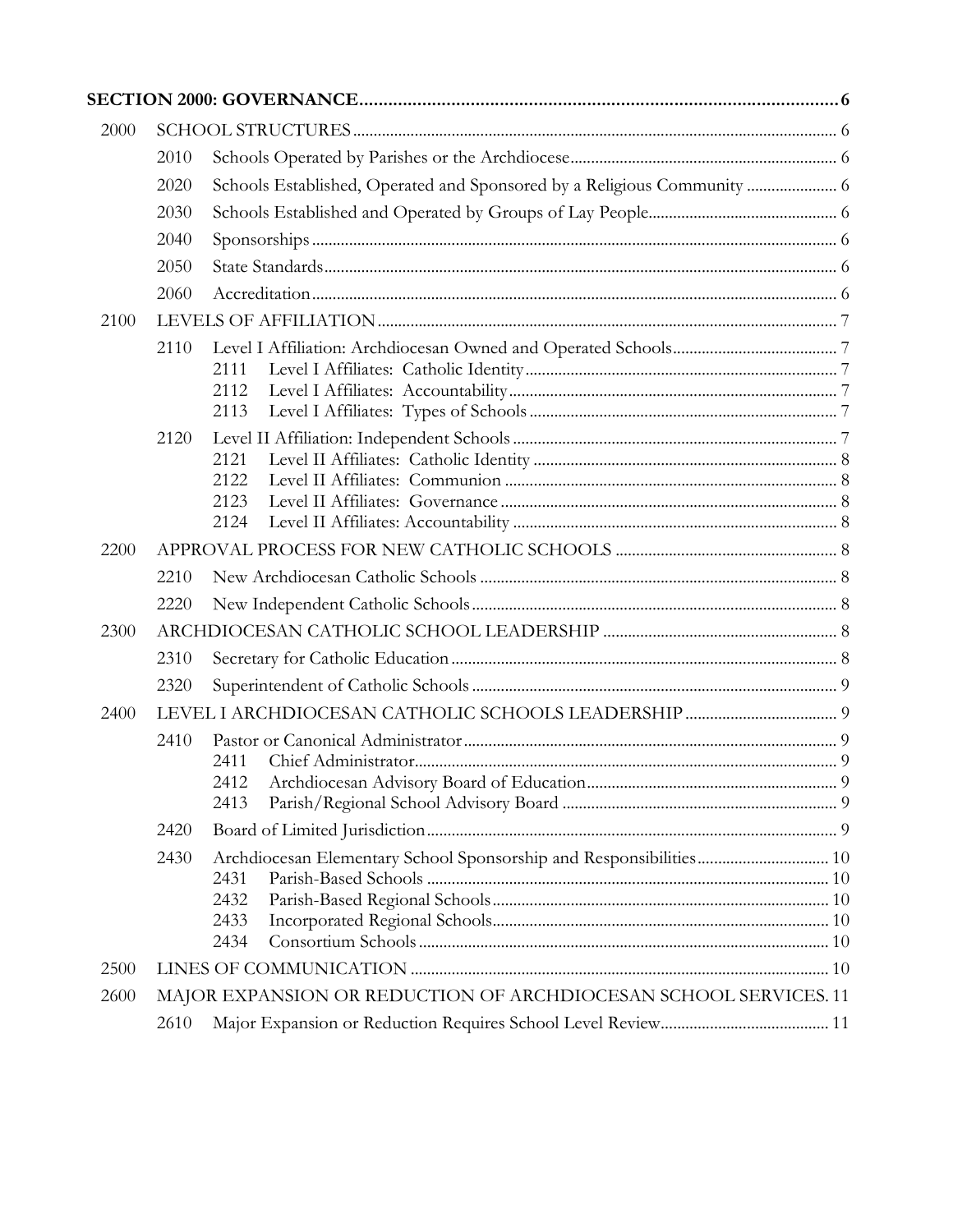| 3000 |      |                                                                                                                                                     |  |  |
|------|------|-----------------------------------------------------------------------------------------------------------------------------------------------------|--|--|
| 3100 |      |                                                                                                                                                     |  |  |
|      | 3110 | Academic Standards for Archdiocesan Elementary Schools and Pre-Kindergarten                                                                         |  |  |
|      | 3120 |                                                                                                                                                     |  |  |
|      | 3130 |                                                                                                                                                     |  |  |
|      |      | 3131                                                                                                                                                |  |  |
|      |      | Curriculum Framework for Young People of High School Age 12<br>3132                                                                                 |  |  |
| 3200 |      |                                                                                                                                                     |  |  |
|      | 3210 | Instructional Standards for Archdiocesan Elementary Schools and Pre-Kindergarten                                                                    |  |  |
|      |      | 3211                                                                                                                                                |  |  |
|      |      | 3212                                                                                                                                                |  |  |
|      |      | 3213                                                                                                                                                |  |  |
|      | 3220 |                                                                                                                                                     |  |  |
| 3300 |      |                                                                                                                                                     |  |  |
|      | 3310 | Academic Assessment Standards for Archdiocesan Schools and Pre-Kindergarten                                                                         |  |  |
|      |      |                                                                                                                                                     |  |  |
|      |      | 3311                                                                                                                                                |  |  |
|      |      | 3312                                                                                                                                                |  |  |
|      | 3320 |                                                                                                                                                     |  |  |
|      | 3330 |                                                                                                                                                     |  |  |
|      | 3340 | 3341                                                                                                                                                |  |  |
|      | 3350 |                                                                                                                                                     |  |  |
|      | 3360 |                                                                                                                                                     |  |  |
|      | 3370 |                                                                                                                                                     |  |  |
|      | 3380 |                                                                                                                                                     |  |  |
| 3400 |      |                                                                                                                                                     |  |  |
|      | 3410 |                                                                                                                                                     |  |  |
|      |      | 3411                                                                                                                                                |  |  |
|      |      | Appointment of Interim Archdiocesan Chief Administrators 16<br>3412                                                                                 |  |  |
|      | 3420 | 3421                                                                                                                                                |  |  |
|      | 3430 | Degree Requirements for Counselors, Social Workers & Guidance Counselors 16                                                                         |  |  |
|      |      | Certification/Licensure Requirements for Counselors and Social Workers 16<br>3431                                                                   |  |  |
|      |      | Certification Requirements for School Guidance Counselors 16<br>3432<br>Professional Requirements for Counselors, Social Workers & Guidance<br>3433 |  |  |
|      |      |                                                                                                                                                     |  |  |
|      | 3440 |                                                                                                                                                     |  |  |
|      |      | 3441                                                                                                                                                |  |  |
|      |      | 3442                                                                                                                                                |  |  |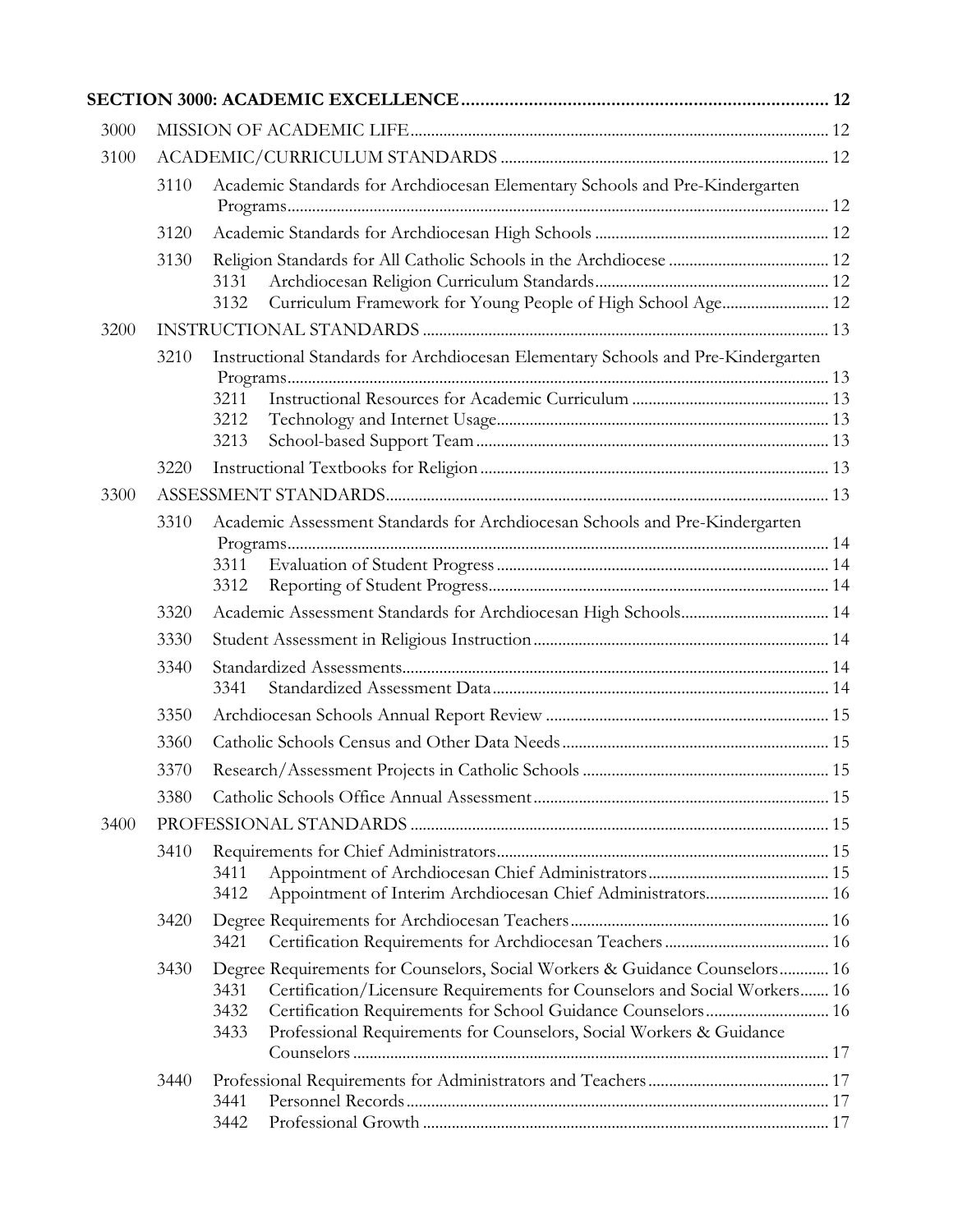|      |      | 3443<br>Letters of Appointment for Lay Employees in Archdiocesan Schools 17<br>3444<br>3445<br>3446<br>3447<br>3448<br>3449 |  |
|------|------|-----------------------------------------------------------------------------------------------------------------------------|--|
|      | 3450 | 3451<br>Archdiocesan Teacher Education Stipend for Certification Courses 19<br>3452                                         |  |
|      | 3460 | 3461                                                                                                                        |  |
|      | 3470 |                                                                                                                             |  |
| 3500 |      |                                                                                                                             |  |
|      | 3510 |                                                                                                                             |  |
|      |      | 3511                                                                                                                        |  |
|      |      | 3512<br>3513                                                                                                                |  |
|      |      | 3514                                                                                                                        |  |
|      |      | 3515                                                                                                                        |  |
|      |      | 3516                                                                                                                        |  |
|      |      | 3517                                                                                                                        |  |
|      |      | 3518                                                                                                                        |  |
|      |      | 3519                                                                                                                        |  |
|      | 3520 |                                                                                                                             |  |
|      | 3530 |                                                                                                                             |  |
|      |      | 3531                                                                                                                        |  |
|      |      | 3532                                                                                                                        |  |
|      |      | 3533                                                                                                                        |  |
|      |      | 3534<br>3535                                                                                                                |  |
|      |      |                                                                                                                             |  |
|      | 3540 | 3541                                                                                                                        |  |
|      |      | 3542                                                                                                                        |  |
|      |      | 3543                                                                                                                        |  |
|      |      | Health and Allergy Requirements in Archdiocesan Catholic Schools 23<br>3544                                                 |  |
|      |      | Emergency Contact Information for Archdiocesan Catholic School Students . 23<br>3545                                        |  |
|      |      | Transportation of Archdiocesan Catholic Elementary School Students 23<br>3546                                               |  |
|      |      | 3547                                                                                                                        |  |
|      |      | 3548                                                                                                                        |  |
|      |      | 3549                                                                                                                        |  |
|      | 3550 |                                                                                                                             |  |
|      | 3560 |                                                                                                                             |  |
|      | 3570 |                                                                                                                             |  |
|      |      | 3571                                                                                                                        |  |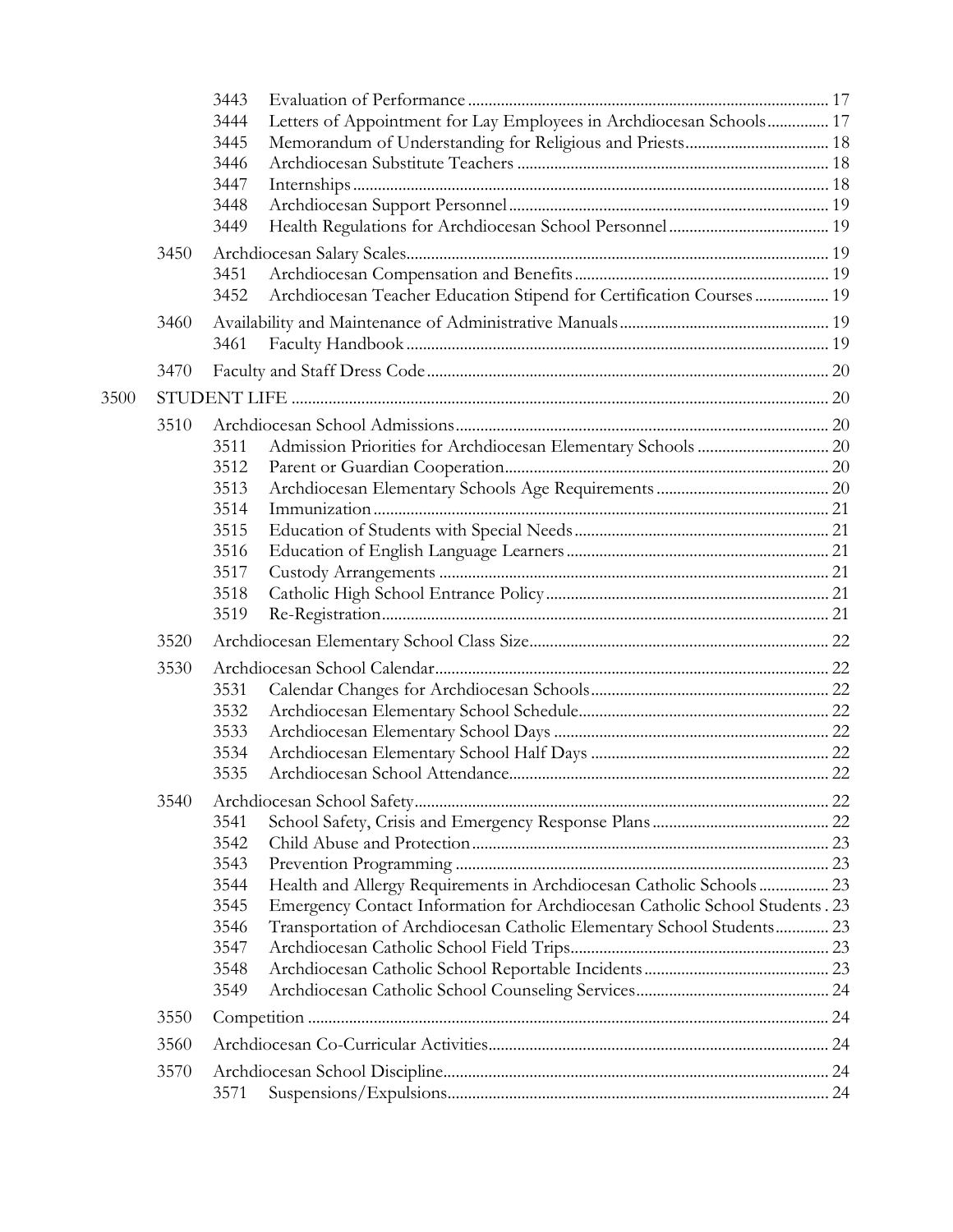|      | 3580 |                                                                                   |  |
|------|------|-----------------------------------------------------------------------------------|--|
|      | 3590 | Maintenance and Confidentiality of Archdiocesan School Student Records 25<br>3591 |  |
|      |      | Parent or Guardian Release of Archdiocesan School Student Information 25<br>3592  |  |
| 3600 |      |                                                                                   |  |
|      | 3610 |                                                                                   |  |
|      | 3620 | 3621                                                                              |  |
|      | 3630 |                                                                                   |  |
|      | 3640 |                                                                                   |  |
|      | 3650 | 3651<br>3652                                                                      |  |
|      | 3660 | 3661<br>3662<br>3663                                                              |  |
|      | 3670 | 3671                                                                              |  |
|      | 3680 |                                                                                   |  |
|      |      |                                                                                   |  |
| 4100 |      |                                                                                   |  |
|      | 4110 |                                                                                   |  |
|      |      | 4111                                                                              |  |
|      | 4120 |                                                                                   |  |
|      |      | 4121                                                                              |  |
|      |      |                                                                                   |  |
|      |      | 4122<br>4123                                                                      |  |
| 4200 |      |                                                                                   |  |
|      | 4210 |                                                                                   |  |
|      | 4220 |                                                                                   |  |
|      | 4230 |                                                                                   |  |
| 4300 |      |                                                                                   |  |
|      | 4310 |                                                                                   |  |
|      | 4330 | 4331                                                                              |  |
|      | 4340 |                                                                                   |  |
|      | 4350 |                                                                                   |  |
| 4400 |      |                                                                                   |  |
|      | 4410 |                                                                                   |  |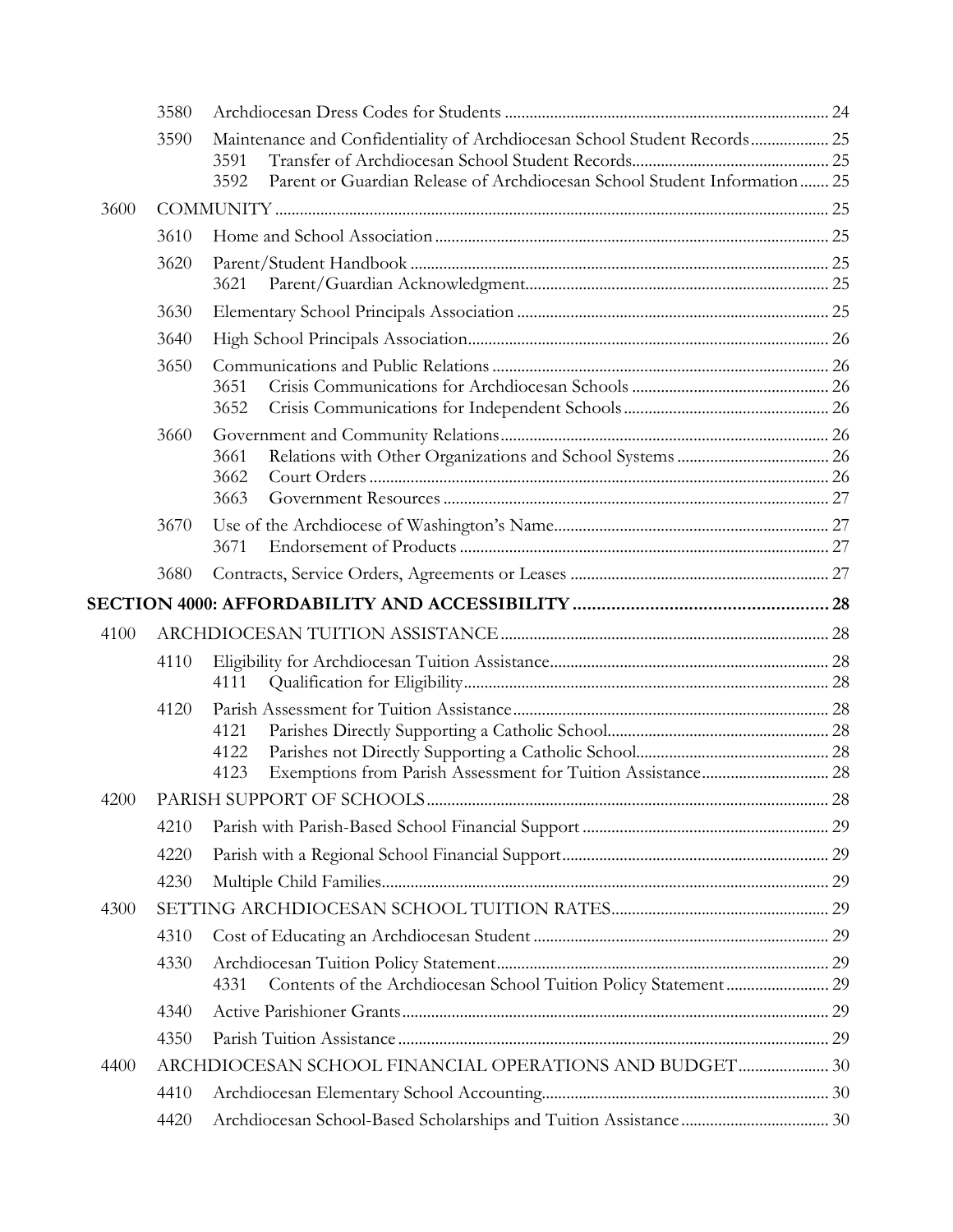|      | 4430 |                                                                                                    |  |
|------|------|----------------------------------------------------------------------------------------------------|--|
|      | 4440 | Loans for Funding Archdiocesan Parish/Regional School Deficits 30<br>4441                          |  |
|      | 4450 |                                                                                                    |  |
|      | 4460 |                                                                                                    |  |
|      | 4470 | 4471<br>4472<br>4473                                                                               |  |
|      | 4480 |                                                                                                    |  |
| 4500 |      |                                                                                                    |  |
|      | 4510 | 4511<br>4512<br>4513<br>Request for Closure and Consolidation of an Archdiocesan School 32<br>4514 |  |
|      | 4520 | Collaborating with Other Archdiocesan Schools for Stabilization and Improvement 32                 |  |
| 4600 |      |                                                                                                    |  |
|      | 4610 | 4611<br>Annual Current Status of Archdiocesan School Finance Report 32<br>4612                     |  |
|      | 4620 | 4621                                                                                               |  |
| 4700 |      |                                                                                                    |  |
|      | 4710 |                                                                                                    |  |
|      |      |                                                                                                    |  |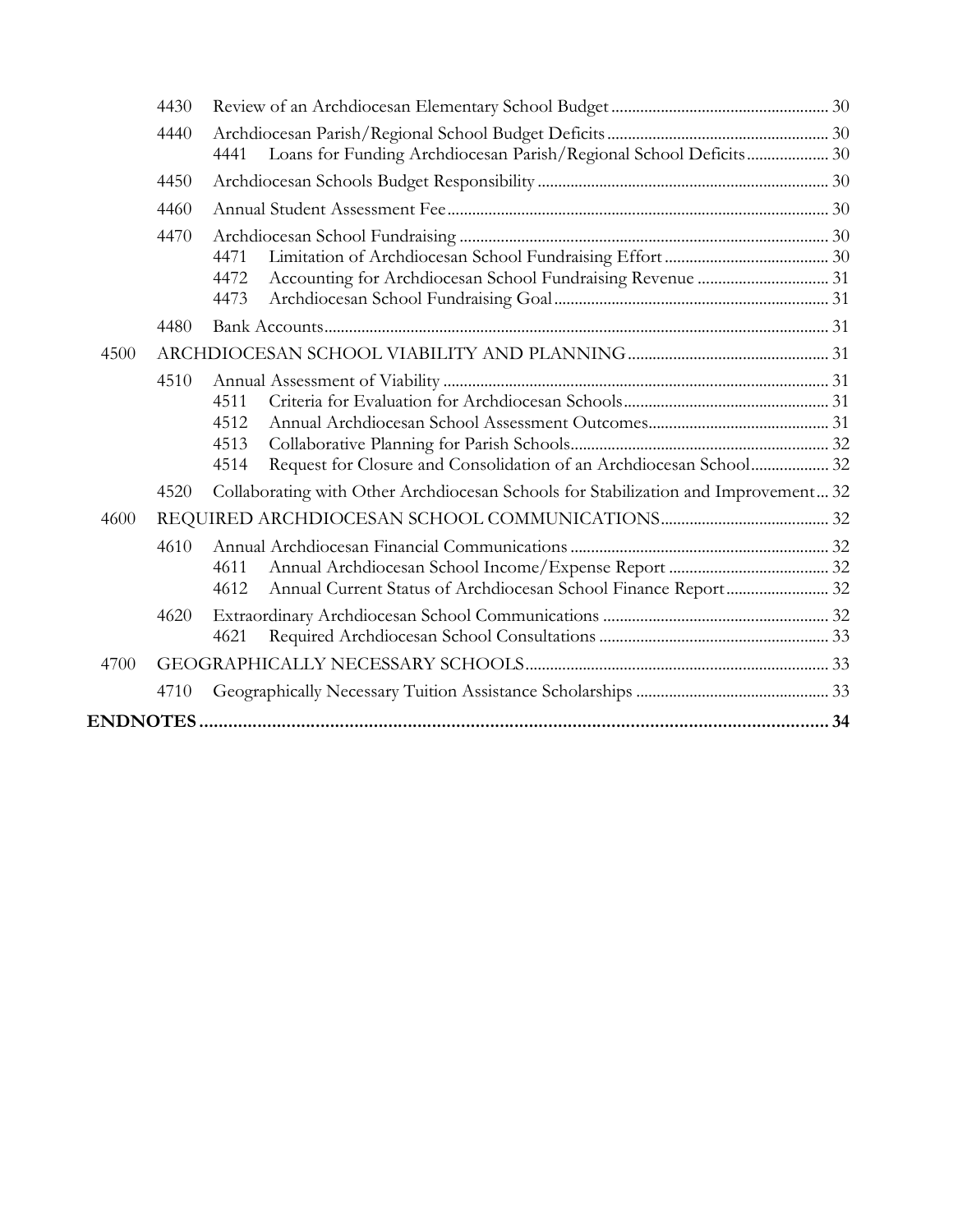

BY THE GRACE OF GOD AND THE APOSTOLIC SEE **ARCHBISHOP OF WASHINGTON** 

#### **DECREE**

To the Clergy, Religious and Lay Faithful of the Archdiocese of Washington:

It is my pleasure to approve and promulgate the new Policies for Catholic Schools within the Archdiocese of Washington. The purpose of the policies is to provide a common and agreed upon instrument for ensuring that our schools are Catholic, academically excellent, well governed and, to the best of our ability, affordable and accessible.

The policies reflect nearly two years of significant work on the part of pastors, principals, teachers, parents, parishioners and archdiocesan staff. Thousands of people were involved in the development of the policies, which will well serve the Catholic schools of the Archdiocese of Washington for many years to come. In a particular way, I am grateful to the archdiocesan staff who dedicated much effort to this project and to all those who took the time to share their insights and expertise throughout the extensive consultative process.

These policies on Catholic education become effective on October 1, 2009 with their implementation to be carried out in stages until the process is complete on July 1, 2010, anything to the contrary notwithstanding.

The alteration and/or interpretation of these policies is the sole responsibility of the Archbishop of Washington.

It is my hope that these policies will assist all involved in Catholic education to achieve our goal of providing students formation in Christ's Gospel and our Catholic faith and helping them grow in their encounter with the living Lord.

Given this fifteenth day of August, the Solemnity of the Assumption of the Blessed Virgin Mary, two thousand and nine in the Archdiocese of Washington.

Archbishop of Washington

flugh Shoul

Chancellor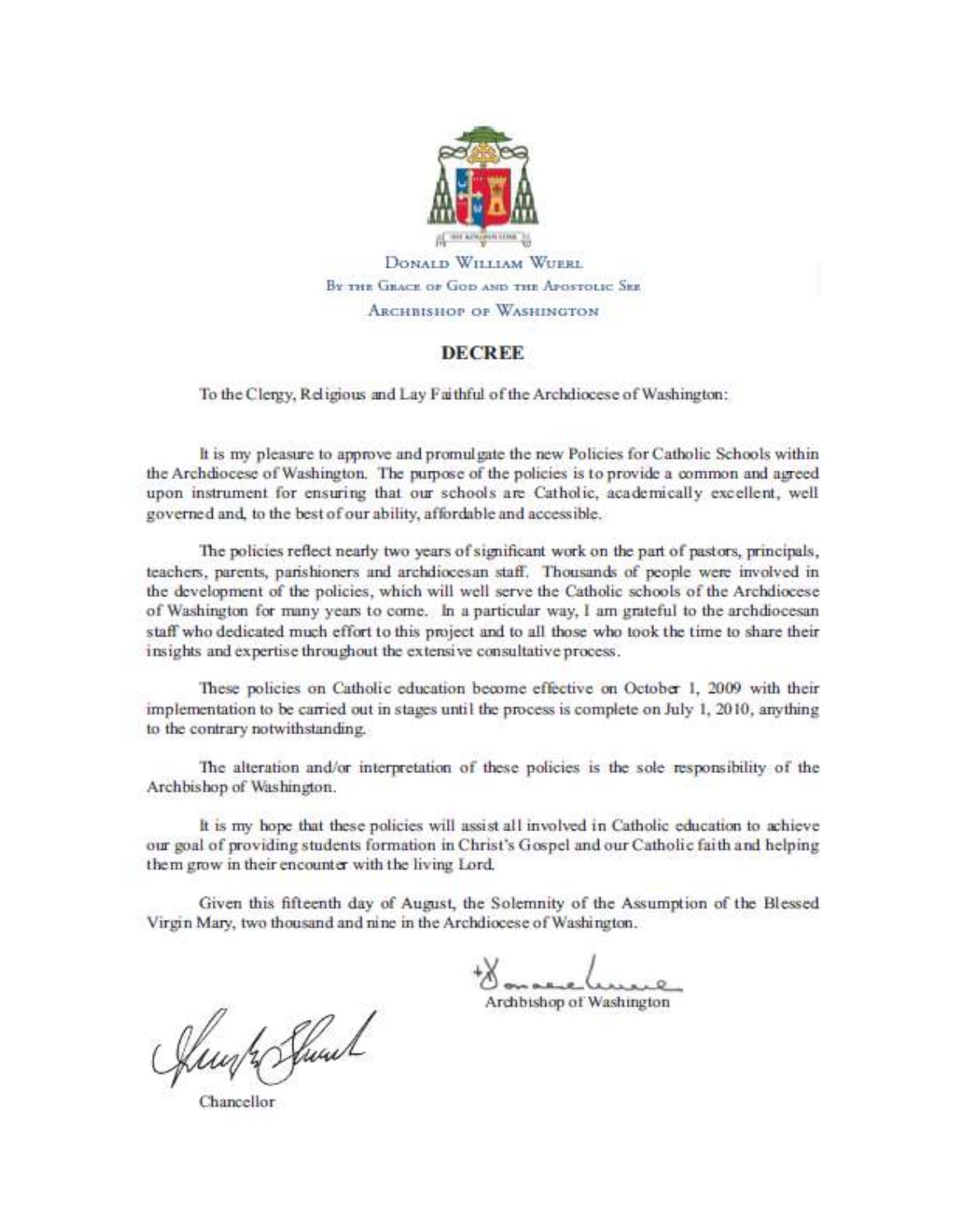# EXECUTIVE SUMMARY

# CATHOLIC IDENTITY

Catholic identity is best expressed by a school's visible communion and cooperation with the Archbishop, the appropriate celebration of sacramental life, the teaching of the faith and an environment permeated with the spirit of the Gospel. Policies in these four areas of Catholic identity apply to all Catholic schools and seek to ensure that the Good News that Jesus proclaimed is truly passed on from one generation to the next through the great blessing of Catholic schools.

# GOVERNANCE

The governance structures for Catholic schools vary depending on the sponsoring organization that has overall responsibility for the school. The Archdiocese of Washington, through parishes, has direct responsibility for all aspects of parish and Archdiocesan-owned schools and for recognizing the affiliation of independent schools as Catholic schools. For independent Catholic schools, the responsibility for the day-to-day operations, instruction, financing and overall direction of the school rests with the sponsoring community or organization.

These policies more clearly delineate the relationship between the variety of schools and the Archdiocese so that roles and responsibilities are clearly defined. In addition, for Archdiocesan owned and operated schools, these policies more clearly outline the roles and responsibilities for pastors, chief administrators and other leadership positions.

# ACADEMIC EXCELLENCE

Academic excellence is central to the mission of all Catholic schools. It requires uniform policies to ensure that the declaration of the quality of Catholic education is verifiable. These policies address essential Archdiocesan school-wide requirements in four sections: academic/curriculum standards, instructional standards, assessment standards and professional standards. All four sections are designed to support and maintain a culture of excellence based on the highest academic standards for the school community. Individual school leadership and the Archdiocesan Catholic Schools Office support these efforts to sustain the highest standards in all Archdiocesan schools.

Policies focused on curriculum standards define student expectations by content areas and grade level for Archdiocesan K–12 schools. Instructional standards are reinforced by policies that define the expectations for the adoption of engaging learning practices which support effective educational environments. Assessment policies are designed to ensure quality evaluation practices including the adoption of multiple methods of assessment, the continuous monitoring of student performance, the analysis of data to adapt instructional practices and the evaluation of school level progress across the Archdiocese. The last set of policies addresses the professional expectations and requirements essential for a Catholic school community. These policies provide the foundation for the contents of all school handbooks and address the principles of behavior for school personnel, student, families and the wider school community.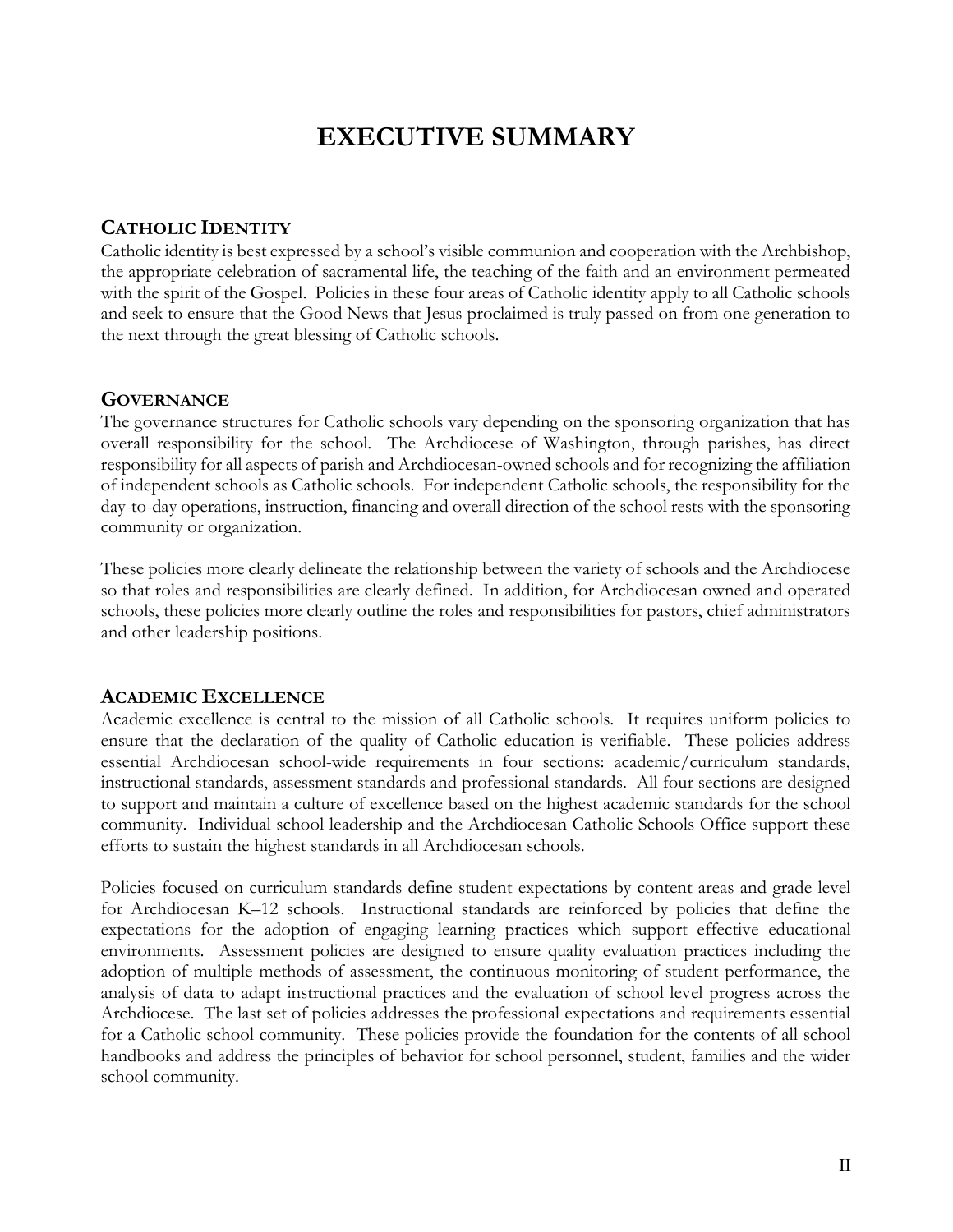# AFFORDABILITY AND ACCESSIBILITY

As early as October 2007, during the Convocation for Catholic Education, the consultative process identified the need for a new model for funding Catholic schools that would maximize the use of limited resources to strengthen our schools and more equitably distribute the cost of Catholic education across the entire Archdiocese.

These affordability policies follow on the understanding that the effort to support Catholic schools across the Archdiocese must be shared at both the parish and Archdiocesan levels, that there be a mechanism to more equitably distribute assistance to the schools and that we identify the sources of needed additional funding.

For these reasons, these policies shift support to tuition assistance scholarships in an effort to provide assistance for as many families in need as possible.

These policies call for increased financial commitment at the Archdiocesan level and an increase of the educational assessment at the parish level.

While we look to the future with confidence, these policies do not seek a goal that is beyond our collective means as a Church, nor do they guarantee that each school building will continue in service. Rather, these policies represent the best efforts of an extensive collaborative process to do the best we can to ensure the continued success of Catholic schools in this Archdiocese for future generations.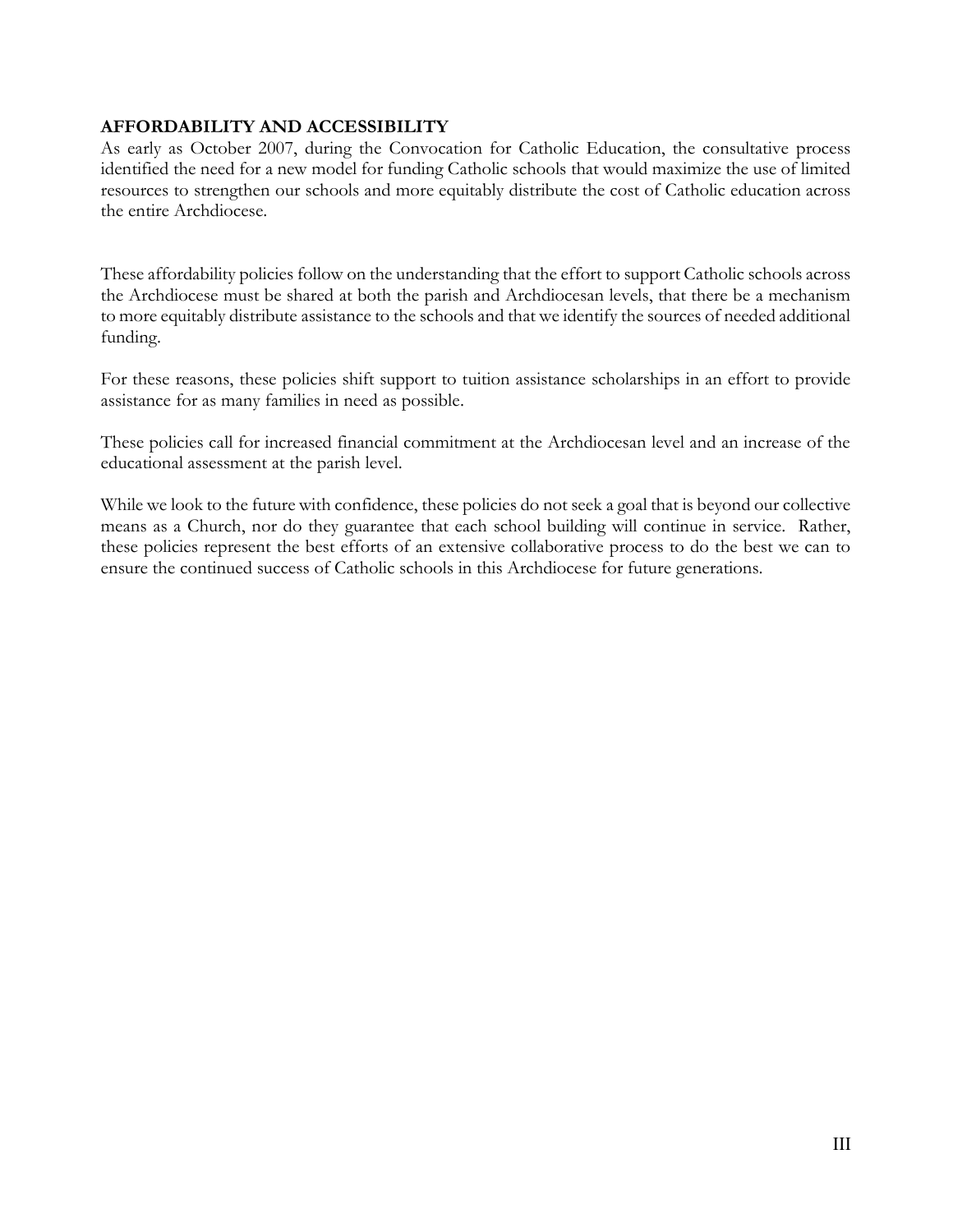# SECTION 1000: CATHOLIC IDENTITY

# 1000 CATHOLIC SCHOOLS' PURPOSE

 "Education is integral to the mission of the Church to proclaim the good news. First and foremost, every Catholic institution is a place to encounter the Living God, who in Jesus Christ, reveals His transforming love and truth" (Pope Benedict XVI).<sup>1</sup> Catholic schools exist to form young people in the faith and to provide a faith-based environment for their education. In cooperation and partnership with parents – the first educators of their children – these schools seek to educate the whole child by providing an excellent education. Catholic schools cultivate the theological virtues of faith, hope and charity; the moral virtues of prudence, justice, fortitude and temperance; and the intellectual virtues of understanding, knowledge, philosophical wisdom, prudence and art. Based on these three sets of virtues, a comprehensive curriculum shall have as its goal the spiritual, moral, emotional, intellectual and physical development appropriate to the needs of each child. Non-Catholic students also benefit from Catholic school education and are welcomed.

# 1100 DESIGNATION OF A SCHOOL AS CATHOLIC

All Catholic elementary and secondary schools in the Archdiocese are canonically responsible to the Archbishop and shall maintain true communion with the Church. The Archbishop, as the pastoral head of the Church of Washington, has sole authority to recognize and designate a school as "Catholic." <sup>2</sup> All proposed new Catholic schools shall be approved by the Archbishop as a Catholic school in the Archdiocese.

# 1200 CATHOLIC IDENTITY STANDARDS FOR ALL CATHOLIC SCHOOLS

All Catholic elementary and secondary schools in the Archdiocese shall abide by the four Catholic identity standards and the supporting Catholic identity policies that are central to the nature of a Catholic school. It is also imperative that any school called "Catholic" provide a level of academic excellence that is at least as distinguished as that in other schools of the region.<sup>3</sup> Schools owned and operated by the Archdiocese of Washington shall be governed by additional policies, particularly those in the areas of excellence, affordability and accessibility.

#### 1210 Communion and Cooperation with the Archbishop

All Catholic schools shall have a formal and defined relationship with the Archdiocese and specifically with the Archbishop who has oversight of the teaching of the faith in all Catholic schools. These practices are the practical mechanism to maintain communion within the Church.<sup>4</sup>

#### 1211 Communion with the Local Church

All Catholic schools shall communicate, consult and collaborate with all involved parties, particularly the appropriate archdiocesan offices in an effort to ensure communion with the local Church.

## 1212 Pastor or Canonical Administrator Responsibilities

Throughout this document the term "pastor" or "canonical administrator" is used to designate the priest who is duly appointed to the pastoral governance of the parish (pastor or parochial administrator) and is therefore responsible for and exercises oversight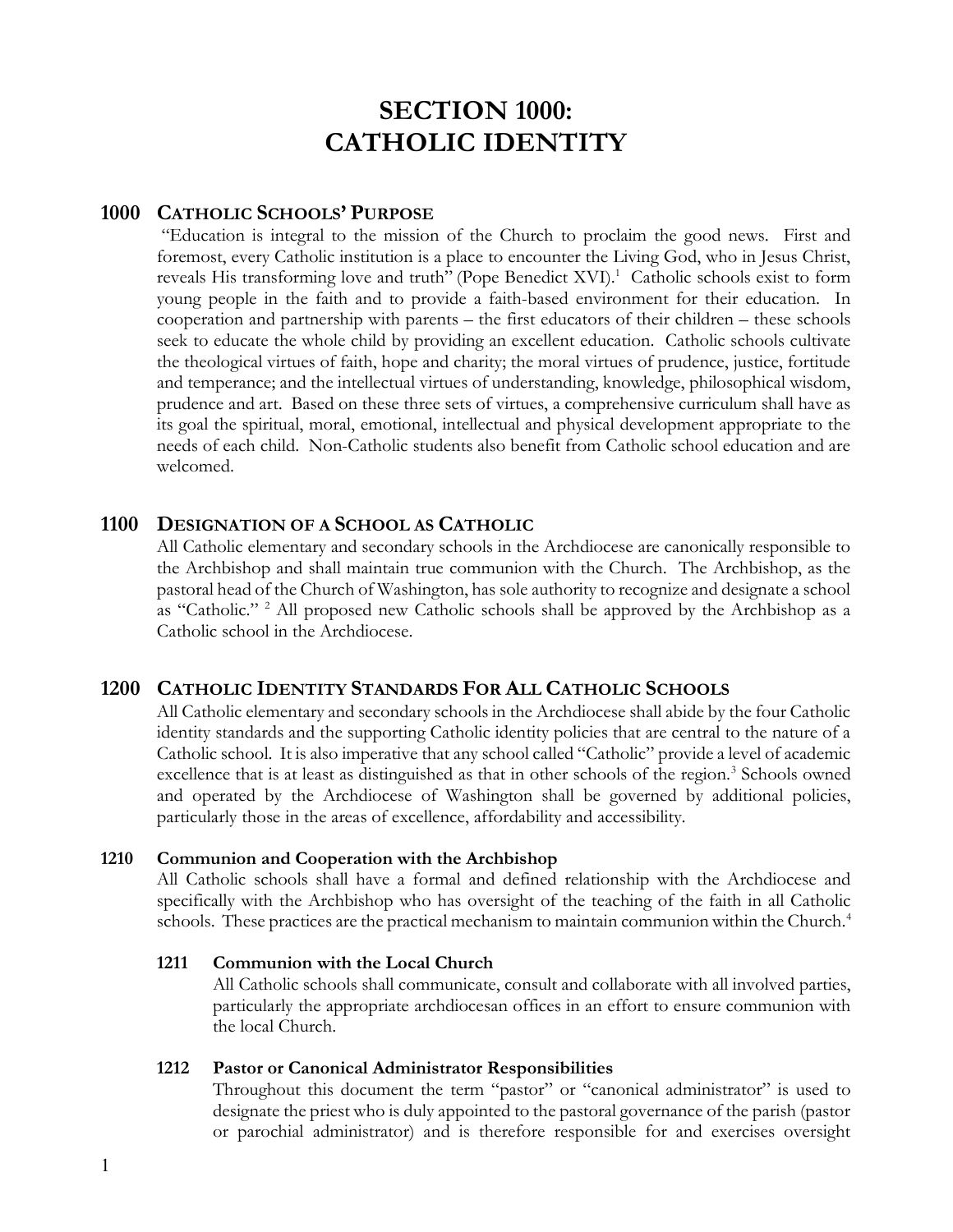regarding all aspects of the school program because of his pastoral office. This responsibility follows on his appointment as pastor of a parish that has a school or that participates in an agreement with other parishes relative to a regional school, an incorporated regional school or a consortium school.

Archdiocesan parish-based schools are a ministry of the parish, and therefore the pastor or canonical administrator is directly responsible for and has oversight over all aspects of the school, working collaboratively with the principal. The pastor or canonical administrator has a particular responsibility to ensure the school has a strong Catholic identity and culture manifested in all areas of school life.

#### 1213 Child Protection Policy

All Archdiocesan Catholic schools shall adhere to Archdiocesan child protection regulations as presented in the Child Protection Policy handbook.

## 1214 Catholic Identity Review

All Catholic schools' religious education programs, sacramental life and Catholic identity shall be reviewed by Archdiocesan officials at least once every three years. Such review shall include submission of a written report by the school and a visit by Archdiocesan officials.

## 1215 Relationship with Local Pastors and Parishes

All Catholic schools shall maintain a close and collaborative relationship with local pastors and parishes, particularly in the areas of religious education and sacramental life.

#### 1220 Appropriate Celebration of Sacramental Life

All Catholic schools shall adhere to all Archdiocesan sacramental norms and policies to ensure the development of an authentic spiritual and sacramental life for students.

#### 1221 Spiritual Formation

All Catholic schools shall provide appropriate and regular occasions for prayer, liturgical worship and the celebration of the Sacraments of Reconciliation and the Eucharist to ensure religious instruction and spiritual formation of students.

#### 1222 Religious Instructions and Worship Attendance

All Catholic schools are places of faith formation and all Catholic school students, regardless of religious background, shall attend school prayer and worship services and fully participate in religious instruction. All Catholic students are expected to attend regular Sunday liturgies at their home parish and to receive frequently the Sacraments of Reconciliation and the Eucharist, once they are eligible.

#### 1223 Sacramental Norms

All Catholic schools shall adhere to the sacramental norms and policies of the Archdiocese, and respect local parishes as the sacramental home for parents, students and all parishioners

#### 1224 Sacramental Space

The celebration of the sacraments in all Catholic schools shall occur in appropriate spaces that are respectful and well suited to authentic worship.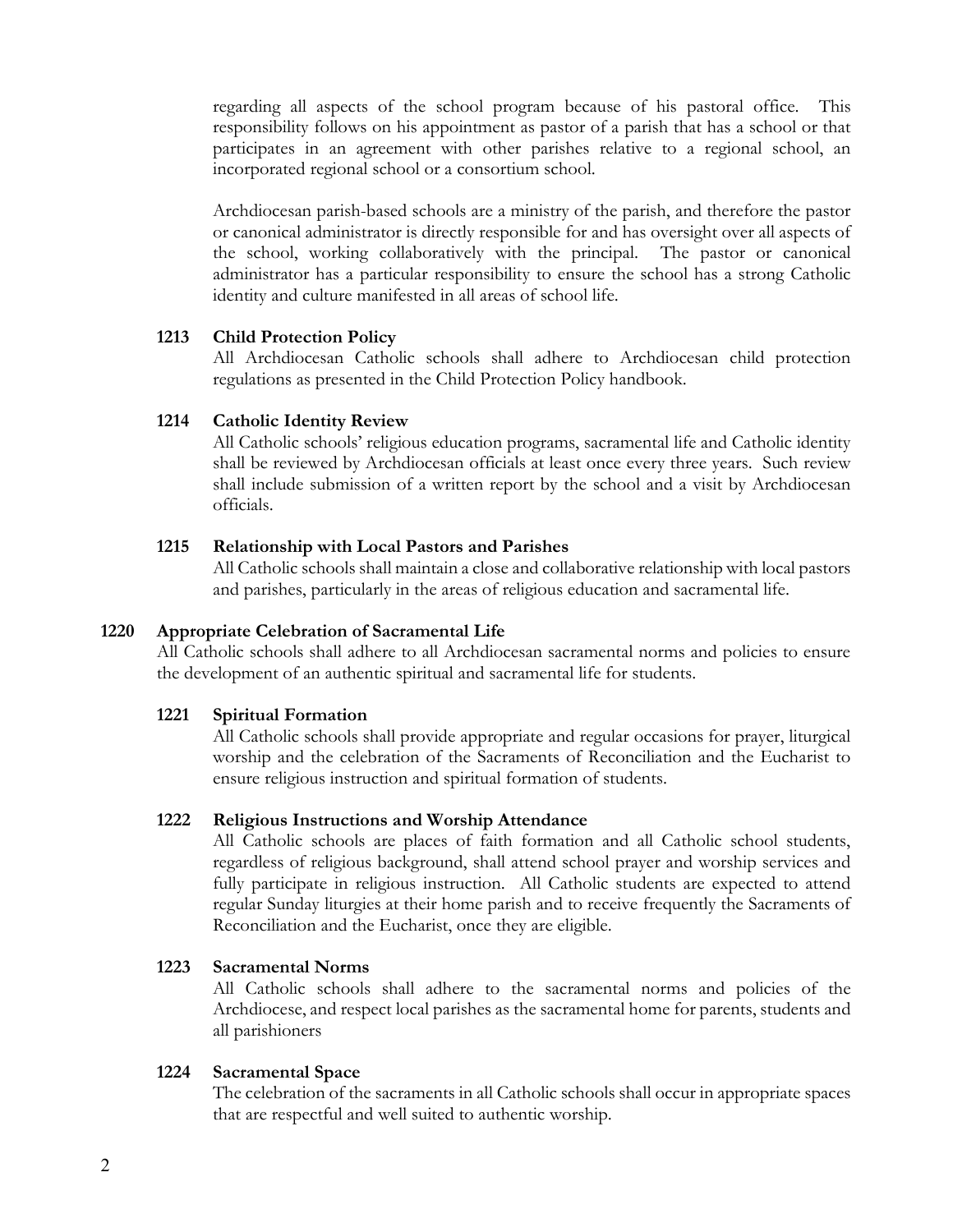#### 1225 Sacramental Preparation

Pastors shall be responsible for the sacramental preparation of their parishioners. All Catholic schools, Archdiocesan and independent, shall collaborate with the pastors of students to ensure any school instruction for sacramental preparation is fully integrated with and supportive of the student's primary parish sacramental preparation program.

#### 1226 Sacramental Celebration

First Reconciliation, First Communion and Confirmation shall be celebrated in the parish that the student's family attends. Pastors may allow exemptions to this policy.

## 1227 Prayer Life

Regular prayer and devotions shall be standard practice in all Catholic schools. The school day begins and ends with prayer and all meals are blessed.

## 1230 Teaching the Faith

All Catholic schools shall adhere to all Archdiocesan policies regarding religious education to ensure that the faith is effectively and authentically taught in the school.

## 1231 Oversight of the Archbishop

All Catholic schools shall conform in all matters of religious education to the oversight of the Archbishop.<sup>5</sup>

## 1232 Teaching of Religion

The teaching of religion in all Catholic schools shall be subject to the same standards of professionalism and excellence as all subjects in the school to include, but not be restricted to, allocation of resources, teacher professional development, evaluation, assessment and hours of instruction.

#### 1233 Religious Education Foundation

The religious education program of all Catholic schools shall have as its foundation the Catechism of the Catholic Church, the United States Catholic Catechism for Adults, the General Directory of Catechesis and the National Directory of Catechesis, and also follow national and Archdiocesan directives. These programs shall conform to academic excellence policies as listed in Section 3000.

#### 1234 Religion Teachers

All religion teachers shall be practicing Catholics, qualified and certified to teach religion by the Archdiocese and have a deep knowledge of doctrine and live as an authentic witness to the faith.<sup>6</sup>

## 1240 Environment and Catholic Identity

Catholic identity shall be present and explicit in all aspects of all Catholic schools, including the school's mission statement. The school presents evidence of clear commitment to witness the faith in all activities. The entire school shall be permeated with the Spirit of the Gospel for the effective formation and faith development of students.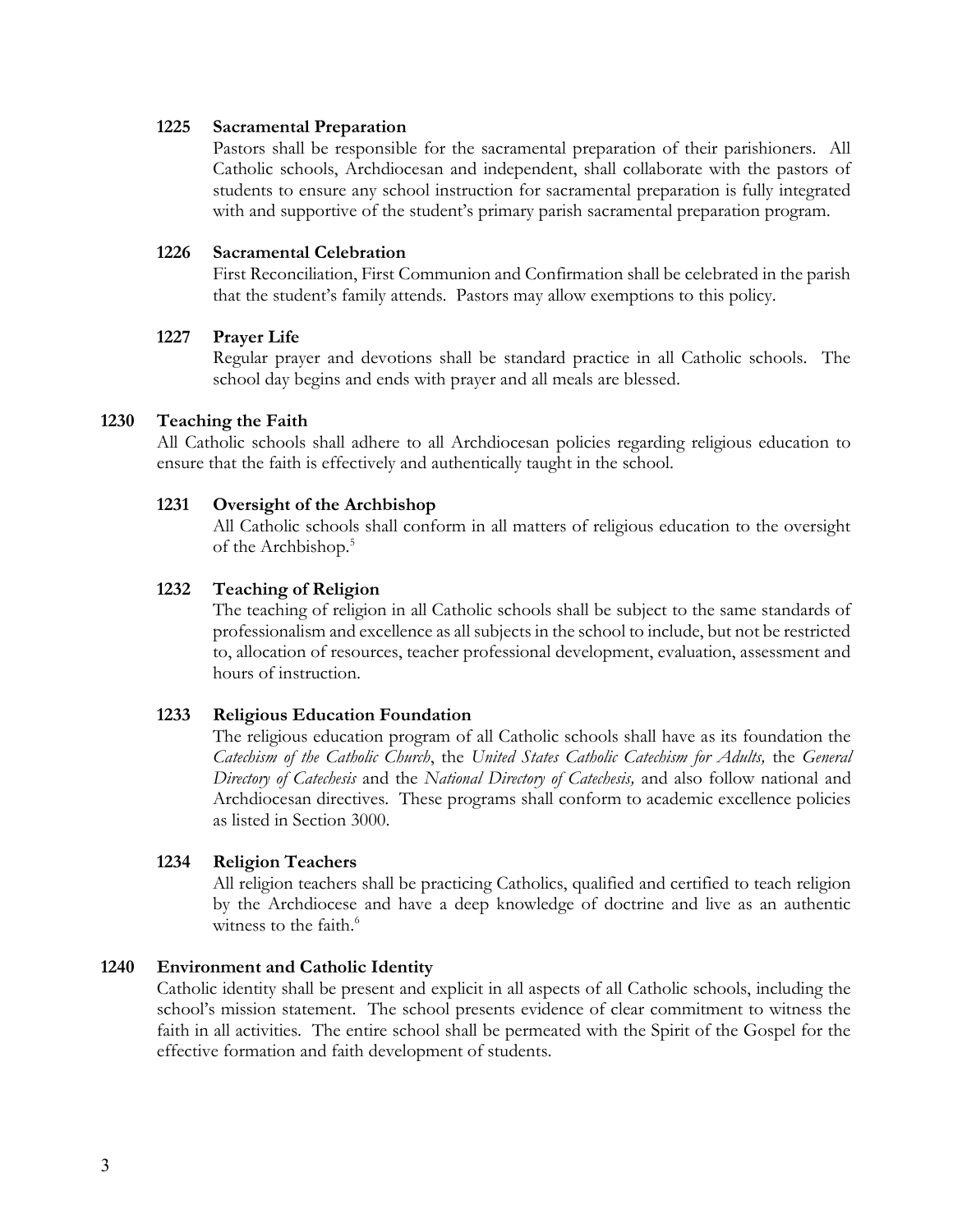## 1241 Archdiocesan School Mission Statements

Archdiocesan Catholic school mission statements shall reflect the teaching mission of the Catholic Church and the Archdiocese and shall be approved by and on file with the Catholic Schools Office. These statements shall be effectively communicated to all stakeholders with an emphasis on ensuring that all parents and guardians fully understand the Catholic identity of the school. The mission statement shall include and/or reflect the following elements:

- A. Fosters the love of Jesus and the Church, including the development of sacramental and spiritual life;
- B. Education in the truth of the faith based in the fullness of revelation contained in the Catholic Church;
- C. Development of virtues within the student that reflect the person of Christ.

# 1242 Catholic Schools' Self Evaluation

All Catholic schools shall regularly engage in Catholic identity self evaluation. The principal, pastor or canonical administrator, and advisory board shall review all plans, policies, handbooks, guidelines, teaching practices and events to ensure support for the implementation of the six tasks of catechesis outlined in the National Directory for Catechesis and the *General Directory for Catechesis*. Assessment instruments shall be approved by the Archdiocese.

## 1243 Principals and Catholic Identity

All principals or chief administrators shall be practicing Catholics who uphold the teaching of the faith and are committed to Catholic education that is academically excellent and rooted in Gospel values. Exceptions shall be permitted for one (1) year with the written approval of the Secretary of Education.

#### 1244 Teachers and All School Staff

Catholic teachers and Catholic staff shall be hired whenever possible. Administrators, faculty and staff shall be qualified, supportive of the teachings of the Church and imbued with a strong sense of the mission of Catholic schools and act in ways that promote the best interests of the Church and do not violate the principles or tenets of the Catholic faith. All staff shall be responsible for integrating Catholic identity and Church teaching across the curriculum and all school activities.

All school administrators and all faculty shall adhere to Catholic faith, teaching and moral discipline, and shall not contradict the Catholic faith, teaching and moral discipline, and shall not harm communion with the Church.

#### 1245 School Sponsored Guests and Activities

School sponsored guests, public statements, public events and community activities of all Catholic schools shall not contradict the Catholic faith, teaching and moral discipline, and shall not harm communion with the local Church.

#### 1246 Physical Environment

The Archdiocesan Catholic school physical environment shall include religious signs and symbols that reflect the Catholic identity of the school, including pictures of the Holy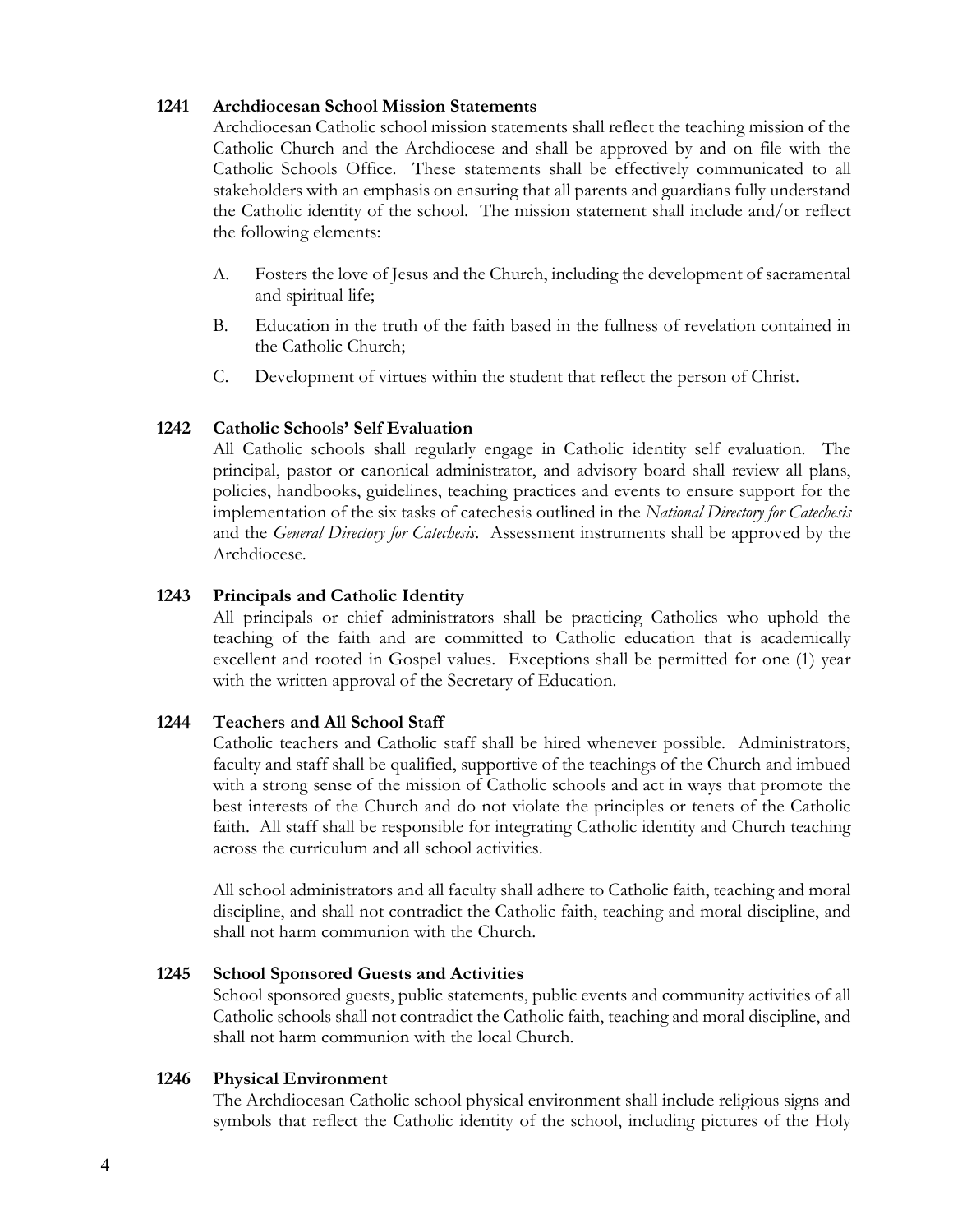Father and the Archbishop, and a statue of Mary. Every classroom shall have a crucifix and should have visible prayer/sacred spaces.

#### 1247 Fostering Vocations

All Catholic school communities shall promote and foster interest in, and respect for, all vocations, examining vocations to religious life and the priesthood as a real life option for students.

# 1248 Social Justice

The life of Catholic schools shall reflect the Catholic Church's teaching on social justice and witness service to others. The Catholic Church's teaching on ecumenism shall be respected.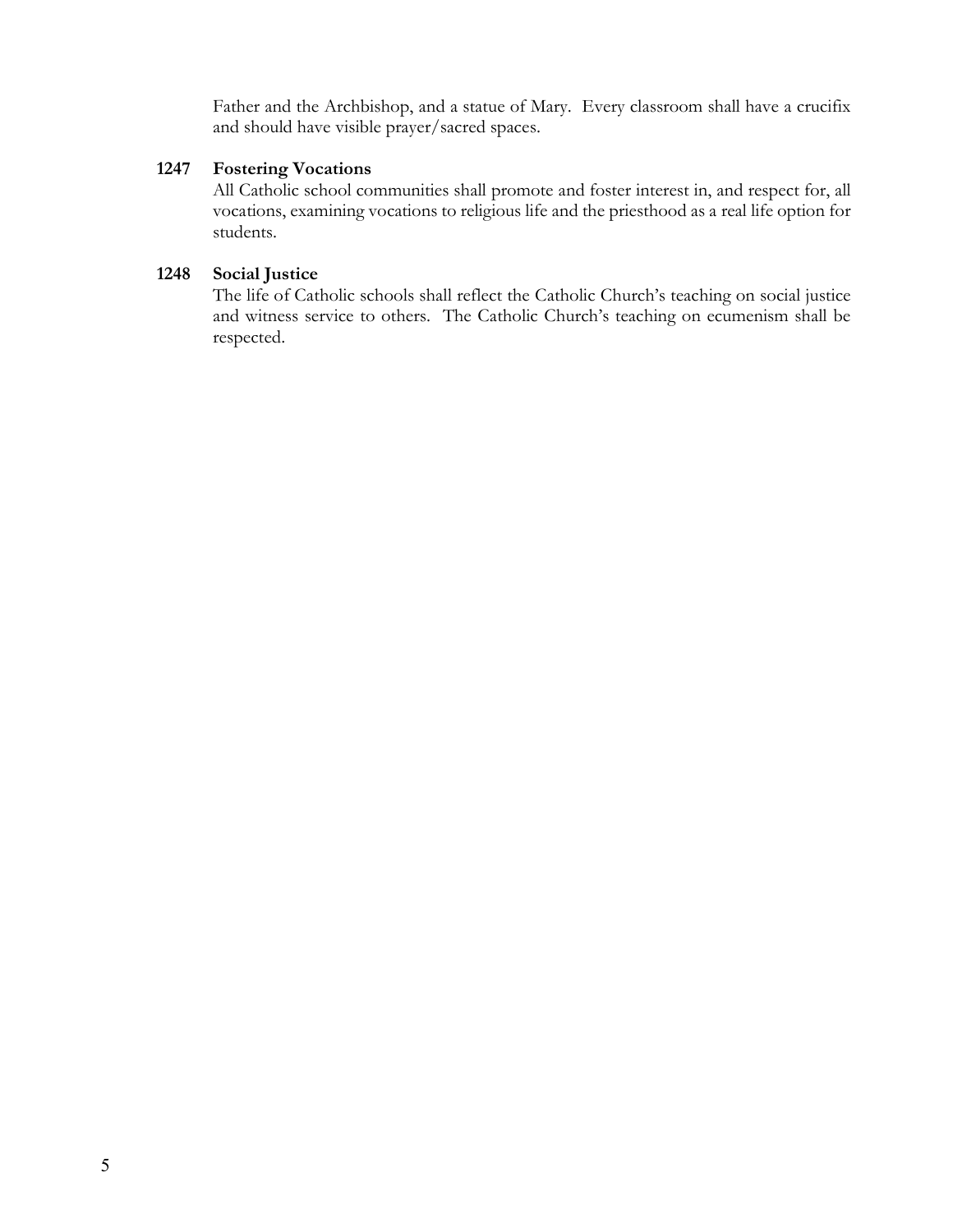# SECTION 2000: GOVERNANCE

# 2000 SCHOOL STRUCTURES

The structures and responsibilities pertaining to day-to-day governance and financial viability for Catholic schools in the Archdiocese of Washington vary based on ownership and sponsorship.

# 2010 Schools Operated by Parishes or the Archdiocese

Throughout these policies the term "archdiocesan school" refers to those schools that are a program of a parish, a combination of parishes or of the archdiocese. These schools fall directly under the jurisdiction and ownership of a parish or the archdiocese. For convenience sake, even such parish schools are referred to as archdiocesan.

Schools established and operated directly by parishes and/or the Archdiocese participate directly in the Church's teaching ministry as "Archdiocesan Catholic Schools."

## 2020 Schools Established, Operated and Sponsored by a Religious Community

No Catholic school is independent of the archdiocese relative to its communion with the Church, its unity in faith and sacramental life and its solidarity with the Archbishop as head of the local Church. Yet, some schools because of their sponsorship and governance structure are responsible for the direction of the school, its day-to-day operations and its financial support. These schools traditionally are referred to as independent.

Schools are established and operated under the sponsorship of a religious community so that the community's charism is visibly expressed. Normally, these schools shall participate in the teaching mission of the Church as "Independent Catholic Schools." Religious communities may form partnerships with the Archdiocese in support of an Archdiocesan school.

# 2030 Schools Established and Operated by Groups of Lay People

Schools may be established and operated by groups of lay people who form themselves in a canonically recognized entity. The authentication of their communion with the Church and the authorization to teach the faith in the name of the Church shall require the approbation of the Archbishop. These schools participate in the teaching mission of the Church as "Independent Catholic Schools."

#### 2040 Sponsorships

The sponsoring organization(s) for each type of Catholic school shall be responsible for the governance of the school, its day-to-day operations and the appropriate financial support systems.

#### 2050 State Standards

All Catholic schools shall adhere to the state standards for non-public schools as established by the State of Maryland or the District of Columbia.

#### 2060 Accreditation

All Archdiocesan Catholic Schools shall be accredited after five years of initial operation. Accreditation is conferred by a nationally recognized and Archdiocesan-approved entity after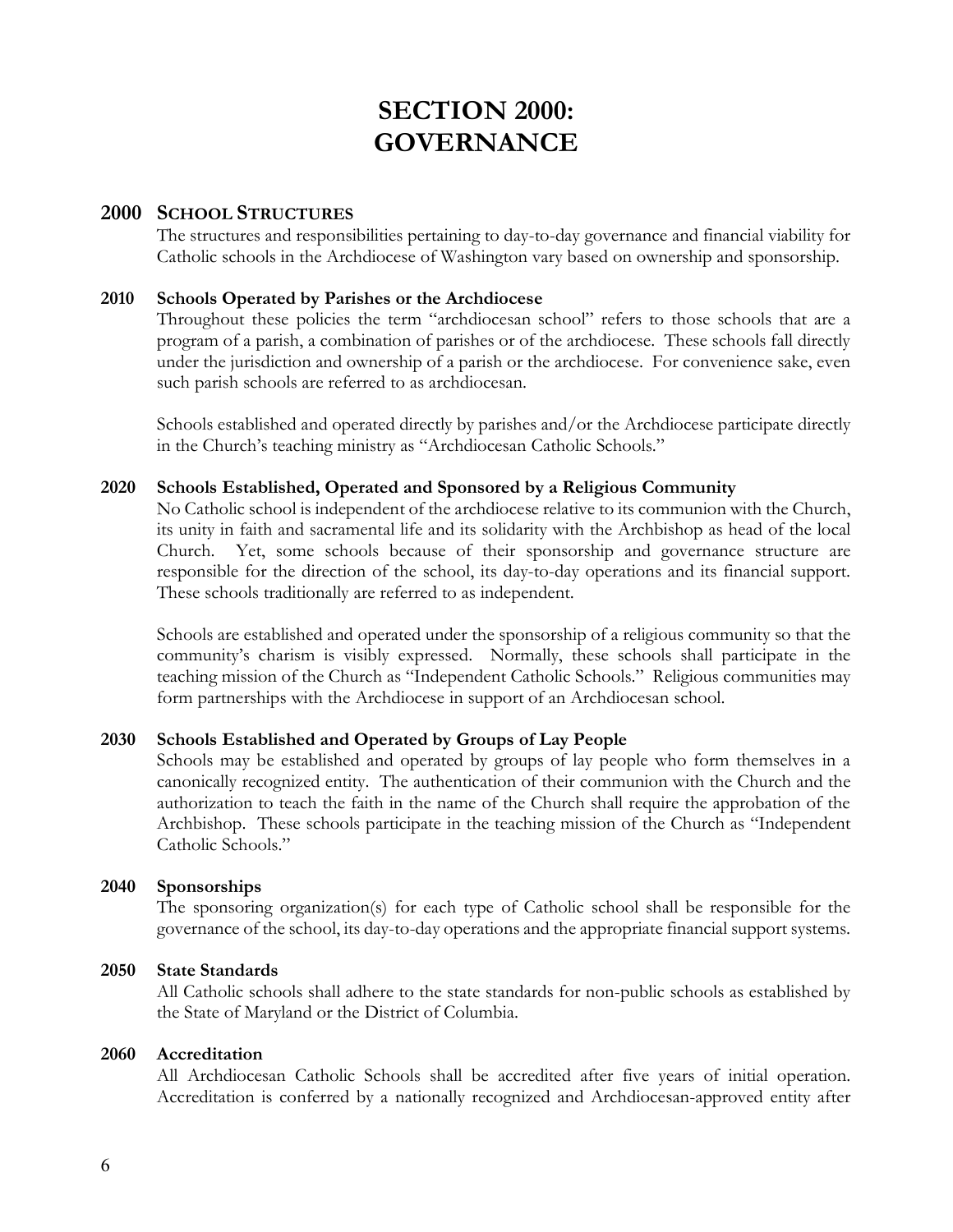successful completion of school-wide assessment. This accreditation shall be maintained by following the accrediting body's regulations.

# 2100 LEVELS OF AFFILIATION

All Catholic schools shall be identified as Level I or Level II affiliates of the Archdiocese of Washington.

# 2110 Level I Affiliation: Archdiocesan Owned and Operated Schools

Level I Affiliation shall be assigned to an Archdiocesan owned and operated school approved by the Archbishop as a "Catholic School."

# 2111 Level I Affiliates: Catholic Identity

Level I Affiliate Catholic schools shall adhere to the Catholic identity standards for all Catholic schools.

## 2112 Level I Affiliates: Accountability

Level I Affiliate Catholic schools shall be accountable to the Catholic Schools Office in accord with all Archdiocesan policies for Catholic schools, including the areas of academic excellence, affordability, accessibility, governance and community.

# 2113 Level I Affiliates: Types of Schools

Level I Affiliates include the following types of Catholic schools:

A. Parish School

Parish-based school is one school designated for, and managed by, one parish.

B. Regional School

Parish-based regional school is one school designated for, and supported by, multiple parishes according to a formal written agreement with an appointed canonical administrator.

C. Incorporated Regional School

Incorporated regional school is a school serving multiple parishes and incorporated as a separate archdiocesan corporation with an appointed board of limited jurisdiction.

D. Consortium School

A consortium school is a member school of an alliance of parish schools incorporated as a separate archdiocesan corporation with funding and leadership provided directly by an appointed board of limited jurisdiction.

E. Archdiocesan High Schools

An archdiocesan high school is one that is owned and operated by the archdiocese and incorporated as a separate archdiocesan corporation with funding and leadership provided directly by an appointed board of limited jurisdiction.

#### 2120 Level II Affiliation: Independent Schools

Level II affiliation shall be assigned to an independent school recognized by the Archbishop as a "Catholic School."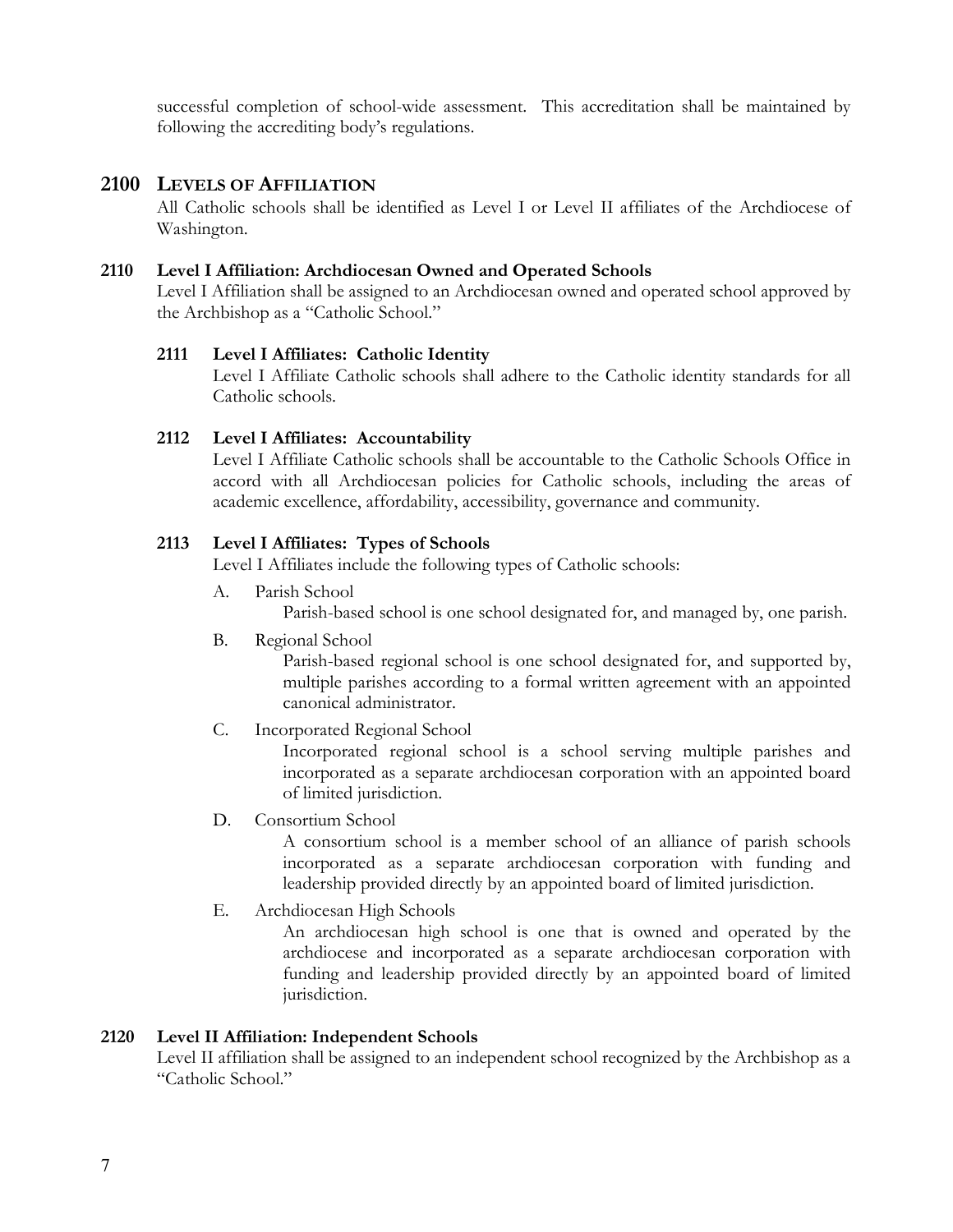## 2121 Level II Affiliates: Catholic Identity

Level II affiliate schools shall adhere to the Catholic identity standards for all Catholic schools.

## 2122 Level II Affiliates: Communion

Level II affiliate schools shall participate in appropriate associations that assist in ensuring effective ecclesial communion, such as the Archdiocesan High School Principals' Association and the Elementary School Principals' Association.

## 2123 Level II Affiliates: Governance

Level II affiliate schools shall be responsible for their own internal governance, particularly in the areas of management, affordability and accessibility.

## 2124 Level II Affiliates: Accountability

Level II affiliate schools shall be responsible for ensuring the academic excellence of their programming and qualifications of their faculties.

# 2200 APPROVAL PROCESS FOR NEW CATHOLIC SCHOOLS

All proposals for new Catholic schools shall adhere to the Catholic Schools Office guidelines and be submitted to the Catholic Schools Office for Archdiocesan approval.

## 2210 New Archdiocesan Catholic Schools

A proposed, new Archdiocesan Catholic elementary or high school shall be established as a recognized level I affiliated "Catholic" school, canonically responsible to the Archbishop, only after a review by the Catholic Schools Office, a recommendation from the Archdiocesan Board of Education and the approval of the Archbishop. The review shall focus on religious and academic programs; the presence of parish and parental support; the impact of the proposed school on existing Archdiocesan Catholic schools; the projected enrollment; the proposed facilities, staff and financial plans; and other relevant areas. Once approved, a new Archdiocesan Catholic elementary or high school shall comply with all applicable Archdiocesan policies.

#### 2220 New Independent Catholic Schools

For a new or proposed independent Catholic school to receive designation as a "Catholic" school, the governing organization shall submit a proposal to the Archdiocese requesting approval for the designation and recognition as a Level II Independent Catholic School of the Archdiocese of Washington. The review process shall adhere to the Catholic Identity policy guidelines. The proposal should include details on how the school will meet and adhere to the Catholic Identity standards for all Catholic schools and follow guidelines provided by the Catholic Schools Office.

# 2300 ARCHDIOCESAN CATHOLIC SCHOOL LEADERSHIP

The Archdiocese shall provide the servant leadership necessary to ensure that all Catholic schools are authentically Catholic, academically excellent, affordable and accessible.

#### 2310 Secretary for Catholic Education

The Secretary shall be responsible for the Catholic Schools Office and Office of Religious Education. The secretary for Catholic education shall be appointed by, and responsible to, the Archbishop and assist him in his teaching ministry by providing service and leadership to parish religious education programs and Catholic schools.<sup>7</sup>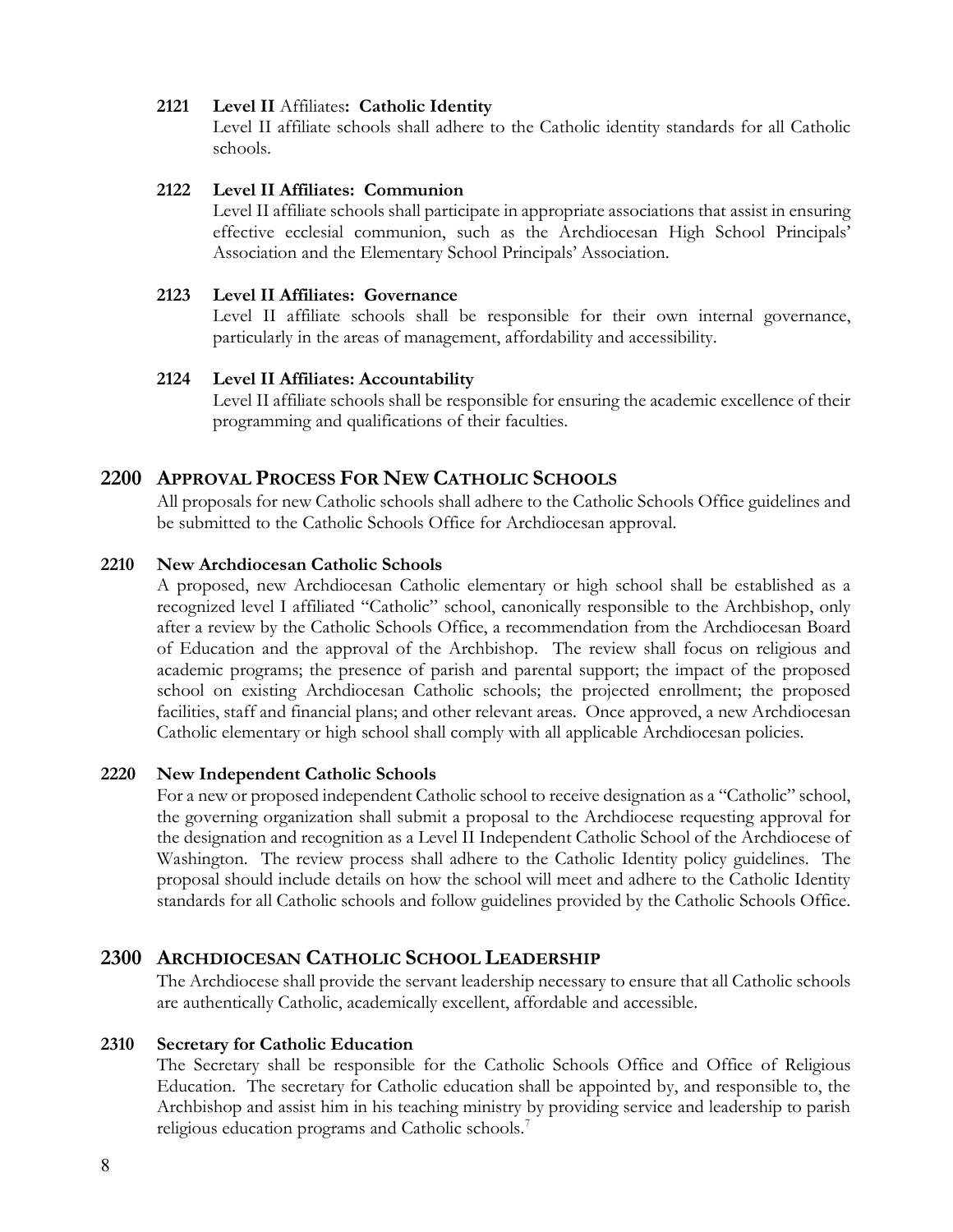#### 2320 Superintendent of Catholic Schools

The superintendent shall be appointed by the Archbishop as the chief administrator of Catholic schools and shall be responsible to the Archbishop for the oversight of all Catholic schools in the Archdiocese and supervision of all Archdiocesan schools, in accordance with Archdiocesan Catholic school policies.<sup>8</sup>

# 2400 LEVEL I ARCHDIOCESAN CATHOLIC SCHOOLS LEADERSHIP

All Level I schools owned and operated by the Archdiocese shall adhere to leadership policies regarding sponsorship, responsibilities, school leadership, advisory boards and major expansions and reduction of services.

## 2410 Pastor or Canonical Administrator

The pastor or canonical administrator shall be appointed by the Archbishop as the pastoral and administrative leader responsible for implementing the educational mission of an Archdiocesan school in collaboration with the chief administrator of the school and appropriate advisory bodies and in accordance with the policies and guidelines provided by the Catholic Schools Office.

#### 2411 Chief Administrator

The chief administrator of the school shall be appointed by, and responsible to the pastor or canonical administrator or board of limited jurisdiction and the superintendent for providing spiritual, instructional and administrative leadership in accordance with the policies and guidelines provided by the Catholic Schools Office. Titles for "chief administrator" may include president, principal, CEO, headmaster and head of school.

#### 2412 Archdiocesan Advisory Board of Education

The Archdiocesan Board of Education shall be appointed by the Archbishop for the purpose of advising the superintendent regarding the status and operation of Archdiocesan schools under the jurisdiction of the Archbishop. It operates in accordance with the Board of Education bylaws approved by the Archdiocese.

# 2413 Parish/Regional School Advisory Board

All Archdiocesan schools shall have an organization, named the School Advisory Board, except when the school is governed by a board of limited jurisdiction. The School Advisory Board shall be made up of representatives of the school and parish communities appointed by the canonical administrator, and include the canonical administrator, chief administrator and president of the Home and School Association. The role of the School Advisory Board is to advise the canonical administrator, principal and parish council regarding the oversight, mission, status and sustainability of the school. This organization shall adhere to basic bylaws and the guidelines provided by the Catholic Schools Office.

#### 2420 Board of Limited Jurisdiction

A Board of Limited Jurisdiction, working under the Corporate Members, shall provide leadership and oversight to a separately incorporated Archdiocesan Catholic school, or consortium of schools. The board shall be responsible for implementing the mission of the school in collaboration with the school's or schools' chief administrator. The board shall assist in the governance of the school or schools and provide necessary support.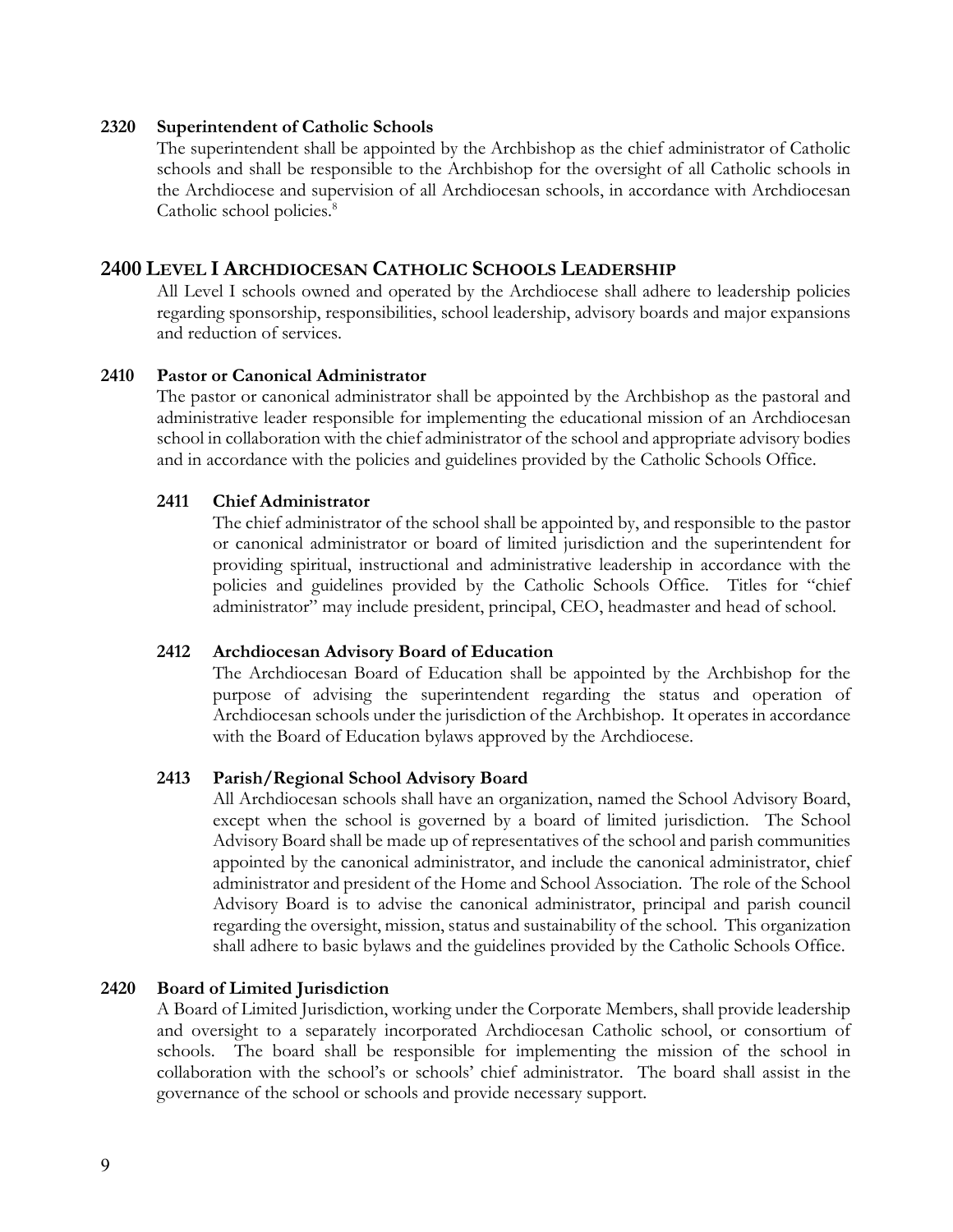## 2430 Archdiocesan Elementary School Sponsorship and Responsibilities

All Archdiocesan elementary schools shall be sponsored by a parish, multiple parishes or boards of limited jurisdiction.

#### 2431 Parish-Based Schools

The ministry of Catholic elementary school education is integral with the mission of parish life in the Archdiocese. Sponsoring parishes of an elementary school in the Archdiocese enjoy the benefits and accept the concurrent management and financial responsibilities for the school.

## 2432 Parish-Based Regional Schools

Parish-based regional schools shall be sponsored by two or more parishes. These parishes shall share the benefits and concurrent management and financial responsibilities of the school as delineated in a written agreement signed by the pastors of the parishes and approved by the Archbishop. The canonical administrator for this school shall be appointed by the Archbishop.

## 2433 Incorporated Regional Schools

Incorporated regional schools shall be sponsored by a board of limited jurisdiction which shares the benefits and concurrent management and financial responsibilities with the Archdiocese and the Catholic Schools Office.

#### 2434 Consortium Schools

Consortium schools shall be sponsored by a board of limited jurisdiction which shares the benefits and concurrent management and financial responsibilities with the Archdiocese and the Catholic Schools Office.

# 2500 LINES OF COMMUNICATION

Archdiocesan Catholic schools communities, with regard to all school-related matters, shall communicate within a prescribed sequence, based on levels of responsibility consistent with canon law and in accordance with the principle of subsidiarity:

- 1. Student/parent;
- 2. Teacher;
- 3. Chief administrator of the school;
- 4. Pastor or appointed canonical leader;
- 5. Catholic Schools Office;
- 6. Superintendent;
- 7. Secretary for Education.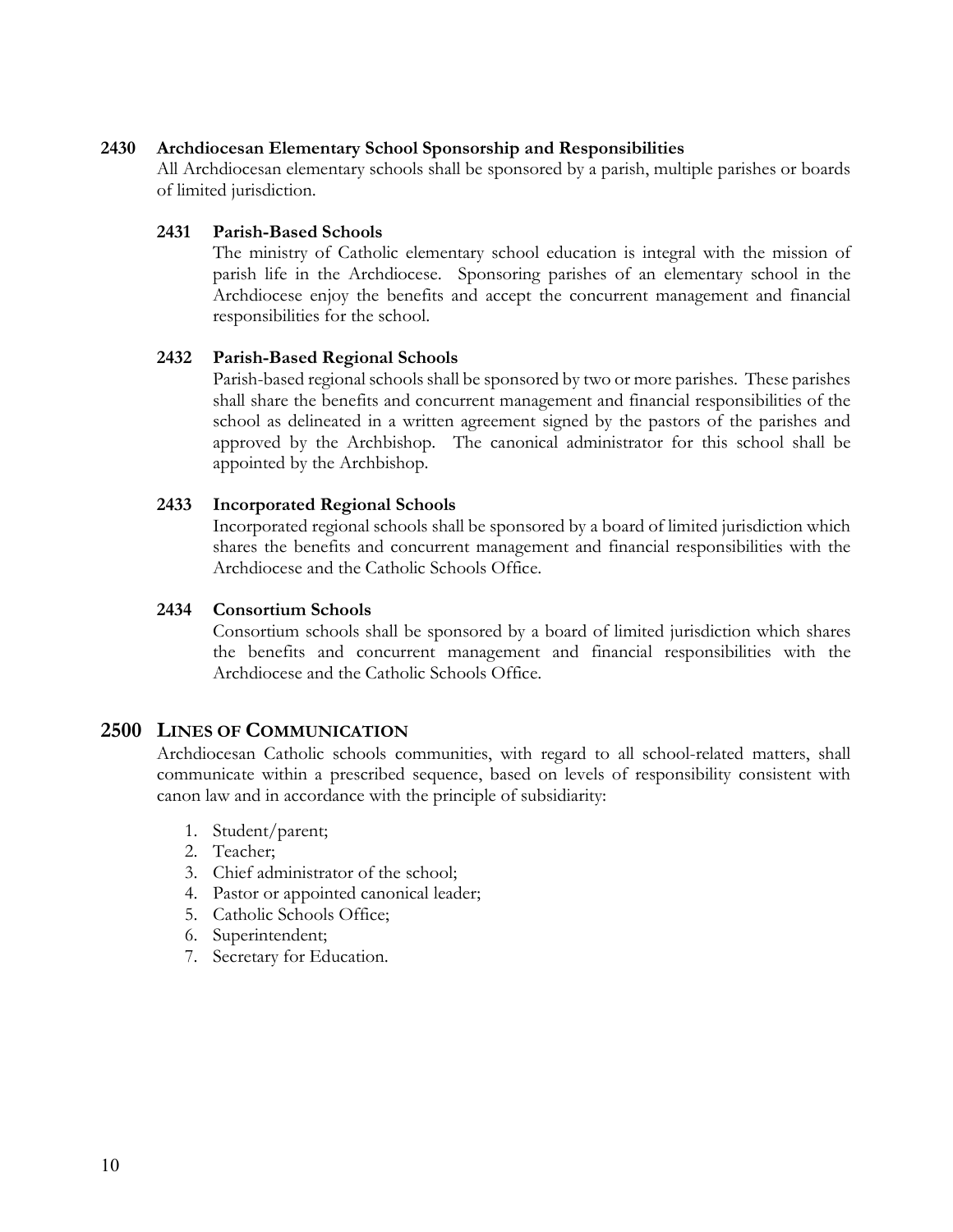# 2600 MAJOR EXPANSION OR REDUCTION OF ARCHDIOCESAN SCHOOL SERVICES

A major expansion or reduction of Archdiocesan school services includes the addition or elimination of one or more grade levels; the construction of new buildings or classrooms; the acquisition of a significant number of mobile units; the adoption of gender-defined programming; the alteration of major school–wide curricular programming or other significant changes and shall require Archdiocesan approval. This does not include school closings or consolidations.

# 2610 Major Expansion or Reduction Requires School Level Review

A major expansion or reduction of Archdiocesan school services shall require a study of needs, costs, benefits and financial impacts of expansion or reduction. This study shall be completed based on Archdiocesan guidelines provided by the Catholic Schools Office. The study shall be submitted to the Catholic Schools Office at least nine (9) months prior to the proposed start date. The superintendent and Catholic Schools Office staff shall review the study and make recommendations to the appropriate Archdiocesan advisory bodies and the Archbishop for final approval. When determined necessary by the Catholic Schools Office, reviews shall be conducted in collaboration with the Archdiocesan Board of Education.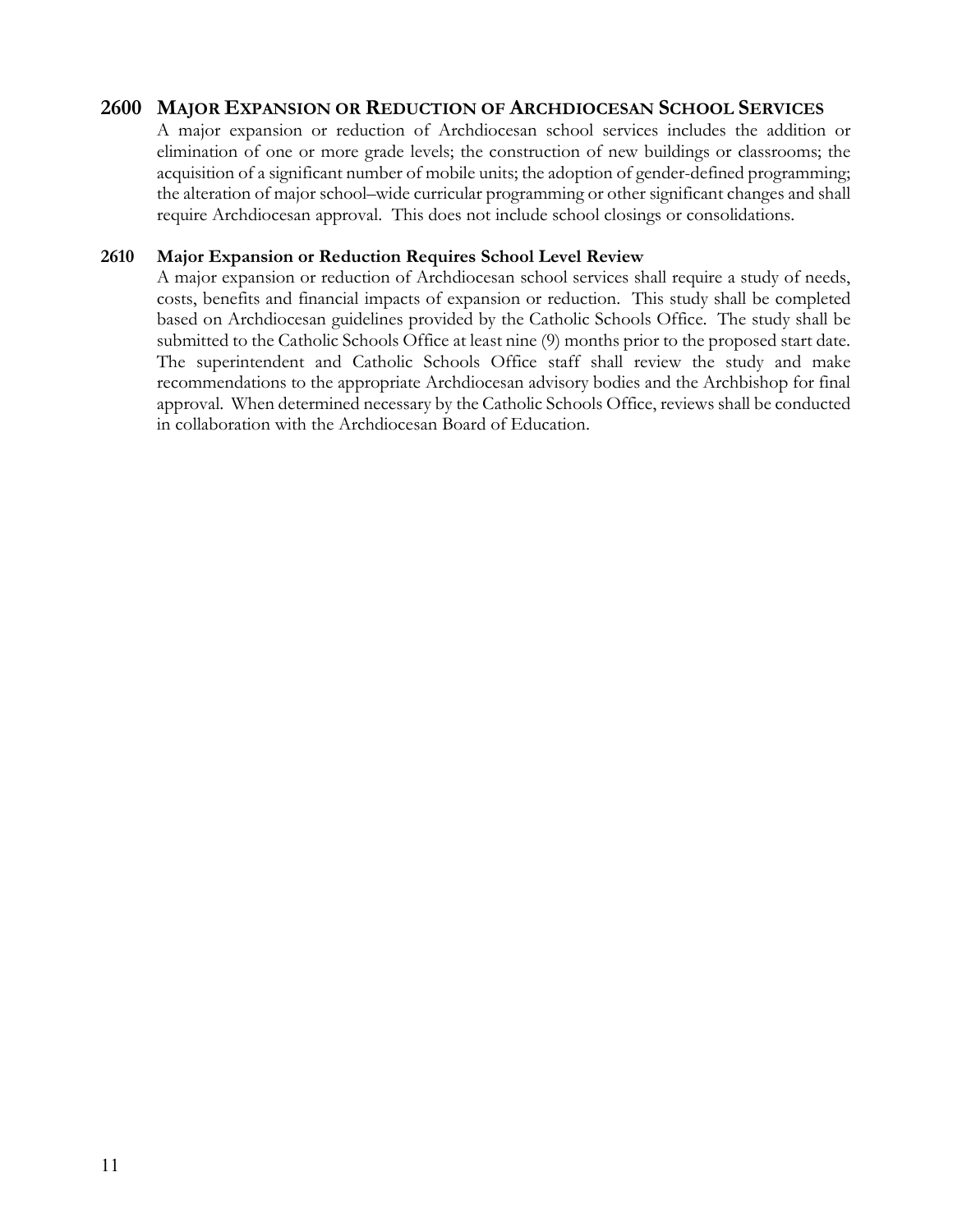# SECTION 3000: ACADEMIC EXCELLENCE

# 3000 MISSION OF ACADEMIC LIFE

Mission statements for all recognized Catholic schools in the Archdiocese shall clearly articulate a commitment to academic excellence rooted in Catholic identity. School leadership and staff shall accept responsibility and accountability for promoting the stated mission of excellence in collaboration with all school families. This commitment is manifested in instructional goals, priorities and assessment procedures adopted by the school.

# 3100 ACADEMIC/CURRICULUM STANDARDS

All Archdiocesan schools shall implement the curriculum standards provided by the Archdiocese.

# 3110 Academic Standards for Archdiocesan Elementary Schools and Pre-Kindergarten Programs

Archdiocesan academic standards shall be utilized as the framework to define student expectations by content and grade level for Archdiocesan elementary schools and prekindergarten programs. Schools shall utilize these academic standards as a foundation for determining school readiness, intervention, retention, promotion and graduation, in accordance with guidelines established by the Catholic Schools Office. Standards are provided to all schools by the Catholic Schools Office.

# 3120 Academic Standards for Archdiocesan High Schools

Academic standards shall be established by each Archdiocesan high school in collaboration with the Catholic Schools Office and shall be used to define expectations by content and grade level. Final approval from the Catholic Schools Office is required for the adoption of academic standards.

# 3130 Religion Standards for All Catholic Schools in the Archdiocese

Archdiocesan religion standards shall be utilized as the framework to define student expectations for faith formation and religious instruction in all Catholic schools in the Archdiocese. Standards are provided by the Office of Religious Education.

# 3131 Archdiocesan Religion Curriculum Standards

Archdiocesan Catholic elementary school religion teachers shall effectively use the Archdiocesan religious education standards and implement the six tasks of catechesis from the National Directory for Catechesis.

# 3132 Curriculum Framework for Young People of High School Age

All Catholic high school religion programs shall use curricula based upon, and in conformity with, the Doctrinal Elements of a Curriculum Framework for the Development of Catechetical Materials for Young People of High School Age (United States Conference of Catholic Bishops, 2008).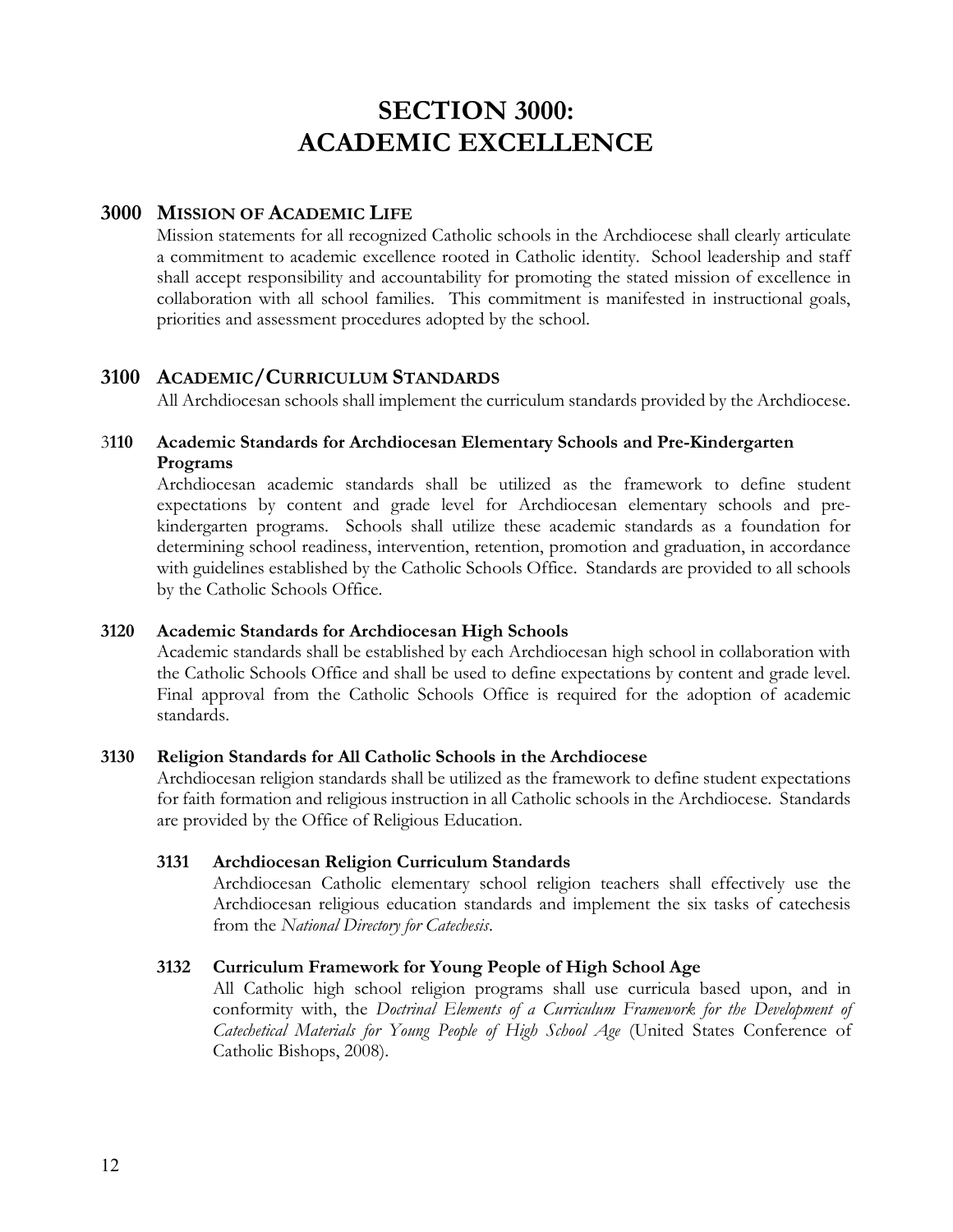# 3200 INSTRUCTIONAL STANDARDS

All Archdiocesan schools shall implement the instructional standards provided by the Archdiocese.

# 3210 Instructional Standards for Archdiocesan Elementary Schools and Pre-Kindergarten Programs

Archdiocesan instructional standards shall be utilized as the framework to design learning environments and implement instructional practices in Archdiocesan elementary schools and prekindergarten programs. Standards are outlined in instructional guidelines provided by the Catholic Schools Office.

## 3211 Instructional Resources for Academic Curriculum

Academic textbooks, technology, instructional materials and local resources shall be selected by the individual school administrator(s) to support the achievement of academic and instructional standards. Selection shall be in accordance with the guidelines provided by the Catholic Schools Office. Instructional resources for religion curriculum shall follow Catholic Identity policies and guidelines provided by the Office of Religious Education.

# 3212 Technology and Internet Usage

Technology shall be fully integrated into the curriculum as an essential instructional tool required for the education of all students. Students, parents or guardians shall annually sign the Archdiocesan technology and Internet usage agreements as provided by the Catholic Schools Office. The signed copies shall be kept on file in the school office.

# 3213 School-based Support Team

Archdiocesan Catholic Schools shall have selected educators from within their school that are designated by the school administrator to serve as a resource for student instruction. These educators may be referred to as a "Student Assistance Team" or by some other similar designation and shall function in accord with the procedures and guidelines provided by the Catholic Schools Office.

#### 3220 Instructional Textbooks for Religion

All religion textbooks in all Catholic schools shall be chosen from the published Archdiocesan list of approved textbooks, which includes those texts judged to be in conformity with the Catechism of the Catholic Church by the United States Conference of Catholic Bishops' (USCCB) Ad Hoc Committee to Oversee the Use of the Catechism. This list is available from the Archdiocesan Office for Religious Education.

# 3300 ASSESSMENT STANDARDS

Archdiocese Catholic schools shall implement Archdiocesan assessment standards to regularly assess school excellence through self-evaluation, analysis of outcome data, Archdiocesan school visits, and other strategies. These assessments shall focus on the analysis of multiple standardbased measures, including reviews of faculty qualifications, instructional effectiveness, leadership, student performance and growth, recognition and awards, accreditation and other relevant reports.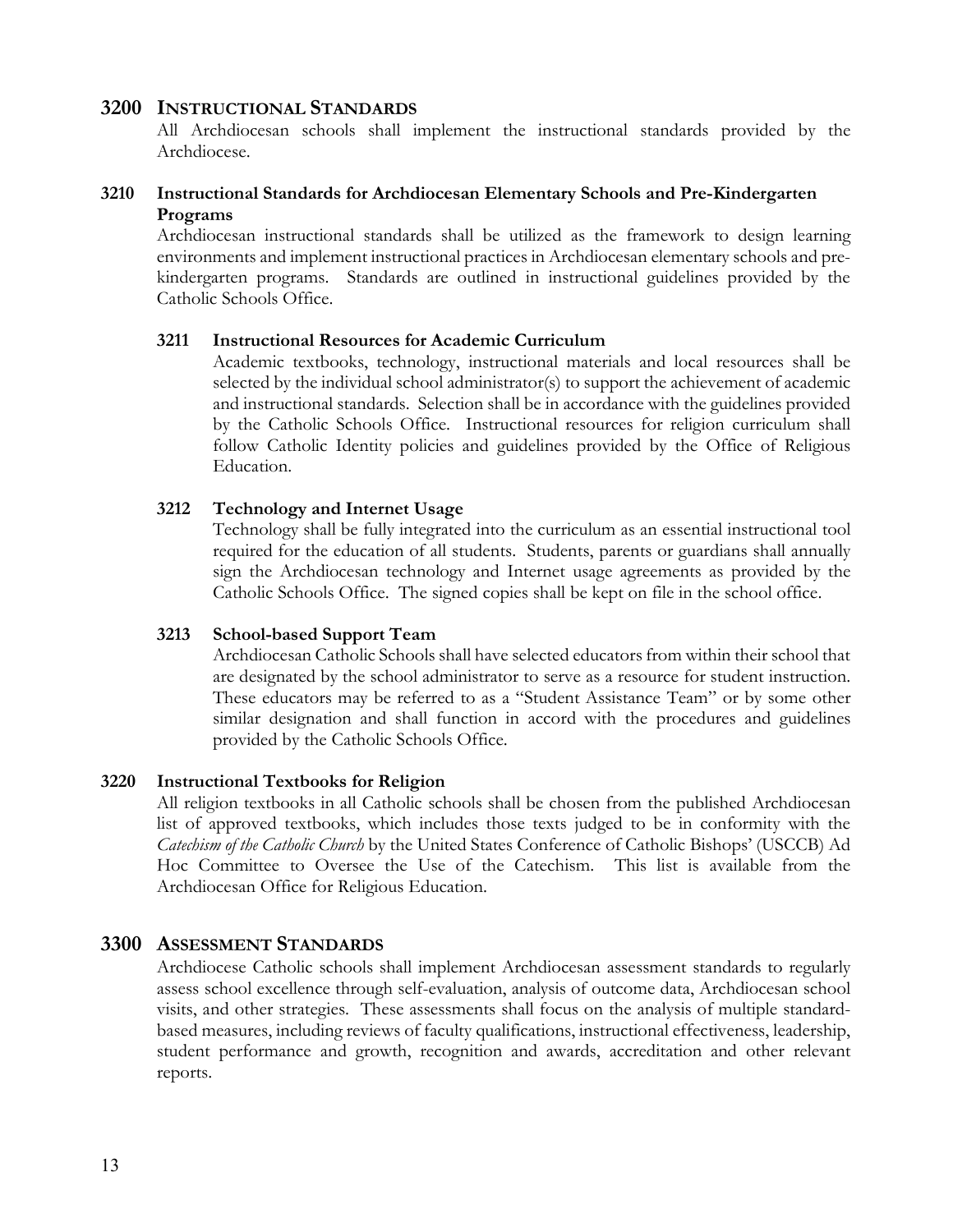# 3310 Academic Assessment Standards for Archdiocesan Schools and Pre-Kindergarten Programs

Archdiocesan academic assessment standards shall be utilized as a framework by elementary schools and pre-kindergarten programs to assess learning outcomes for all students. Assessment results shall be used to improve individual student performance, adapt instruction for students and measure school level progress and student outcomes.

# 3311 Evaluation of Student Progress

Archdiocesan student progress shall be evaluated and measured based on Archdiocesan standards and the outcome objectives established and articulated by each school in alignment with these standards.

## 3312 Reporting of Student Progress

Archdiocesan student progress shall be documented based on student report guidelines provided by the Catholic Schools Office. Parents and guardians of Archdiocesan students shall receive a student report document at least four (4) incremental times per academic year from  $1<sup>st</sup>$  through  $8<sup>th</sup>$  grades and at least one (1) time per semester in preschool and kindergarten.

## 3320 Academic Assessment Standards for Archdiocesan High Schools

Archdiocesan Catholic high schools shall collaborate with the Catholic Schools Office on academic assessment standards, placement, monitoring of progress, grading and reporting and standardized assessment practices. The Catholic Schools Office exercises oversight over Archdiocesan high schools' assessment practices.

#### 3330 Student Assessment in Religious Instruction

Student assessment in religious instruction shall be regular and effective in all Catholic schools. Assessment instruments shall be approved by the Archdiocese and in alignment with Archdiocesan religious education standards.

#### 3340 Standardized Assessments

Archdiocesan schools shall administer the standardized tests adopted by the Catholic Schools Office to measure student growth and academic achievement in all subject areas, including religion. Archdiocesan schools shall follow the procedures and guidelines for test administration and reporting approved by the Catholic Schools Office.

#### 3341 Standardized Assessment Data

Archdiocesan schools shall follow Catholic Schools Office procedures and guidelines to interpret and disseminate standardized testing results for the benefit of all school stakeholders (parents, teachers, school community). Standardized test results for individual students with Archdiocesan-approved interpretation shall be reported to the parents by the school. Aggregated standardized test results for individual schools with Archdiocesan-approved interpretation will be reported to the school communities. Aggregated standardized test results for all Archdiocesan schools will be shared and reported to the public by the Catholic Schools Office.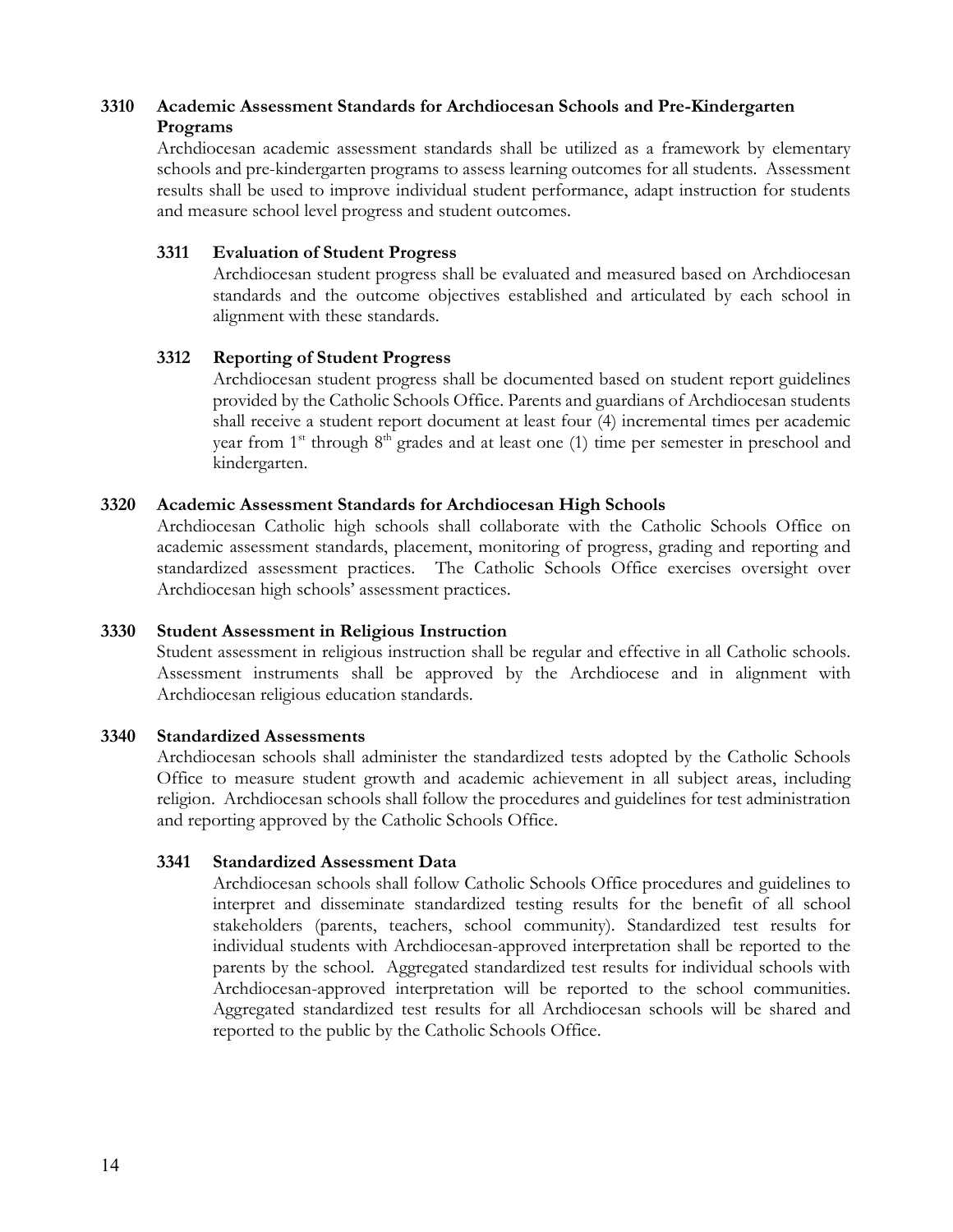## 3350 Archdiocesan Schools Annual Report Review

All Archdiocesan Catholic schools shall complete an annual end of school year report to be submitted to the Catholic Schools Office by June 30, based on the guidelines provided by the Catholic Schools Office.

#### 3360 Catholic Schools Census and Other Data Needs

All schools in the Archdiocese shall fully participate in the annual Catholic School Census and other required research for Archdiocesan planning purposes.

## 3370 Research/Assessment Projects in Catholic Schools

The Catholic Schools Office shall review all proposals for research/assessment projects to be conducted in Archdiocesan Catholic schools. All proposals for research shall be submitted at least six (6) months prior to the proposed start date. Based upon the guidelines provided by the Catholic Schools Office, the approval of proposals shall be contingent upon protecting the rights of the students, families and other parties, as well as the intended use of results.

## 3380 Catholic Schools Office Annual Assessment

The Catholic Schools Office shall conduct an annual assessment of the effectiveness of the programs and services provided by the Archdiocese to all Catholic schools. Oversight of this assessment will be provided by the Secretary of Education. Assessment results shall be used by the Catholic Schools Office and the Secretariat to adapt and improve the leadership, programs and services offered.

# 3400 PROFESSIONAL STANDARDS

All Archdiocesan Catholic schools shall adopt the professional standards, expectations and requirements essential to the manifestation of authentic Catholic community in all schools.

#### 3410 Requirements for Chief Administrators

All chief administrators shall possess the following qualifications:

- A. A certified catechist based on criteria from the Archdiocesan Office of Religious Education, or demonstrates continuing progress towards attaining catechist certification in no more than three (3) years after date of hire;
- B. A practicing Catholic;
- C. A Master's degree from an accredited institution in educational administration, curriculum development or an approved related educational field, or demonstrate continuing progress towards attaining a Master's degree in no more than two (2) years from the date of hire;
- D. A Maryland, Virginia or District of Columbia educational administration certification at time of hire or within three (3) years of the date of hire;
- E. A minimum of five (5) years of instructional experience, preferably in Catholic schools.

# 3411 Appointment of Archdiocesan Chief Administrators

The Catholic Schools Office staff shall lead and consult with school communities throughout the search and selection process. All Archdiocesan schools shall adhere to Archdiocesan guidelines provided by the Catholic Schools Office for search and selection of chief administrators. In Archdiocesan schools, final interviews of at least two candidates are to be conducted by the superintendent, canonical administrator and others as determined by the superintendent and canonical administrator. In consortium schools,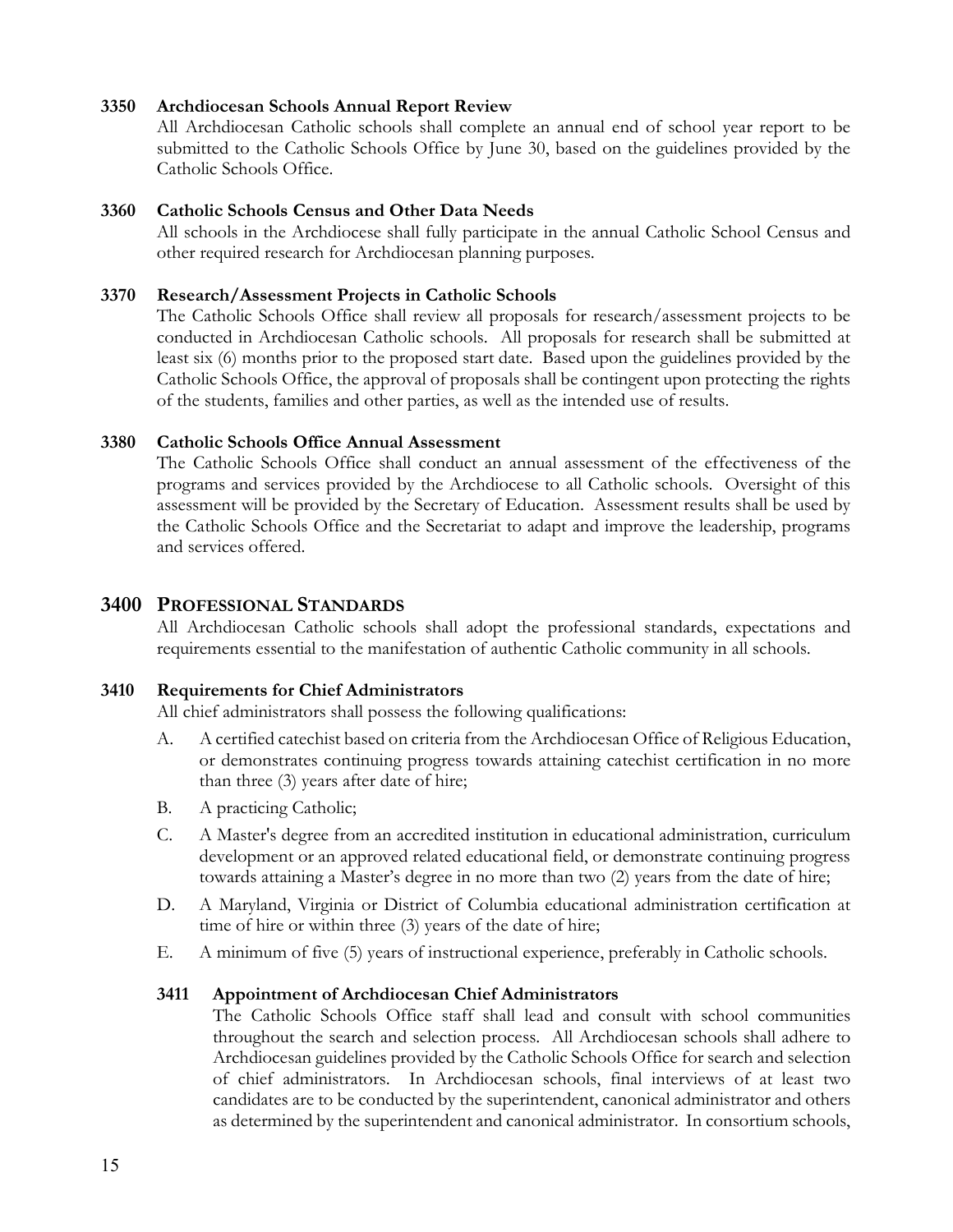final interviews of at least two candidates are to be conducted by the superintendent, canonical administrator and executive director of the consortium. In schools governed by a corporate board, final interviews of two candidates are to be conducted by the superintendent and chair of the Board of Limited Jurisdiction.

Upon the recommendation of the Catholic Schools Office, the canonical administrator, executive director or chair of the Board of Limited Jurisdiction may appoint the candidate. The appointment shall become effective upon receipt of the letter of appointment by the candidate.

# 3412 Appointment of Interim Archdiocesan Chief Administrators

When necessary, the canonical administrator, executive director or board chair shall appoint an interim chief administrator after consultation with, and approval by, the superintendent. This appointment shall be in accordance with the Archdiocese of Washington Employment Policies and Procedures Manual. Interim chief administrator appointments normally shall not exceed one (1) year. Extensions shall be granted only with the approval of the superintendent.

## 3420 Degree Requirements for Archdiocesan Teachers

Archdiocesan teachers shall be Catholic whenever possible. All Archdiocesan teachers of core/required subjects, as defined by the Catholic Schools Office, shall possess at least a baccalaureate degree or equivalent, if educated abroad, from an accredited college or university prior to appointment by an Archdiocesan school. All Archdiocesan teachers of auxiliary courses, as defined by the Catholic Schools Office, shall possess at least an associate degree in a related field, or the equivalent if educated abroad, from an accredited college or university prior to appointment to an Archdiocesan school.

#### 3421 Certification Requirements for Archdiocesan Teachers

All full-time teachers and all part-time teachers of core/required subjects employed by the Archdiocese must have, or must obtain, Maryland, Virginia or District of Columbia certification within three (3) years of the date of hire or alternative certification as defined by the Catholic Schools Office.

#### 3430 Degree Requirements for Counselors, Social Workers & Guidance Counselors

All school-based counselors, social workers and guidance counselors shall be Catholic whenever possible and shall possess at least a master's degree in counseling, social work, guidance counseling, or equivalent from an accredited college or university prior to appointment.

#### 3431 Certification/Licensure Requirements for Counselors and Social Workers

All school-based counselors and social workers shall possess a valid and current Maryland, Virginia or District of Columbia board issued license or a National Board of Certified Counselors certification.

#### 3432 Certification Requirements for School Guidance Counselors

All school guidance counselors shall possess a valid and current certification from the Department of Education in Maryland, Virginia or the District of Columbia.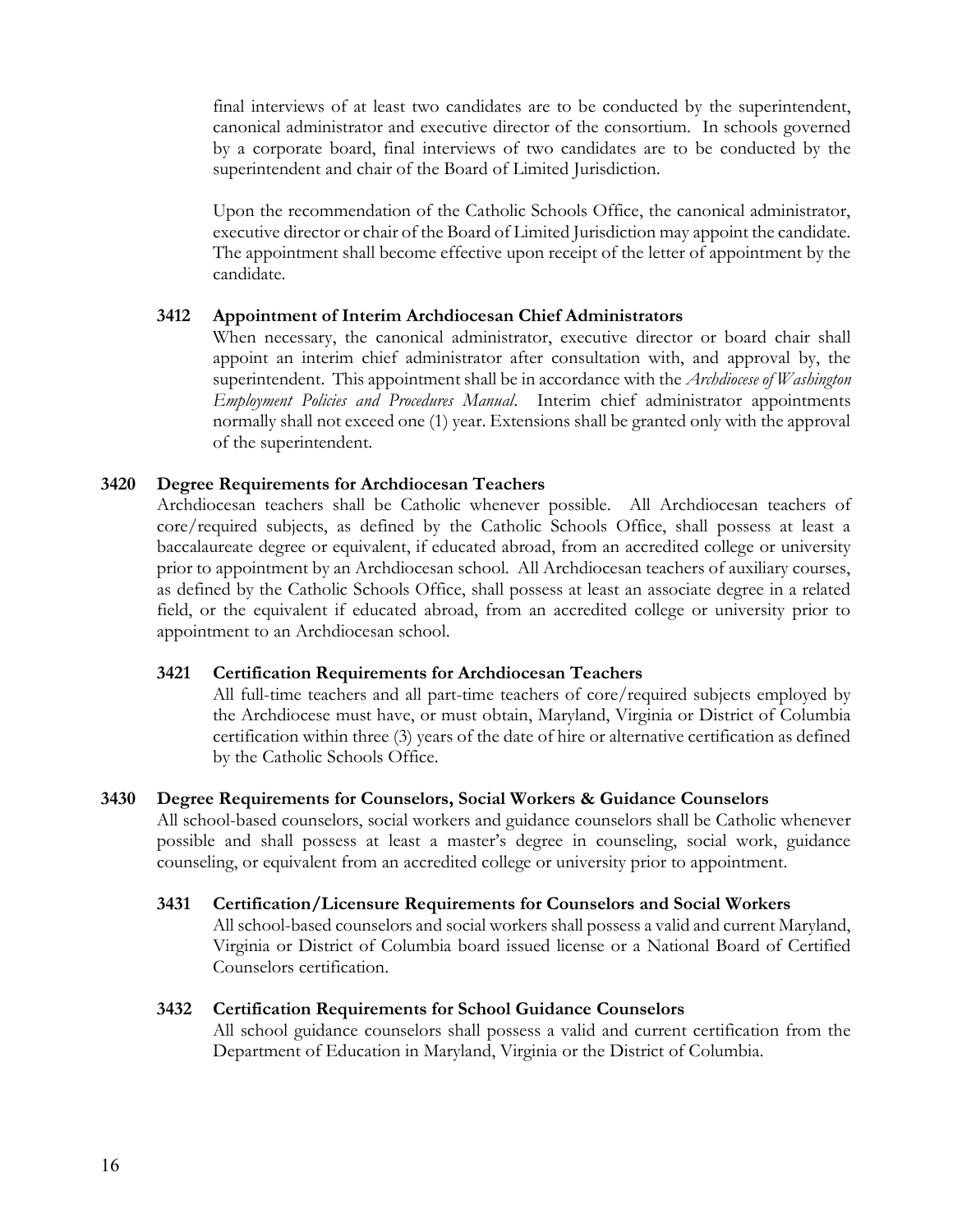# 3433 Professional Requirements for Counselors, Social Workers & Guidance Counselors

All school-based counselors, social workers and guidance counselors shall comply with all policies and regulations pertaining to Archdiocesan schools, school-based policies and expectations and shall provide school-based counseling services restricted to their respective license or certification and within the practicing framework consistent with the doctrines of the Catholic Church, the mission of the Archdiocese of Washington Catholic schools and procedures from the Catholic Schools Office. They shall collaborate with chief administrators on the development of an annual individual professional development plan and shall be evaluated annually according to procedures and guidelines provided by the Catholic Schools Office.

#### 3440 Professional Requirements for Administrators and Teachers

Archdiocesan administrators and teachers shall comply with all policies and regulations pertaining to Archdiocesan schools, school-based policies and expectations and job duties and responsibilities as outlined in the local school faculty handbook and other responsibilities as noted in the Letter of Appointment and the Archdiocese of Washington Employment Policies and Procedures Manual.

## 3441 Personnel Records

Personnel records for each Archdiocesan administrator and letters of appointment for each Archdiocesan teacher shall be kept on file in both the Archdiocesan Catholic Schools Office and the local school office. Archdiocesan Catholic Schools Exit forms shall be completed by the Archdiocesan chief administrator for all non-returning staff and shall be provided to the Catholic Schools Office no later than June 20 of the year of exit. All school personnel records are confidential.

# 3442 Professional Growth

Archdiocesan chief administrators and teachers shall collaborate on the development of an annual individual professional development plan for each teacher in accordance with the guidelines provided by the Catholic Schools Office. Administrators and teachers shall participate in at least 65 hours of principal-approved or Catholic Schools Office approved professional development per school year. Of this, a minimum of 10 hours shall address catechesis and spiritual formation as approved by the Office of Religious Education. Verification of all professional development requirements shall be on file for each teacher. Professional development plans for Archdiocesan teachers shall be available upon request by the Catholic Schools Office.

#### 3443 Evaluation of Performance

At a minimum, all Archdiocesan administrators and teachers shall be formally evaluated annually according to procedures and guidelines provided by the Catholic Schools Office. Evaluations shall be filed with the Catholic Schools Office based on established timelines and deadlines.

#### 3444 Letters of Appointment for Lay Employees in Archdiocesan Schools

Lay administrators, teachers and other school staff employed by Archdiocesan schools shall serve according to the letter of appointment prescribed by the Archdiocesan Office of Human Resources. Appointments shall be in accordance with the policies described in the Archdiocese of Washington Employment Policies and Procedures Manual.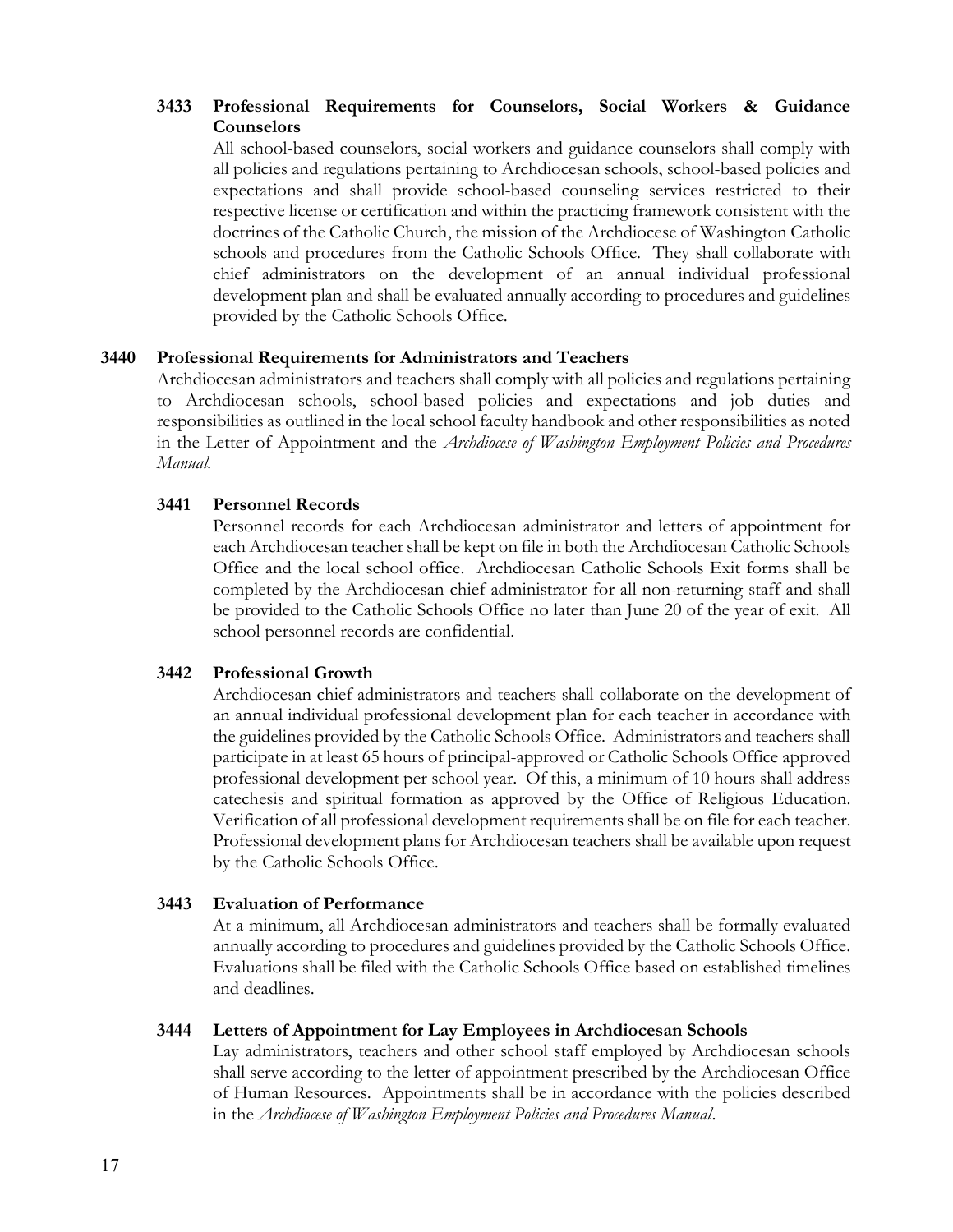# A. Letters of Appointment for Chief Administrators

Letters of appointment for lay personnel serving as school administrators in Archdiocesan schools, whether parish-based or regional-based, shall be signed by the superintendent and the canonical administrator. Letters of appointment for lay personnel serving as administrators in consortium schools shall be signed by the superintendent and the executive director of the consortium. Letters of appointment for lay personnel serving as school administrators in schools governed by a corporate board shall be signed by the board chair and the superintendent.

# B. Letters of Appointment for Teachers or Other School Staff

Letters of appointment for lay personnel serving as teachers or other school staff in Archdiocesan schools, whether parish-based or regional-based, shall be signed by the canonical administrator and chief administrator of the school. Letters of appointment for lay personnel serving as teachers in consortium schools shall be signed by the executive director of the consortium and the chief administrator of the school. Letters of appointment for lay personnel serving as teachers in schools governed by a corporate board shall be signed by the board chair and chief administrator of the school.

# 3445 Memorandum of Understanding for Religious and Priests

Each priest and religious serving in an Archdiocesan school shall serve under a memorandum of understanding signed by the following four parties:

- A. The priest or the religious;
- B. The pastor or canonical administrator for parish-based schools, the executive director for a consortium school or the chief administrator for schools governed by boards of limited jurisdiction;
- C. The superintendent;
- D. A representative of the religious order or Secretary for Ministerial Leadership.

Consultation with the superior of the religious community, the superintendent and the Archdiocesan Office of Consecrated Life shall occur prior to an offer of employment to a member of a religious community. In addition, all priests, including members of religious communities, shall have the approval of the Archdiocesan Secretary for Ministerial Leadership prior to being offered a position in an Archdiocesan school.

# 3446 Archdiocesan Substitute Teachers

In the event of a teacher's absence, every effort shall be made to employ a certified, qualified substitute teacher. This teacher shall meet the substitute teacher qualifications and be compensated according to the guidelines of the Catholic Schools Office.

Substitutes who work more than one (1) month in succession shall receive a letter of appointment with expectations of evaluation and review.

# 3447 Internships

All school-based interns in Archdiocesan schools shall be approved by the Catholic Schools Office.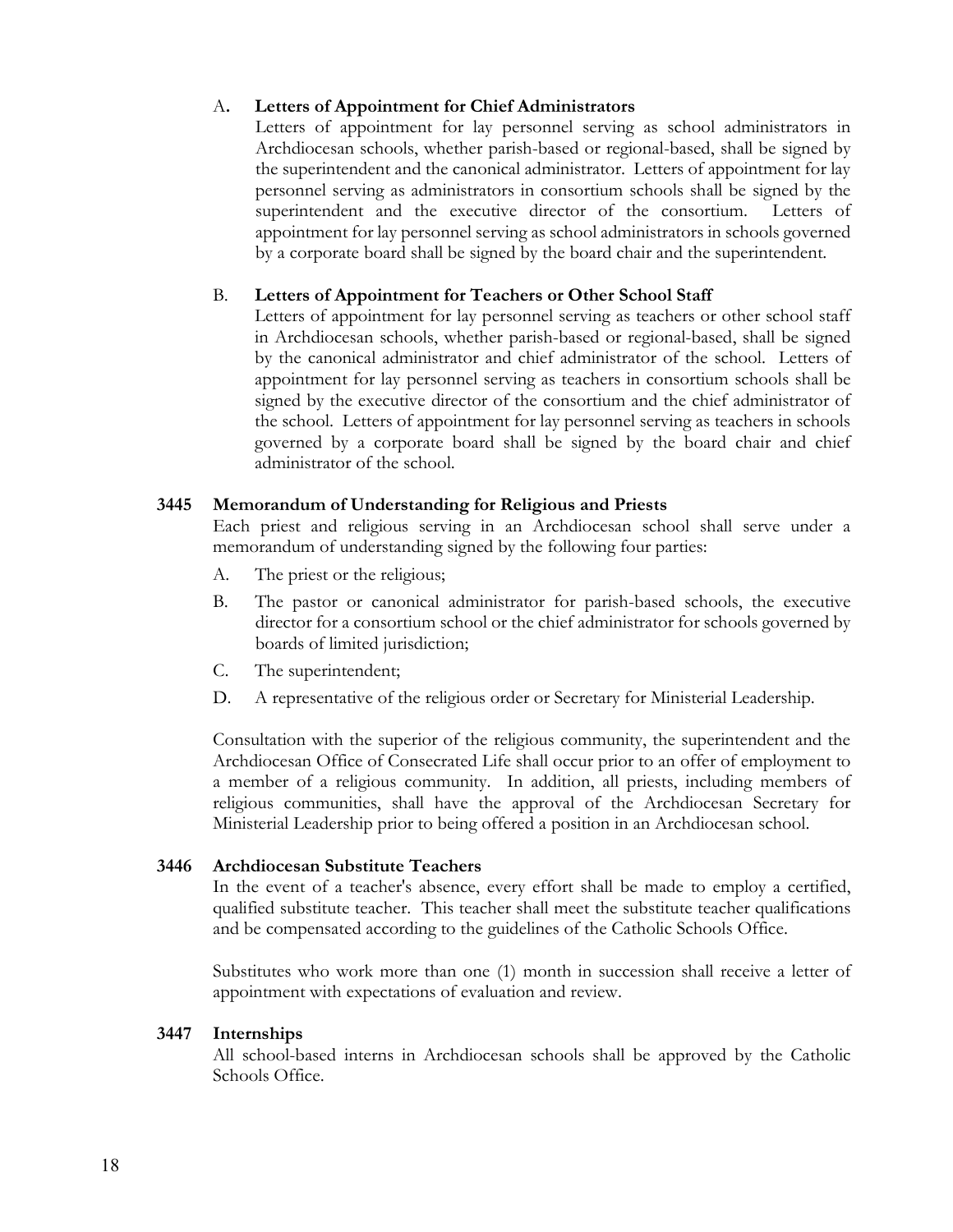#### 3448 Archdiocesan Support Personnel

The chief administrator shall determine the need and qualifications for instructional and non-instructional support personnel necessary to achieve mission goals and academic objectives of the school.

## 3449 Health Regulations for Archdiocesan School Personnel

All Archdiocesan schools personnel shall comply with the applicable health regulations of the state, county or district in which the school is located in accordance with Archdiocesan requirements. All appropriate compliance documentation shall be on file in the chief administrator's office and is subject to review by the Catholic Schools Office.

## 3450 Archdiocesan Salary Scales

The Archdiocese, upon the recommendation of the Catholic Schools Office and approval by the Archbishop, shall require a minimum salary scale for full-time lay teachers and chief administrators in Archdiocesan Catholic schools. These salary scales shall be multi-year scales, available to the schools and parishes by October of the year preceding their implementation.

## 3451 Archdiocesan Compensation and Benefits

Employees of Archdiocesan Catholic schools shall receive compensation in accordance with the approved Archdiocesan salary scales and be offered the benefit programs as required by law or adopted by the Archdiocese of Washington and administered through the Archdiocesan Office of Human Resources or the Catholic Schools Office.

Archdiocesan schools may offer their employees additional benefits but they shall not conflict with the Archdiocesan benefits program and shall be offered and administered in a fair and just manner.

# 3452 Archdiocesan Teacher Education Stipend for Certification Courses

Archdiocesan teachers shall be entitled to stipends to support academic course work for certification. Stipends shall not exceed the amount recommended by the Archdiocesan salary scale.

# 3460 Availability and Maintenance of Administrative Manuals

All Catholic schools in the Archdiocese shall maintain a copy of all manuals distributed by the Catholic Schools Office. In Archdiocesan schools these manuals should be in both the chief administrator's office and the canonical administrator's office. These administrative manuals may include Catholic School Policies Manual, Employment Policies and Procedures Manual, Child Protection Policy, Finance Manual and others as referenced in this document.

# 3461 Faculty Handbook

Archdiocesan Catholic schools shall prepare and make available to all teachers a faculty handbook based on Archdiocesan guidelines prepared by the Catholic Schools Office. The faculty handbook shall present the expected responsibilities, procedures and regulations of the local school based on Archdiocesan policies. Among these stated responsibilities is the expectation that the faculty shall not contradict Catholic faith, teaching and moral discipline and shall not harm communion with the Church. All Archdiocesan teachers shall sign a verification form indicating receipt of the handbook and acknowledging their acceptance and understanding of the policies and procedures. Copies of these faculty verification forms shall be kept on file in the chief administrator's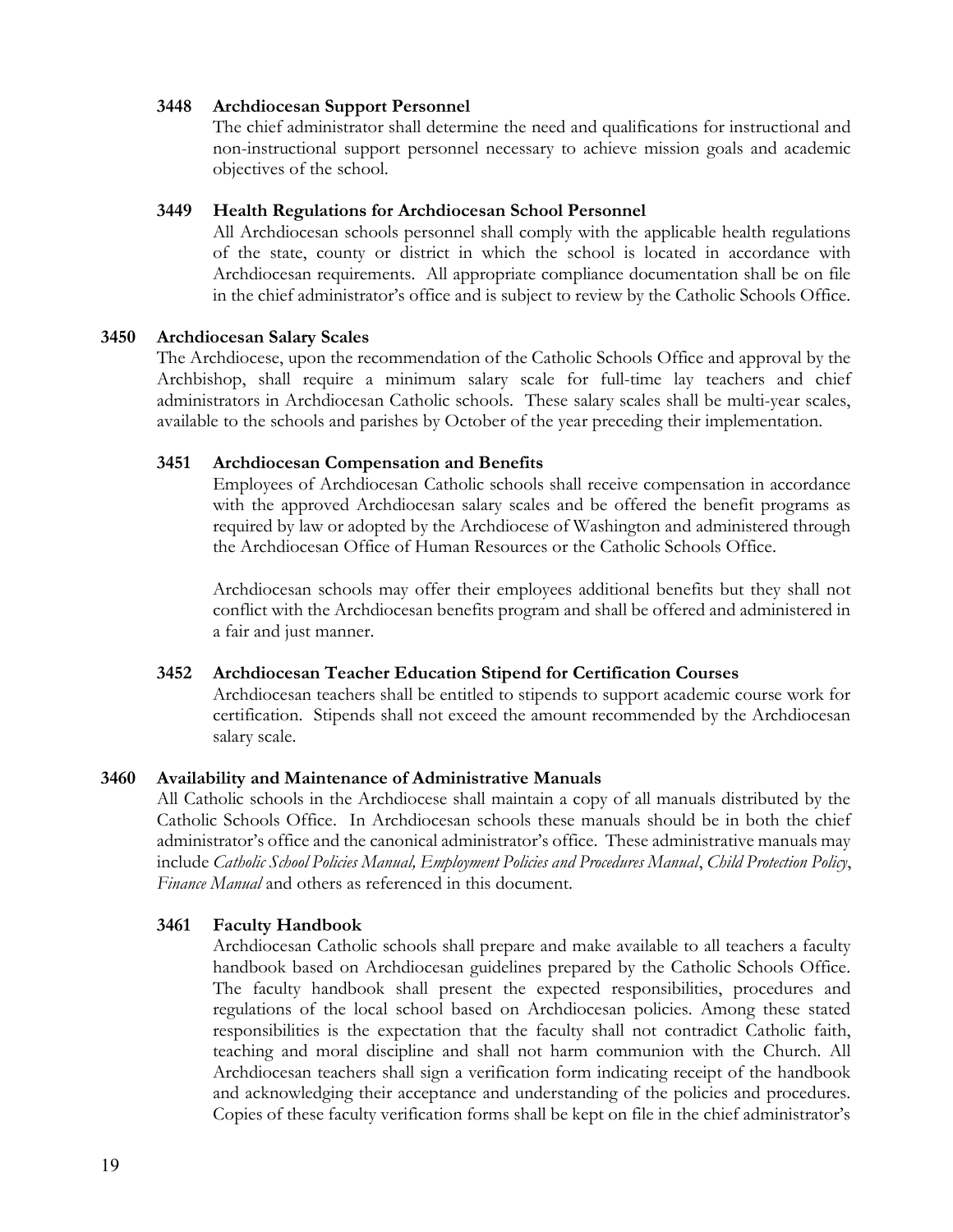office. Copies of Archdiocesan school faculty handbooks shall be submitted annually to the Catholic Schools Office.

#### 3470 Faculty and Staff Dress Code

All Archdiocesan schools shall provide all teachers and staff with a dress code that emphasizes the professional expectations for all teachers, staff and administrators as recommended in Catholic Schools Office guidelines. This dress code shall be clearly defined in the school faculty handbook.

## 3500 STUDENT LIFE

All Archdiocesan Catholic schools shall respect the uniqueness of each student and recognize their responsibility to consider what is best for the students and the school community as the foundation for all decisions regarding student life.

#### 3510 Archdiocesan School Admissions

Catholic students shall be given preference over non-Catholic students for initial admission into Archdiocesan schools. In all other ways, Archdiocesan schools shall comply with Archdiocesan nondiscrimination policies and all applicable local, state and federal regulations. Archdiocesan schools shall not discriminate on the basis of race, sex (unless traditionally a single sex school), sexual orientation, national origin or age, in accordance to the law. All applicants shall follow all applicable policies and procedures regarding school-based entrance requirements, health examinations and immunizations before finalizing any admissions.

#### 3511 Admission Priorities for Archdiocesan Elementary Schools

In the event that an Archdiocesan Catholic elementary school receives more qualified applications than it has the capacity to accommodate, students shall be admitted in the following priority:

- A. Catholic students in the order in which they submit completed registration applications prior to posted registration deadlines;
- B. Non-Catholic students in the order in which they submit completed registration applications prior to posted registration deadlines;
- C. All other students in the order in which they submit completed registration applications after posted registration deadlines.

#### 3512 Parent or Guardian Cooperation

Parents or guardians seeking admission for their child to Catholic schools shall accept the Catholic identity and philosophy of the school. As the primary educators of their children, parents or guardians shall cooperate fully with the school and all students shall participate in all required school programming (see Policy 3621).

#### 3513 Archdiocesan Elementary Schools Age Requirements

Students seeking admission into an Archdiocesan school shall follow age admission guidelines of the local jurisdiction in which the school is located. Early admission may be considered if a child has been identified as eligible by his/her local public school. Documentation of early admission eligibility shall be on file at the school. Students' ages shall be verified by a birth certificate, baptismal certificate or U.S. government-issued identification.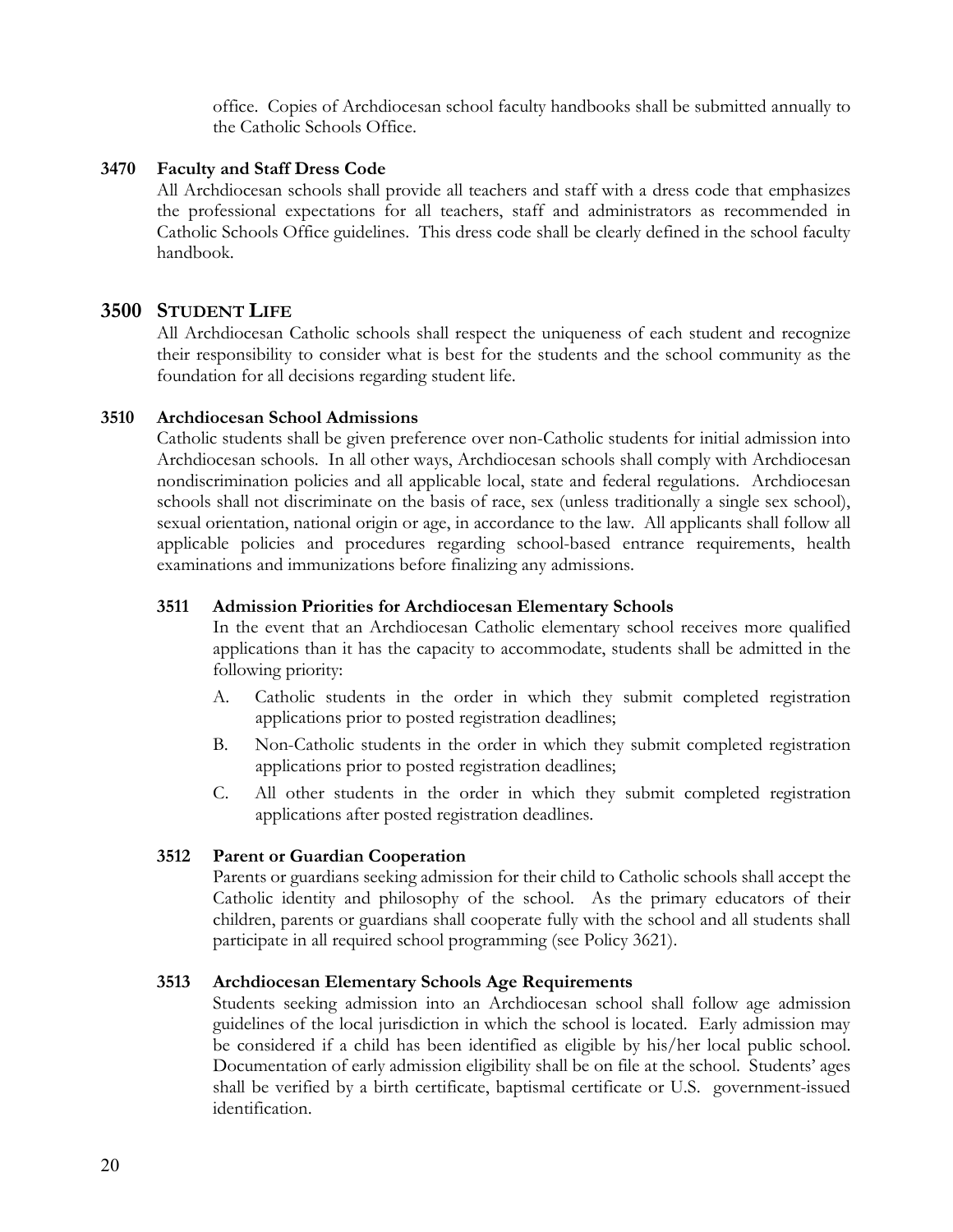## 3514 Immunization

All students in the Archdiocesan Catholic schools shall be immunized in accordance with the immunization requirements and the guidelines of The Archdiocese of Washington, because Catholic moral teaching urges parents/guardians to immunize their children against serious infectious diseases given the grave risk of non-vaccination to other children, pregnant women, and the population as a whole. Exemptions are provided on a temporary basis to those applicants with a physician-documented medical

reason. The Archdiocese of Washington will also consider exemptions based on the assertion of a serious moral objection as a matter of conscience to certain vaccines.

## 3515 Education of Students with Special Needs

The admission, instruction and retention of students with disabilities or special needs shall be determined on an individual basis by the chief administrator in consultation with the Catholic Schools Office. Archdiocesan Catholic schools shall follow Archdiocesan guidelines and procedures regarding special needs enrollment, referrals, placement and curriculum adaptations.

## 3516 Education of English Language Learners

The admission, instruction and retention of English language learners shall be determined on an individual basis by the chief administrator in consultation with the Catholic Schools Office. Archdiocesan Catholic schools shall follow Archdiocesan guidelines and procedures regarding enrollment, referrals, placement and curriculum adaptations.

## 3517 Custody Arrangements

Archdiocesan Catholic schools shall act upon official court orders regarding student custody issues. The schools shall abide by the provisions of the Buckley Amendment for the rights of non-custodial parents' examination and review of student records. Schools shall provide a non-custodial parent access to academic records and other school information regarding his or her child unless there is a court order to the contrary. If there are restrictions regarding access to the student or the sharing of information with the non-custodial parent, it is the custodial parent's responsibility to provide the school with a court-certified copy of the court order at the time of registration.

# 3518 Catholic High School Entrance Policy

All Catholic high schools in the Archdiocese shall determine criteria for admission. Priority consideration shall be given to Catholic students who attend Archdiocesan Catholic elementary schools. All high school admissions directors shall communicate with Archdiocesan elementary school chief administrators throughout the admission process. Prior to finalizing admissions decisions and releasing decision information to families, admission directors shall contact Archdiocesan elementary school chief administrators and report admissions decisions pertinent to the Catholic high school.

# 3519 Re-Registration

All Archdiocesan Catholic schools shall extend a re-registration form to eligible students. Denial of re-registrations shall be determined in collaboration with the Catholic Schools Office. Refusal for extending the re-registration form shall be communicated to the parent/guardian in writing. Reasons for such re-registration denial may include, but are not limited to, the following:

A. Failure to pay tuition, student fees or other school-related expenses;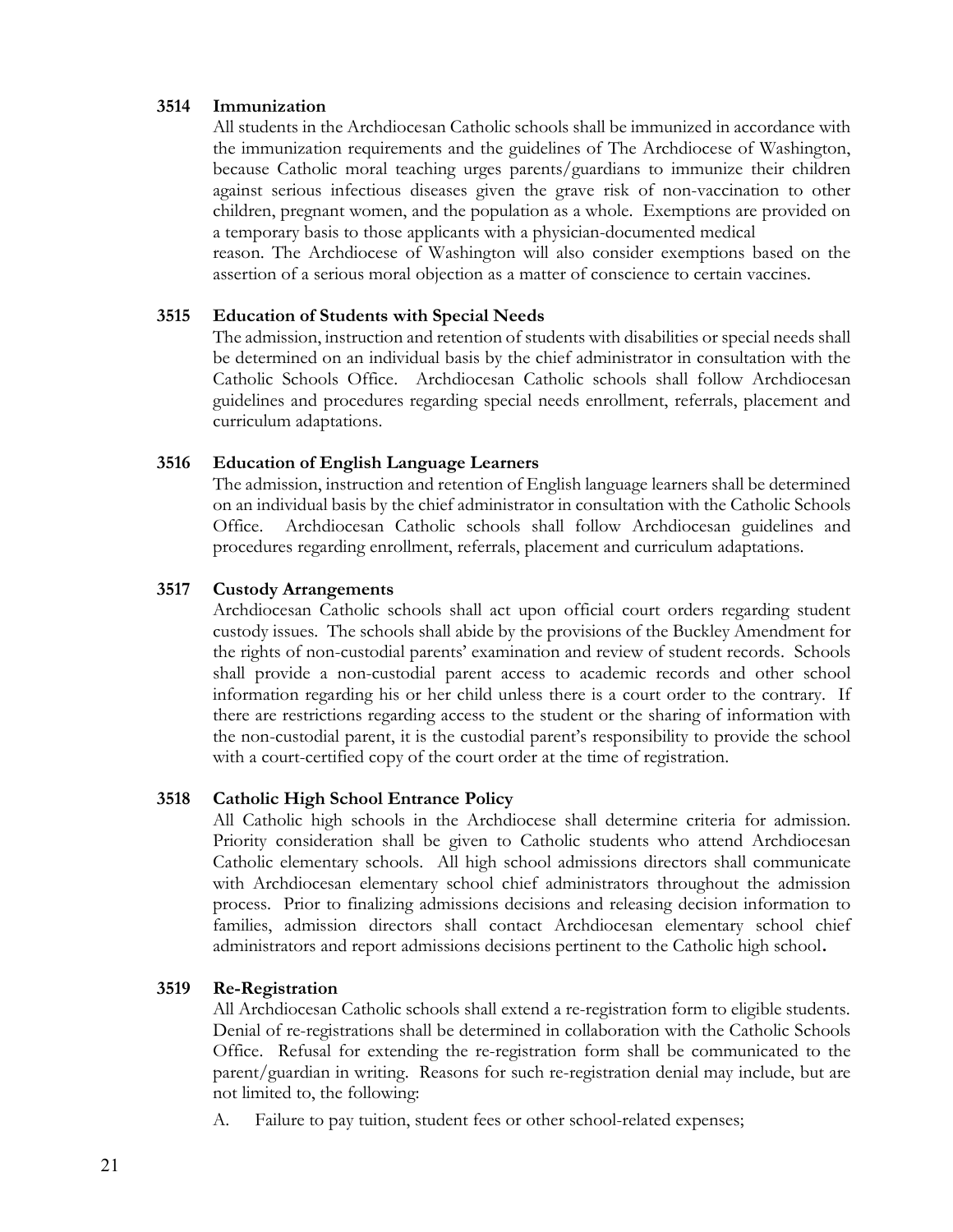B. Students' or parents' refusal to abide by the Archdiocesan school policies and/or procedures.

# 3520 Archdiocesan Elementary School Class Size

All Archdiocesan Schools shall determine class size for each grade level consistent with, and relative to, the integrity of the instructional program determined by the school, and in accordance with the Catholic Schools Office guidelines for class design, with exceptions to those requirements made with approval of the superintendent.

#### 3530 Archdiocesan School Calendar

Archdiocesan Catholic schools shall develop an annual calendar consistent with the minimum requirements provided by the Catholic Schools Office. Schools shall submit the local calendar plans to the Catholic Schools Office for approval by stipulated deadlines.

#### 3531 Calendar Changes for Archdiocesan Schools

All changes to calendars for Archdiocesan schools shall be approved by the Archdiocese. The Catholic Schools Office will determine, in collaboration with the school leadership, when cancelled school days should be rescheduled and added to the school calendar.

#### 3532 Archdiocesan Elementary School Schedule

All Archdiocesan elementary schools shall develop a daily schedule by grade level consistent with the minimum requirements of instructional minutes required by in the Catholic Schools Office guidelines. Total instructional minutes shall be submitted to the Catholic Schools Office with the school calendar.

#### 3533 Archdiocesan Elementary School Days

All Archdiocesan school days are expected to be full days. The first and last weeks of the school year shall consist of full school days.

#### 3534 Archdiocesan Elementary School Half Days

All Archdiocesan elementary school half days shall be permitted only for planned faculty professional development days and may not exceed 10 days in one school calendar year without Catholic Schools Office approval. These days must be posted on school calendars.

#### 3535 Archdiocesan School Attendance

All Archdiocesan schools shall monitor students' compliance with attendance requirements established by the Catholic Schools Office that meet or exceed local jurisdictions. Schools shall maintain attendance records as defined by Archdiocesan policy. Policies and procedures regarding attendance shall be published in parent student handbooks and clearly reinforced throughout the year.

#### 3540 Archdiocesan School Safety

All Archdiocesan schools shall maintain safe and orderly environments in accordance with the procedures and guidelines provided by the Catholic Schools Office.

#### 3541 School Safety, Crisis and Emergency Response Plans

All Archdiocesan schools shall adopt and implement school safety and emergency response plans in accordance with the procedures and guidelines provided by the Catholic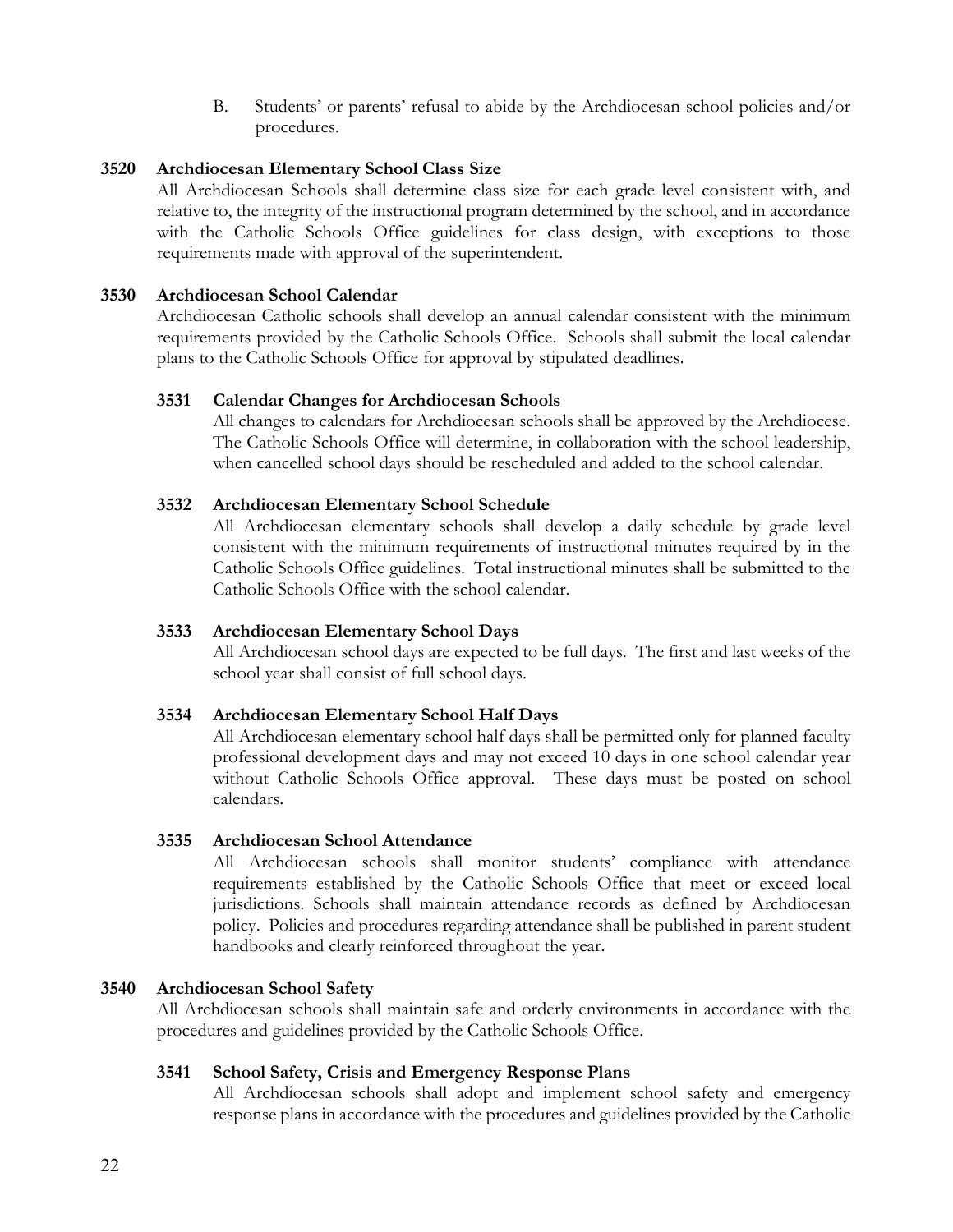Schools Office. Chief administrators shall be responsible for communicating school safety emergency response plans, regulations and crisis plans to the school community and stakeholders. Review and revision of the plans with school communities shall occur annually within the first two weeks of the school year. All plans shall be filed and reviewed with the Catholic Schools Office based on established timelines and deadlines.

## 3542 Child Abuse and Protection

All Archdiocesan schools shall adhere to the Archdiocese of Washington Child Protection Policy and the procedures and guidelines from the Catholic Schools Office and the Office of Child Protection Services.

# 3543 Prevention Programming

All Archdiocesan schools shall prohibit acts of harassment and bullying and shall adhere to school-wide prevention programs that enhance the safety of the school in accordance with the procedures and guidelines provided by the Catholic Schools Office.

## 3544 Health and Allergy Requirements in Archdiocesan Catholic Schools

All Archdiocesan school students shall comply with the applicable health regulations of the state, county or district in which their Archdiocesan school is located and in accordance with Archdiocesan requirements on health and allergy. All appropriate health compliance and allergy documentation shall be kept on file in the schools office and is subject to review by the Catholic Schools Office.

# 3545 Emergency Contact Information for Archdiocesan Catholic School Students

Only individuals designated by the parents/guardians of Archdiocesan Catholic school students and filed with the school office shall be notified in the event of an emergency during the school day or any school sponsored event.

# 3546 Transportation of Archdiocesan Catholic Elementary School Students

All parents or guardians of all Archdiocesan Catholic elementary school students shall provide documentation filed with the school office indicating the approved method by which the student shall be transported from school each day. All requests for alternative transportation arrangements shall be in a written note from the parent or guardian, signed and dated on the day of the special request prior to dismissal. Archdiocesan school administrators or staff shall not provide transportation to students without prior written permission from the parent or guardian of the Archdiocesan Catholic elementary school student.

# 3547 Archdiocesan Catholic School Field Trips

All Archdiocesan Catholic school field trips shall be approved by the chief administrator. All field trips shall adhere to the procedures and guidelines provided by the Catholic Schools Office. Out of state field trips or field trips to a foreign country shall be submitted to and approved by the Catholic Schools Office and other Archdiocesan offices.

# 3548 Archdiocesan Catholic School Reportable Incidents

All Archdiocesan Catholic school incidents involving students, Archdiocesan employees or volunteers and/or property shall be reported in written documentation to the Catholic Schools Office no more than 24 hours after the incident occurred. The chief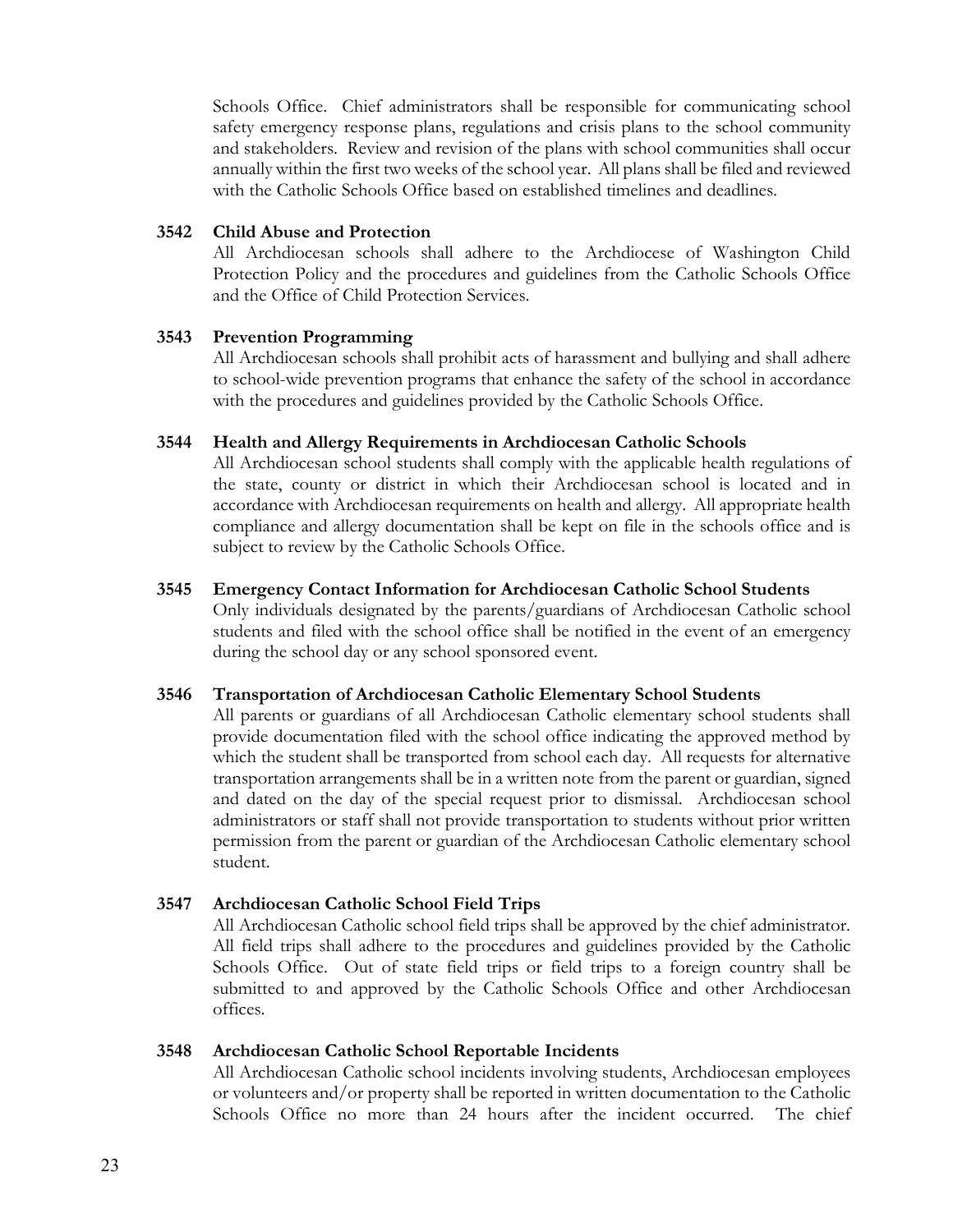administrator shall maintain records of all documented incidents in the school office and adhere to the reportable incidents procedures and guidelines provided by the Catholic Schools Office.

#### 3549 Archdiocesan Catholic School Counseling Services

All parents or guardians of Archdiocesan Catholic school students shall acknowledge and consent in written documentation to initial school counseling services that may be rendered in the event of a crisis, school referral or some other school-related matter during the school day. Archdiocesan school administrators or staff shall obtain and maintain signed documented consents in accordance with the procedures and guidelines provided by the Catholic Schools Office.

#### 3550 Competition

All Archdiocesan school students shall be permitted to participate in competitions that do not interfere with the academic program of the school. All competitions shall be approved by the chief administrator and shall be consistent with the Catholic identity of the school. If a competition is sponsored by groups external to the Archdiocese, the chief administrator shall consult with the Catholic Schools Office before participation. Schools shall provide a list of competitions in the end-of-year school report to the Catholic Schools Office for inclusion in the Archdiocesan planning and marketing efforts.

#### 3560 Archdiocesan Co-Curricular Activities

School sponsored co-curricular activities, including field trips, shall follow Archdiocesan procedures regarding student safety, supervision and liability. Schools shall provide a list of inschool co-curricular activities in the end-of-year school report to the Catholic Schools Office for inclusion in the Archdiocesan planning and marketing efforts.

#### 3570 Archdiocesan School Discipline

Behavior expectations and responsibilities of students and families shall be clearly defined and communicated in Archdiocesan schools' parent/student handbooks. Each school shall be responsible for developing and implementing codes for behavior and discipline that serve the best interests of students and the school community. Corporal punishment shall not be permitted under any circumstances. Archdiocesan Catholic schools shall abide by all disciplinary procedures and guidelines provided by the Catholic Schools Office.

#### 3571 Suspensions/Expulsions

Schools shall have clearly defined suspension and expulsion procedures. Decisions regarding suspensions and expulsions shall be made in consultation with the Catholic Schools Office. Disciplinary records shall not be a component of the student's permanent record.

#### 3580 Archdiocesan Dress Codes for Students

All Archdiocesan schools shall establish a dress code for students, which shall be defined in the parent/student handbooks and presented to the parent or guardian. Accountability measures for the school dress code shall be the responsibility of the chief administrator and communicated clearly to parents and guardians.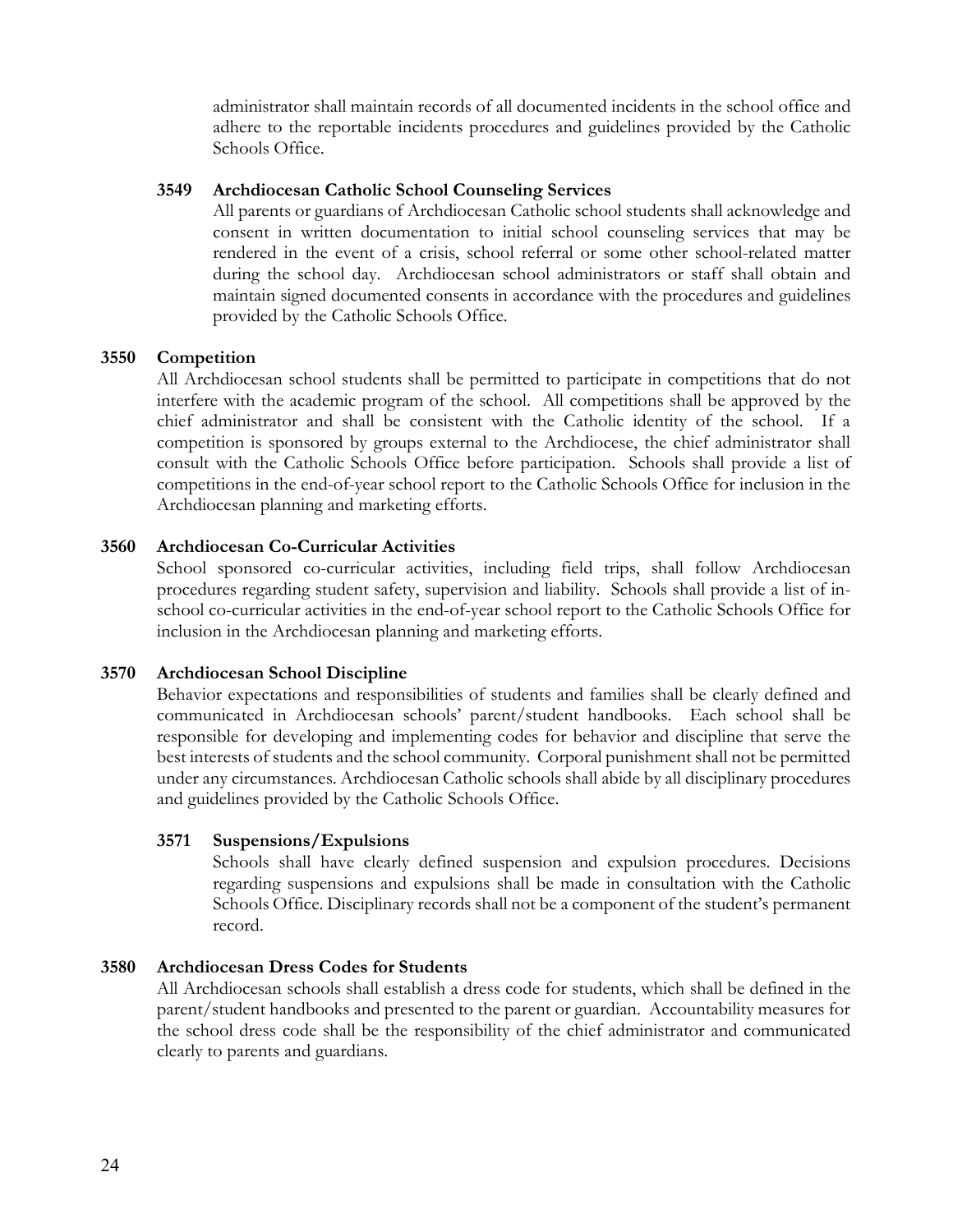## 3590 Maintenance and Confidentiality of Archdiocesan School Student Records

All Archdiocesan Catholic school student records shall be the responsibility of the chief administrator and the property of the school. Maintenance and security of all student records shall comply with Archdiocesan guidelines. Archdiocesan Catholic schools shall fully comply with the provisions of the Buckley Amendment regarding confidentiality and security of student records (Family Education Rights and Privacy Act of 1974).

## 3591 Transfer of Archdiocesan School Student Records

All Archdiocesan Catholic schools shall be responsible for complying with the written request of a parent or guardian for the release and transfer of official records from one school to another. The transfer of student records shall be contingent upon fulfillment of all financial obligations. Archdiocesan Catholic schools normally do not transfer student limited-access records unless an exception is approved based on the written request from the parents or guardians.

## 3592 Parent or Guardian Release of Archdiocesan School Student Information

Parents or guardians shall cooperate with the Archdiocesan school administrators to provide the school access to confidential information necessary for the education of the student. The school administrator shall adhere to the guidelines and procedures set forth by the Catholic Schools Office for the release of pertinent information and maintaining Archdiocesan school student records, including the transferring students.

# 3600 COMMUNITY

All Archdiocesan schools are learning communities of faith and service and shall expect the full participation and support of all registered families, faculty and administrators.

#### 3610 Home and School Association

All Archdiocesan parish schools shall have a formal organization of parents and appointed school personnel, named the Home and School Association. The role of the Home and School Association is to build community by hosting school events and, when appropriate, supporting the school's fundraising goals as recommended by the School Advisory Board and the chief administrator and canonical administrator. This association shall adhere to guidelines provided by the Catholic Schools Office.

# 3620 Parent/Student Handbook

All Archdiocesan schools shall annually prepare and make available to all parents and students a handbook that presents all school policies, regulations and procedures of the local school. School policies shall be consistent with Archdiocesan policies as provided by the Catholic Schools Office.

# 3621 Parent/Guardian Acknowledgment

All Archdiocesan school parents or guardians shall sign a verification form indicating receipt of the handbook and acknowledging their acceptance and understanding of the policies and procedures. Copies of these verification forms shall be kept on file in the chief administrator's office. A copy of each Archdiocesan school's parent handbook shall be submitted annually to the Catholic Schools Office by August 1.

# 3630 Elementary School Principals Association

The Catholic Schools Office shall support an Elementary School Principals Association (ESPA) as a community forum for professional development for Catholic elementary and middle school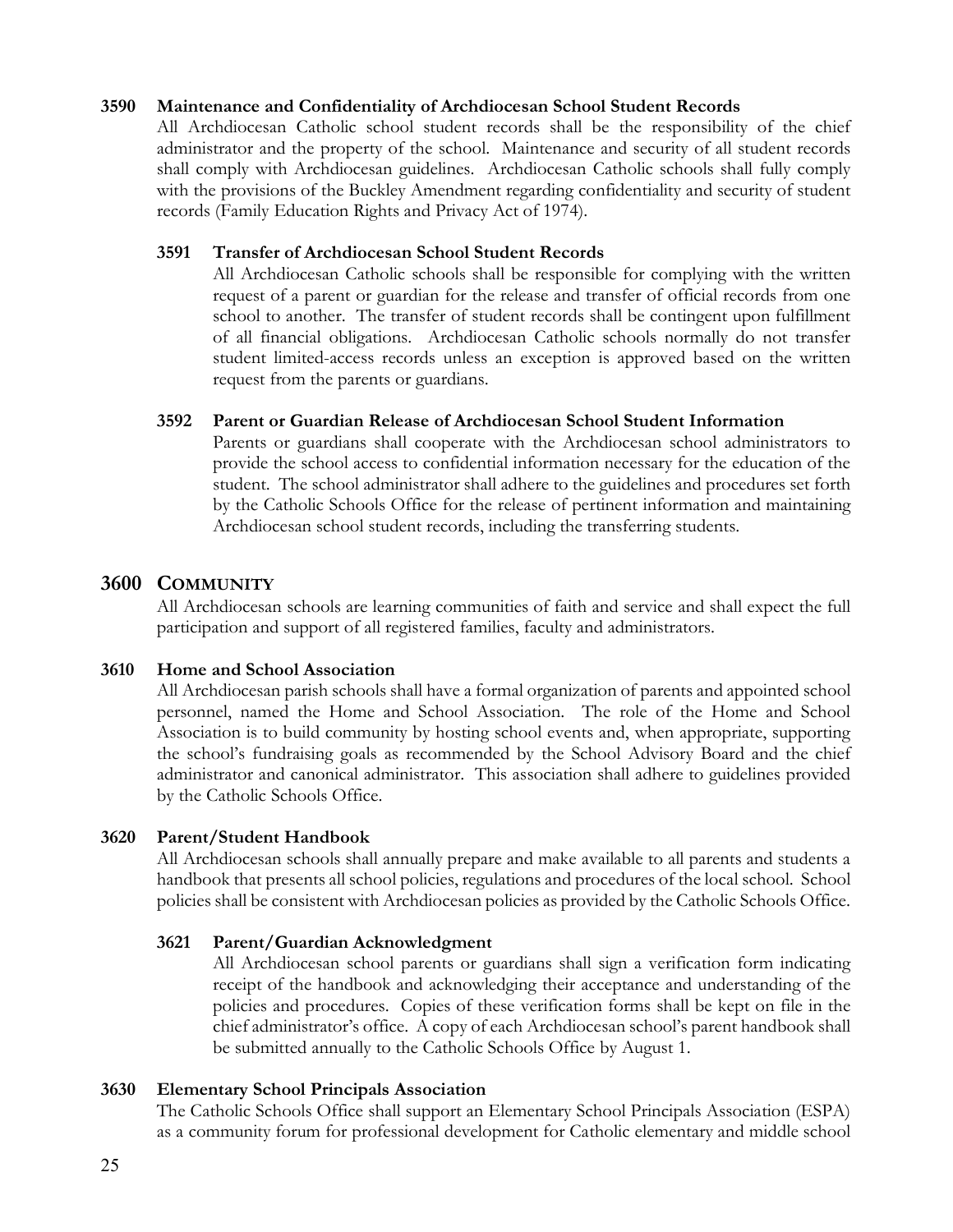leaders and support interaction between these leaders and Archdiocesan offices. The chief administrators of all Catholic elementary and middle schools constitute the ESPA membership. ESPA shall act as an advisory group to the Catholic Schools Office leadership and operate based on organizational bylaws approved by the Archdiocese.

## 3640 High School Principals Association

The Catholic Schools Office, in cooperation with all high schools, shall support a High School Principals Association (HSPA) as a community forum for collaboration between and among high school leaders and the Catholic Schools Office. HSPA shall operate based on organizational bylaws approved by the Archdiocese and act as an advisory group to the Catholic Schools Office leadership.

## 3650 Communications and Public Relations

The Catholic Schools Office, with the support and collaboration of the Archdiocesan Office of Communication, shall be responsible for contact with and the representation of all Catholic schools to relevant organizations and individuals in the Archdiocesan and the larger community concerning the functioning of Catholic schools. All Archdiocesan Catholic schools shall follow the guidelines for managing information, communications and public relations as prepared by the Archdiocese.

## 3651 Crisis Communications for Archdiocesan Schools

In the event of a current or potential crisis involving an archdiocesan school, the chief administrator and canonical administrator of that school shall consult the designated officials of the Catholic Schools Office and the archdiocesan Office of Communications for guidance, planning and instruction on appropriate ways of addressing inquiries from, and releasing information to, the community, including the media.

#### 3652 Crisis Communications for Independent Schools

In the event of a current or potential crisis involving an independent school, the chief administrator of that school shall inform the designated officials of the Catholic Schools Office and the archdiocesan Office of Communications.

#### 3660 Government and Community Relations

All Catholic schools shall cooperate with public and community agencies, as appropriate, which promote the welfare of the students and the school.

#### 3661 Relations with Other Organizations and School Systems

All Archdiocesan schools shall promote cooperation with public school systems within the same jurisdiction and with other national and local agencies, following consultation with the Catholic Schools Office.

#### 3662 Court Orders

All court orders received by all Archdiocesan school chief administrators, teachers or staff shall be reviewed by the Catholic Schools Office in collaboration with the Office of the Chancellor. No action in response to a court order is permitted without consultation and direction from the Archdiocese.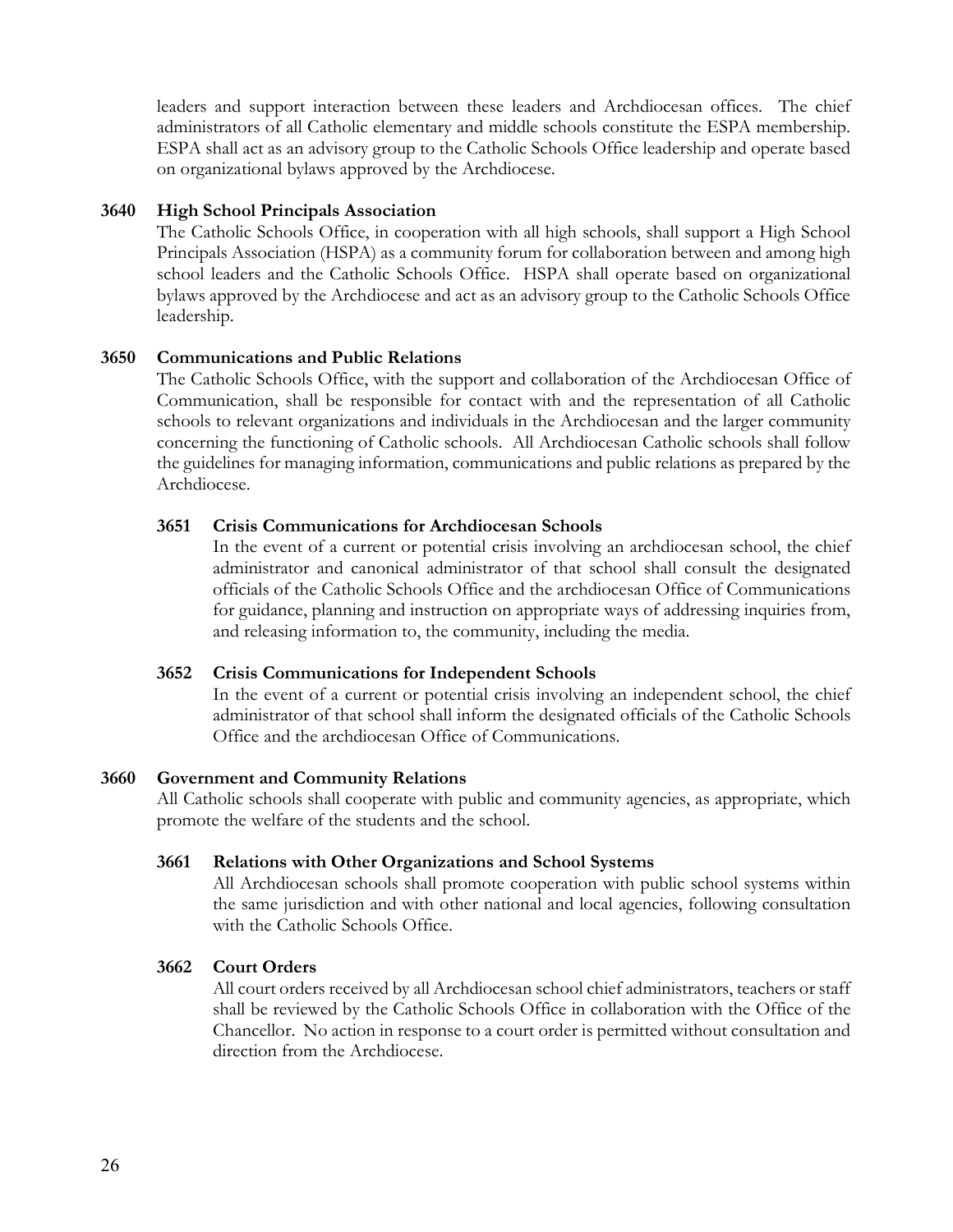## 3663 Government Resources

All efforts shall be made by the local Archdiocesan school administrator in collaboration with the Catholic Schools Office to obtain and utilize government funding at federal, state and local levels for the support of students whose families choose Catholic schools and for programs that support teachers.

## 3670 Use of the Archdiocese of Washington's Name

The name "Archdiocese of Washington" and the names of Archdiocesan Catholic schools shall be used only in reference to activities for which the Archdiocese and Archdiocesan school authorities are responsible. Faculty members and staff may not use the name of the Archdiocese of Washington or an Archdiocesan school to represent themselves in connection with activities conducted outside their defined responsibility within the Archdiocese or the Archdiocesan Catholic schools.

# 3671 Endorsement of Products

All Archdiocesan chief administrators shall not allow the use of the school name for the endorsement of products without prior permission from the superintendent and the Office of the Chancellor.

All Archdiocesan faculty members and staff shall obtain written approval from the Archdiocese to use the name and the name of the Archdiocesan school for the support of a particular activity, product or publication and shall ensure that the use of the Archdiocese of Washington's name and the name of the school does not imply endorsement.

# 3680 Contracts, Service Orders, Agreements or Leases

All Archdiocesan school chief administrators shall adhere to the process for contract reviews and seek approval from the Office of the Chancellor regarding any third party, such as vendors or service providers, for all contracts, services orders, agreements, leases or other legal documents that require a signature for services. All Archdiocesan school chief administrators shall not sign any legally binding document on behalf of the Archdiocesan Catholic school, parish or the Archdiocese of Washington without the written approval from the Office of the Chancellor.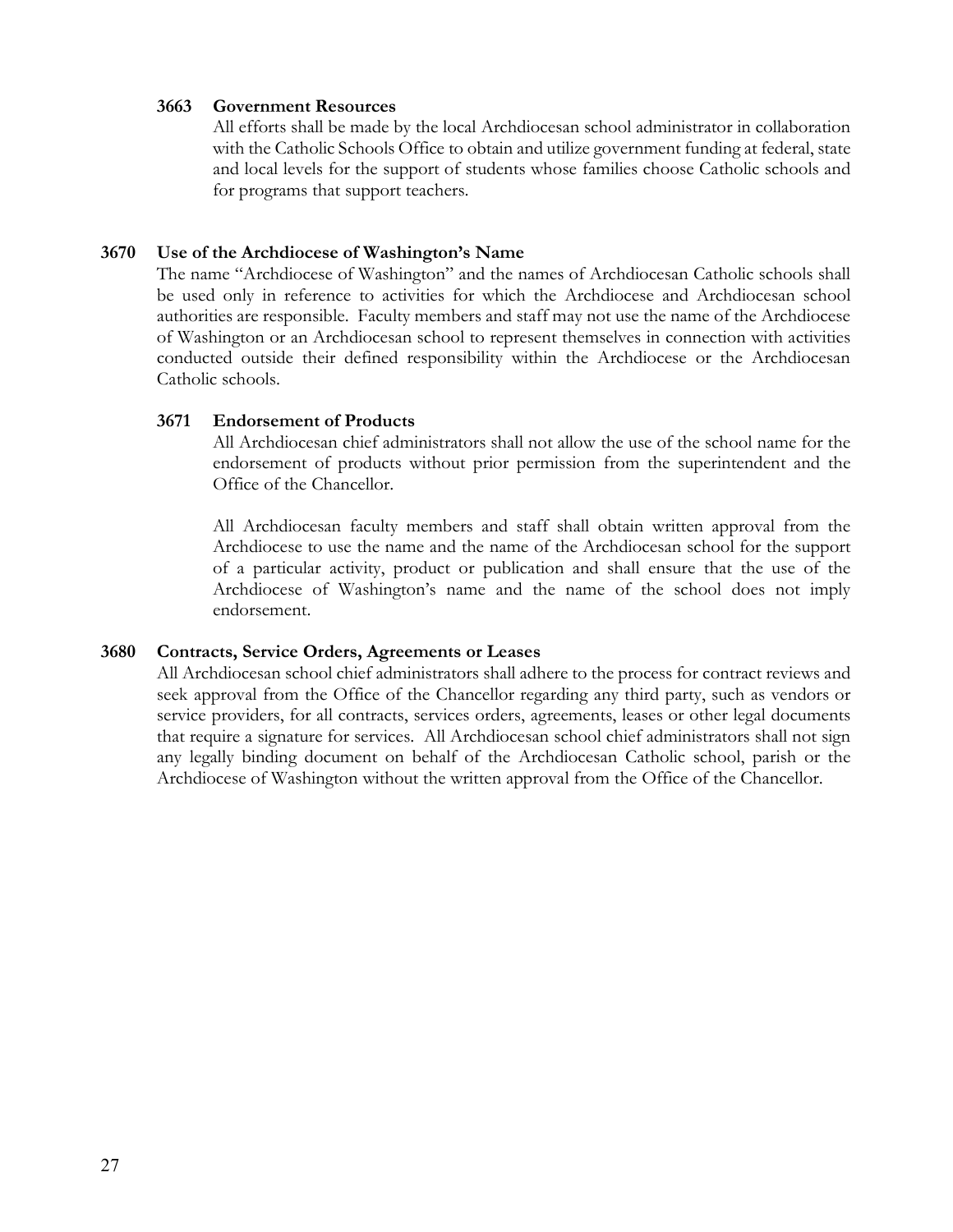# SECTION 4000: AFFORDABILITY AND ACCESSIBILITY

# 4100 ARCHDIOCESAN TUITION ASSISTANCE

The Catholic Schools Office shall operate a tuition assistance fund to provide need-based tuition assistance to students enrolled in Catholic elementary and secondary schools in the Archdiocese of Washington.

# 4110 Eligibility for Archdiocesan Tuition Assistance

All Archdiocesan parishes and schools shall adhere to the procedures and guidelines set forth by the Archdiocesan Office of Finance and the Catholic Schools Office.

# 4111 Qualification for Eligibility

All Catholic schools and student families shall meet the requirements for qualification as set forth by the Archdiocese.

# A. Qualifications for All Catholic Schools

All Catholic schools in the Archdiocese of Washington shall qualify, in accordance with archdiocesan procedures, to receive tuition assistance.

# B. Qualifications for All Student Applications

All families of students currently registered or applying to attend any Catholic school in the Archdiocese of Washington shall be eligible to apply for tuition assistance in accordance with Archdiocesan procedures.

# 4120 Parish Assessment for Tuition Assistance

All Archdiocesan parishes shall be assessed a percentage of their offertory collection to support the Archdiocesan Tuition Assistance Program, which shall be paid along with other offertory assessments that are due by the  $15<sup>th</sup>$  of each month.

# 4121 Parishes Directly Supporting a Catholic School

All parishes that support a Catholic elementary school either directly or through a written agreement as part of a regional school shall contribute 3 percent of their offertory collection as an education assessment that will be used to fund the Archdiocesan Tuition Assistance Program.

# 4122 Parishes not Directly Supporting a Catholic School

All parishes that do not directly support a Catholic elementary school shall contribute 9 percent of their offertory collection as an education assessment that will be used to fund the Archdiocesan Tuition Assistance Program.

# 4123 Exemptions from Parish Assessment for Tuition Assistance

All parishes that are financially distressed and already unable to meet their operating needs may request an exemption, in writing, from the Moderator of the Curia.

# 4200 PARISH SUPPORT OF SCHOOLS

All parishes shall support Catholic schools in the Archdiocese of Washington by actively encouraging Catholic families to enroll their children in the local parish or regional school.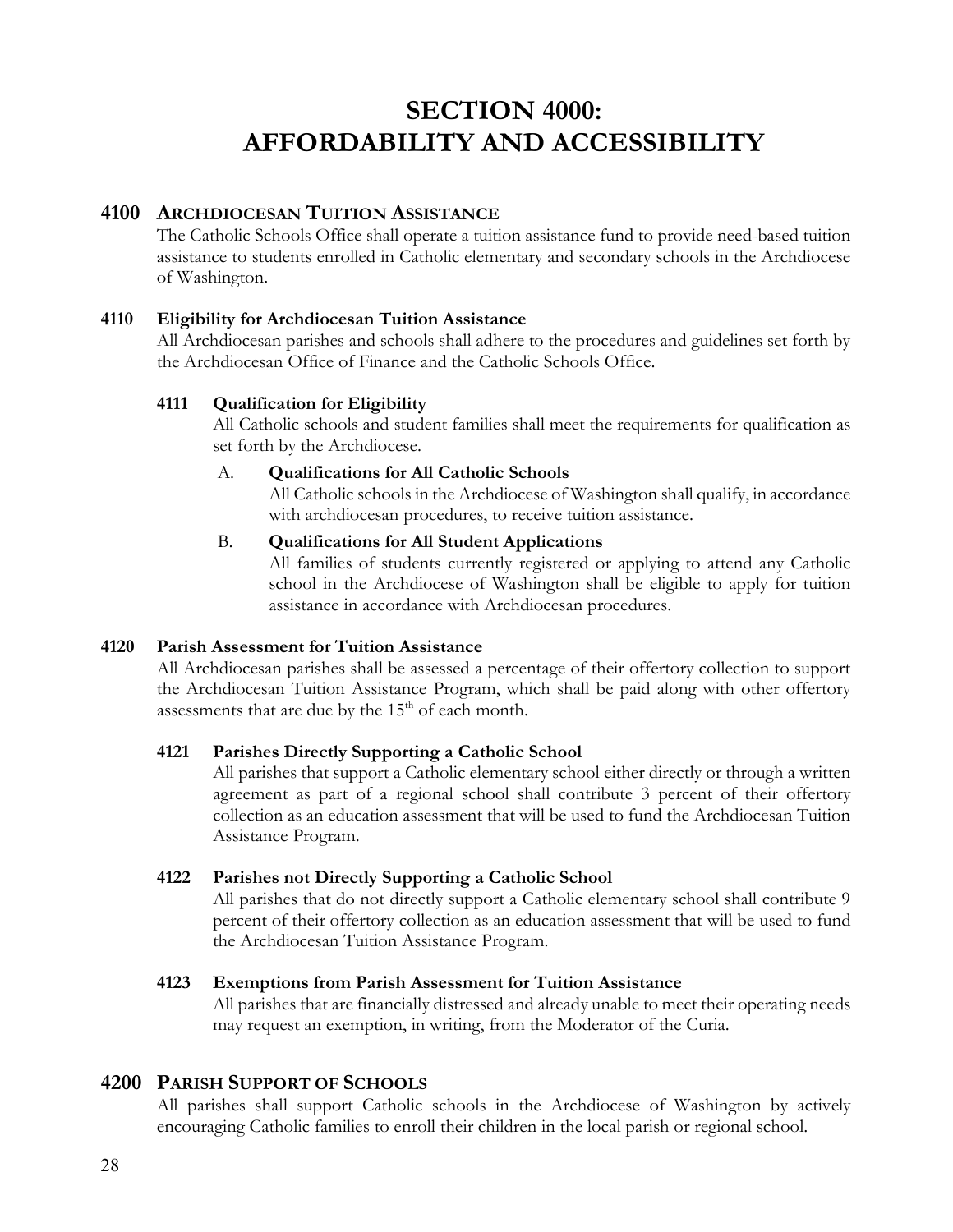#### 4210 Parish with Parish-Based School Financial Support

A parish with a parish-based school shall provide financial support to the school not to exceed 35 percent of parish revenue (see Policies 4440 and 4621-B).

#### 4220 Parish with a Regional School Financial Support

A parish that supports a regional school shall provide financial support to the school according to the agreement, written in consultation with the Archdiocese, establishing the regional school and approved by the Archdiocese.

In the event that a parish(es) financially supports an unexpected regional school budget shortfall, the school shall repay the parish(es) the amount of the unexpected support within three (3) years, in collaboration with the parish(es) and after consultation with the Archdiocese.

## 4230 Parish Tuition Assistance

Parish tuition assistance shall be made available to families with demonstrated financial need for circumstances determined by the pastor, including material changes in a family's financial circumstances; families with multiple children enrolled in tuition-based educational programs; or, at the pastor's discretion.

# 4300 SETTING ARCHDIOCESAN SCHOOL TUITION RATES

All Archdiocesan schools shall publish a single tuition rate for each program in accordance with procedures set forth by the Archdiocese.

# 4310 Cost of Educating an Archdiocesan Student

The pastor, canonical administrator or board of limited jurisdiction shall establish a tuition rate for each program that takes into consideration the full cost of educating a student in that program.

#### 4330 Archdiocesan School Tuition Policy Statement

All Archdiocesan Catholic schools shall publish a written tuition policy statement that details the total cost, tuition rates, payment schedules, methods of payments and consequences of nonpayment of tuition.

The written tuition statement shall be published no later than February 1, for the coming school year.

#### 4340 Tuition Grants for Active Parishioners in the Archdiocese of Washington

Once each archdiocesan Catholic school has established one tuition rate for each program, it may establish and publish a grant or other program to subsidize tuition for active parishioners in the Archdiocese of Washington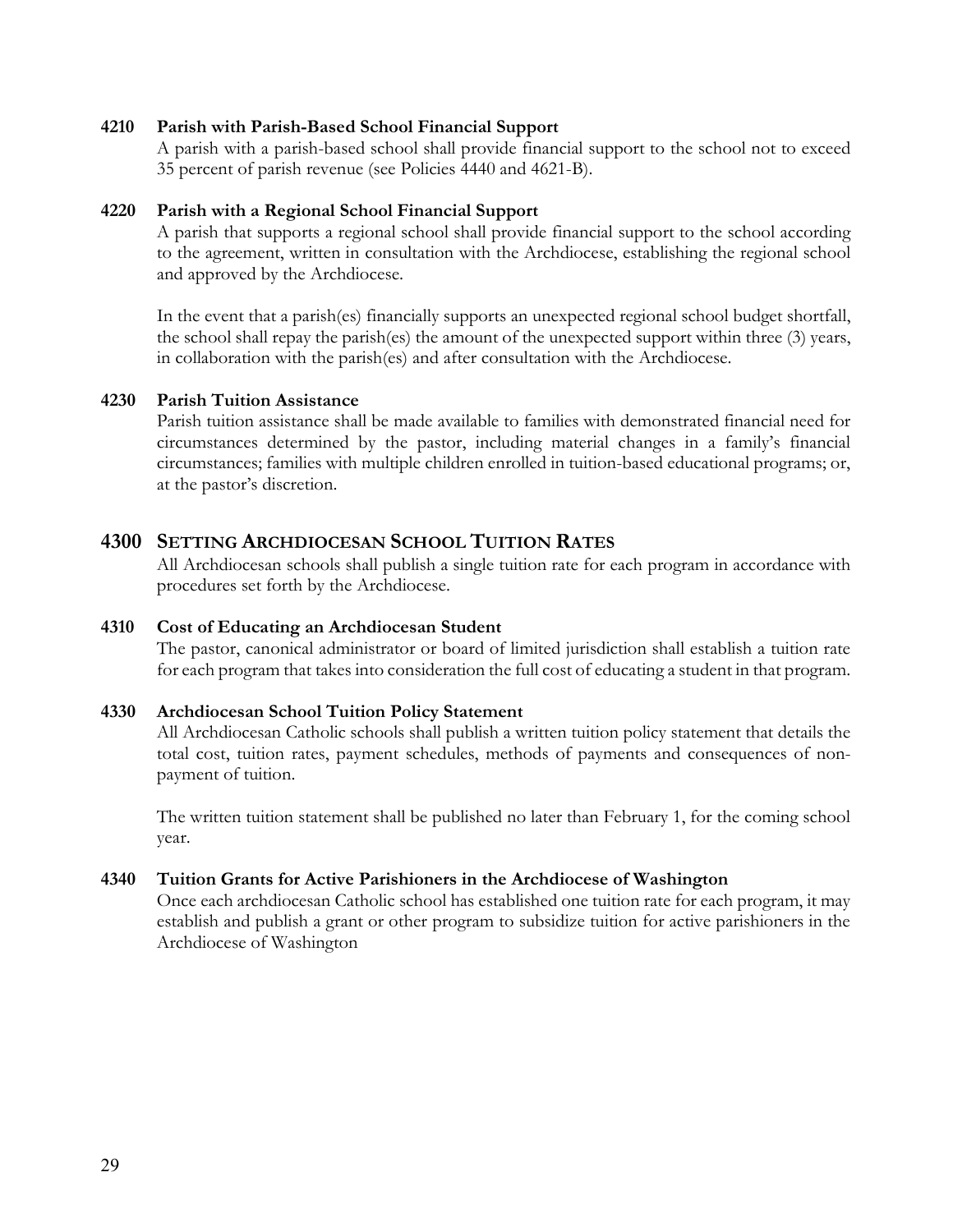# 4400 ARCHDIOCESAN SCHOOL FINANCIAL OPERATIONS AND BUDGET

All Archdiocesan school budgets shall adhere to the procedures set forth by the Office of Finance and the Catholic Schools Office of the Archdiocese of Washington.

## 4410 Archdiocesan Elementary School Accounting

All Archdiocesan elementary schools shall use the Church Management Systems (CMS) accounting system and standard chart of accounts adopted for all Archdiocesan elementary schools in the Parish Accounting Manual. Each school shall electronically submit financial statements each month to the Office of Finance through the use of CMS.

## 4420 Archdiocesan School-Based Scholarships and Tuition Assistance

All Archdiocesan schools shall budget for and offer scholarships and tuition assistance to help students with limited means attend the school. All Archdiocesan schools shall collaborate with Archdiocesan tuition assistance efforts as appropriate.

## 4430 Review of an Archdiocesan Elementary School Budget

All Archdiocesan elementary school budgets shall be submitted to the Archdiocese for review on the dates listed in the Catholic School Calendar.

## 4440 Archdiocesan Parish/Regional School Budget Deficits

All parishes shall be responsible for budget shortfalls within any parish program, including the parish/regional school, and shall not be permitted to borrow to finance the school operating deficits unless it is for a limited time and with an Archdiocesan-approved plan for a balanced budget that includes debt service.

# 4441 Loans for Funding Archdiocesan Parish/Regional School Deficits

Any request for a loan to fund Archdiocesan parish/regional school operations shall require the process for extraordinary communications as set forth by Policy 4620 in the Archdiocese of Washington Catholic Schools Policy Manual.

# 4450 Archdiocesan Schools Budget Responsibility

All Archdiocesan schools shall be responsible for all operating expenses, such as salaries and benefits, supplies, utilities, insurance, etc.

#### 4460 Annual Student Assessment Fee

All Catholic schools in the Archdiocese of Washington shall pay an annual student assessment fee determined by the Archdiocese of Washington for the costs associated with services provided by the Catholic Schools Office and other Archdiocesan offices.

#### 4470 Archdiocesan School Fundraising

All Archdiocesan schools, working with the sponsoring parish or parishes and School Advisory Board, shall actively engage in planned fundraising efforts, as defined in the school budget reviewed by the Archdiocese

#### 4471 Limitation of Archdiocesan School Fundraising Effort

All door-to-door sales of goods by Archdiocesan elementary students shall be prohibited for reasons of safety, which must be noted in the Parent Handbook.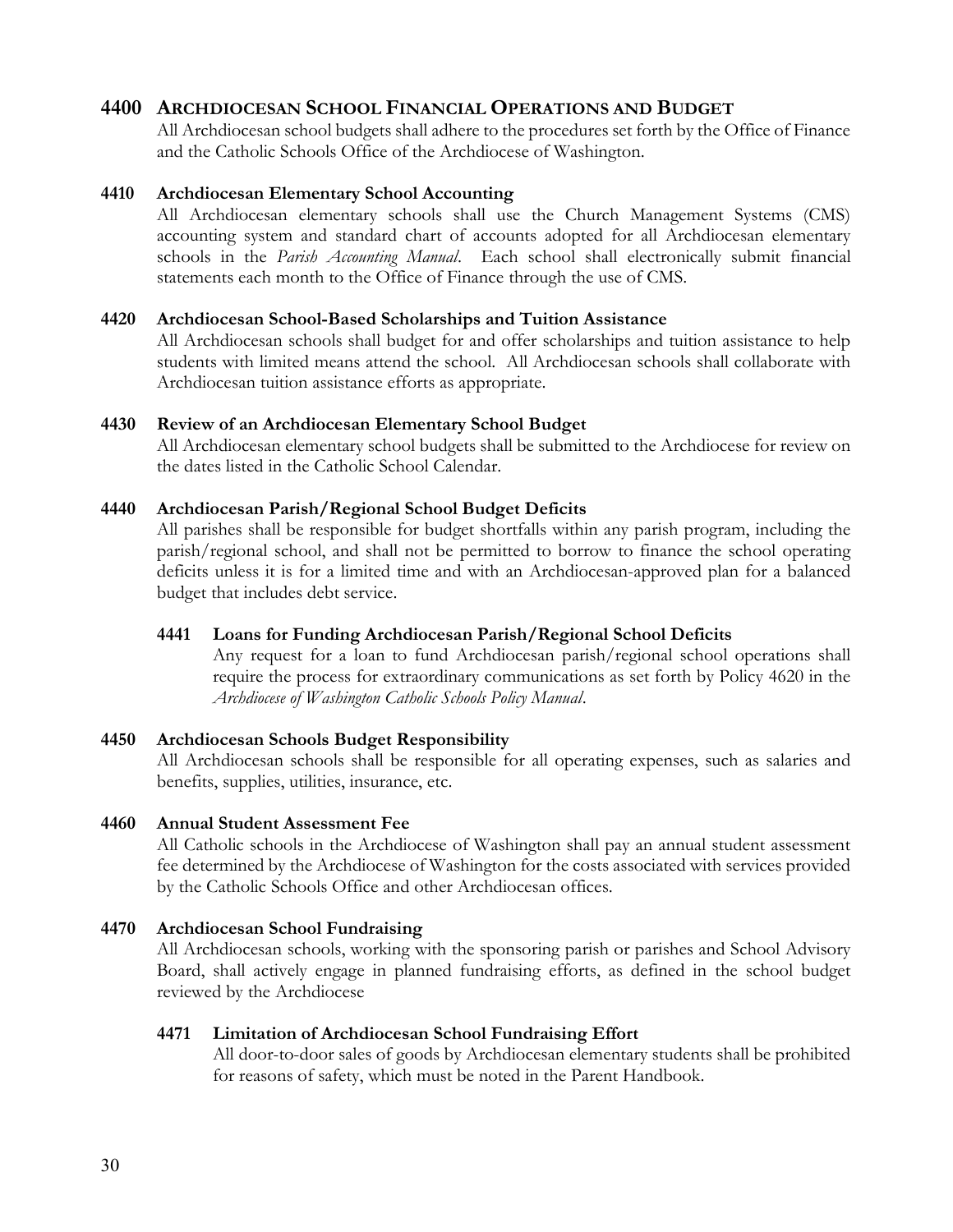## 4472 Accounting for Archdiocesan School Fundraising Revenue

All revenue associated with Archdiocesan school fundraising sponsored by the School Advisory Board, the Home and School Association and other school-based clubs and organizations is an asset of the parish that is restricted for support of the Archdiocesan school and shall be maintained at the parish with the canonical administrator's name on all accounts.

#### 4473 Archdiocesan School Fundraising Goal

Any shortfall in an Archdiocesan school's budget of an anticipated fundraising goal that ultimately is not met shall be covered by the sponsoring parish or parishes; however, the obligation shall be repaid by the Archdiocesan school over a period not to exceed three (3) years.

## 4480 Bank Accounts

All parishes sponsoring a school shall have one (1) checking account to handle the operations of both the parish and the parish school. All receipts and expenses of the parish school are to be accounted for through the main parish accounts. Organizations may have imprest accounts only with the pastor's or canonical administrator's permission and the pastor or canonical administrator shall be the signer on all accounts.

# 4500 ARCHDIOCESAN SCHOOL VIABILITY AND PLANNING

All Archdiocesan schools shall engage in continuous planning and improvement to sustain and ensure the viability of their school and achieve the goals of providing students and their families an excellent Catholic education that is affordable and accessible.

#### 4510 Annual Assessment of Viability

All Archdiocesan schools shall conduct an annual viability assessment based on the following standards: Catholic identity, governance, academic excellence, affordability and accessibility. This assessment requires parishes and schools to assess their strengths and identify areas where change is needed for the future. The school leadership, with the Catholic Schools Office, shall conduct this assessment.

#### 4511 Criteria for Evaluation for Archdiocesan Schools

The school-specific criteria for evaluating and implementing the annual Catholic Schools Office-designed assessment of viability shall be reviewed in consultation with school leadership and the canonical administrator. This assessment shall focus on parish life, school and academic quality, financial health and facility/physical plant.

#### 4512 Annual Archdiocesan School Assessment Outcomes

The results of the assessment of the Archdiocesan school shall be shared with parish and school communities to help develop appropriate steps to address identified needs and growth areas with the goal of strengthening Catholic schools.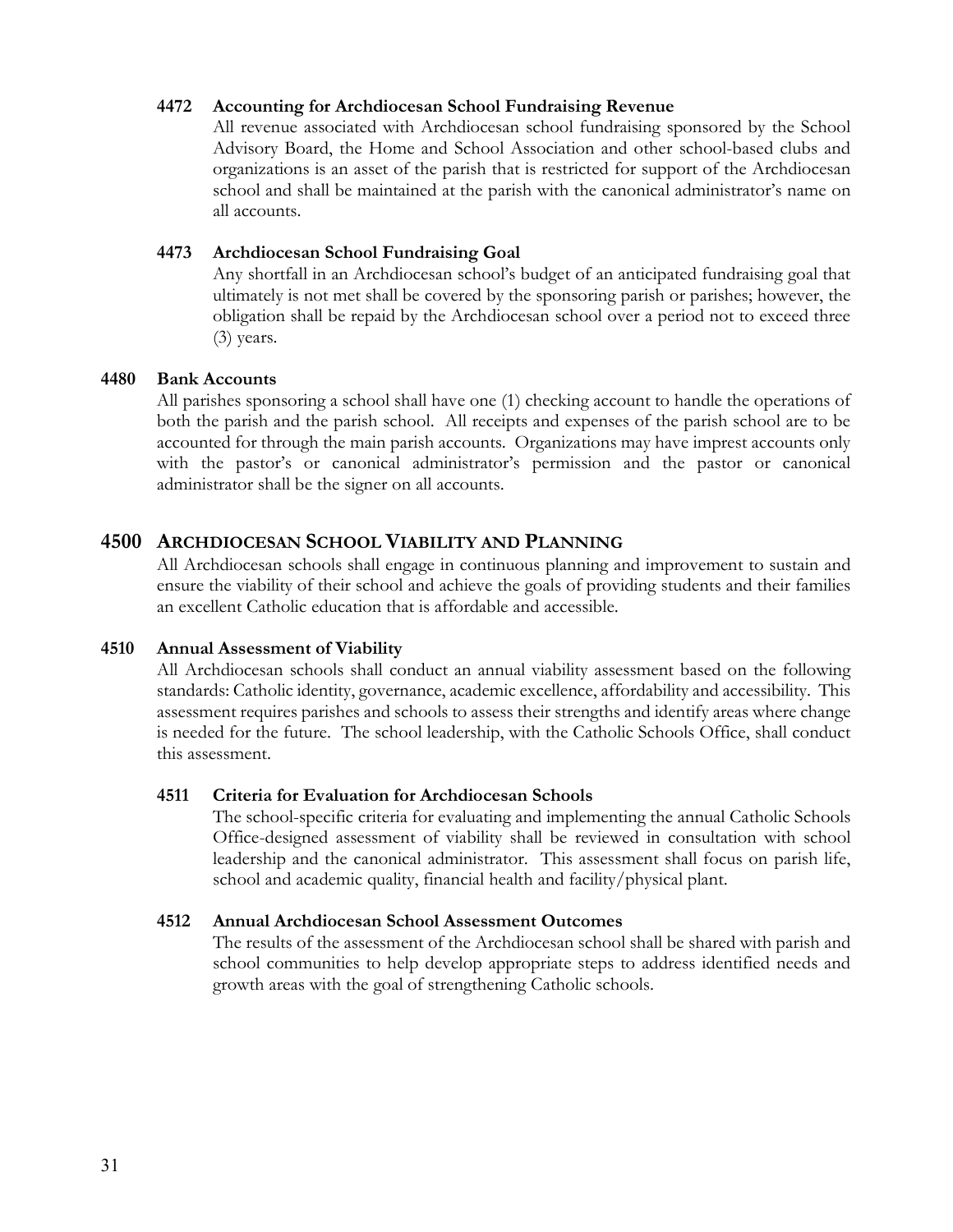# 4513 Collaborative Planning for Parish Schools

Parishes and schools shall continuously engage in school planning in collaboration with the Archdiocese. Assessment outcomes may require planning recommendations for:

- A. Proactive school consolidation;
- B. Regional school formation;
- C. Partnering for economies of scale and resource sharing.

## 4514 Request for Closure and Consolidation of an Archdiocesan School

A parish/regional school, after completing a full consultation and determining the school is no longer viable, may request permission for school closure or school consolidation with a neighboring school. The pastor or canonical administrator on behalf of the parish/regional school shall write to the Archbishop and request permission to close or consolidate the school. This written request shall include a summary of the consultation process and final recommendations.

# 4520 Collaborating with Other Archdiocesan Schools for Stabilization and Improvement

All Archdiocesan Catholic schools shall collaborate with other Archdiocesan Catholic schools in their geographically logical grouping to support actions that stabilize and improve schools.

# 4600 REQUIRED ARCHDIOCESAN SCHOOL COMMUNICATIONS

Each Archdiocesan parish/regional school shall share the school's financial status, including data and results of operations, at least annually with the parish/school community.

#### 4610 Annual Archdiocesan Financial Communications

All Archdiocesan schools shall provide families and parishioners annually, by October of each school year, an Archdiocesan school income/expense report and a current status of school finance report.

#### 4611 Annual Archdiocesan School Income/Expense Report

An annual financial summary of the Archdiocesan school's actual income and expenses for the prior fiscal year that includes operating, capital and overhead expenses shall be provided to all school families.

#### 4612 Annual Current Status of Archdiocesan School Finance Report

All Archdiocesan school families shall receive an annual communication for the current school year that includes information regarding:

- A. Budgeted costs of educating one child in the Archdiocesan school;
- B. Budgeted tuition revenue per child;
- C. Difference between the budgeted cost and budgeted tuition revenue per child;
- D. Explanation of sources of funding for any difference/shortfall.

# 4620 Extraordinary Archdiocesan School Communications

All Archdiocesan schools experiencing serious financial or enrollment stress shall collaborate with the Archdiocese of Washington staff to provide additional communications and consultations with the parish and school community.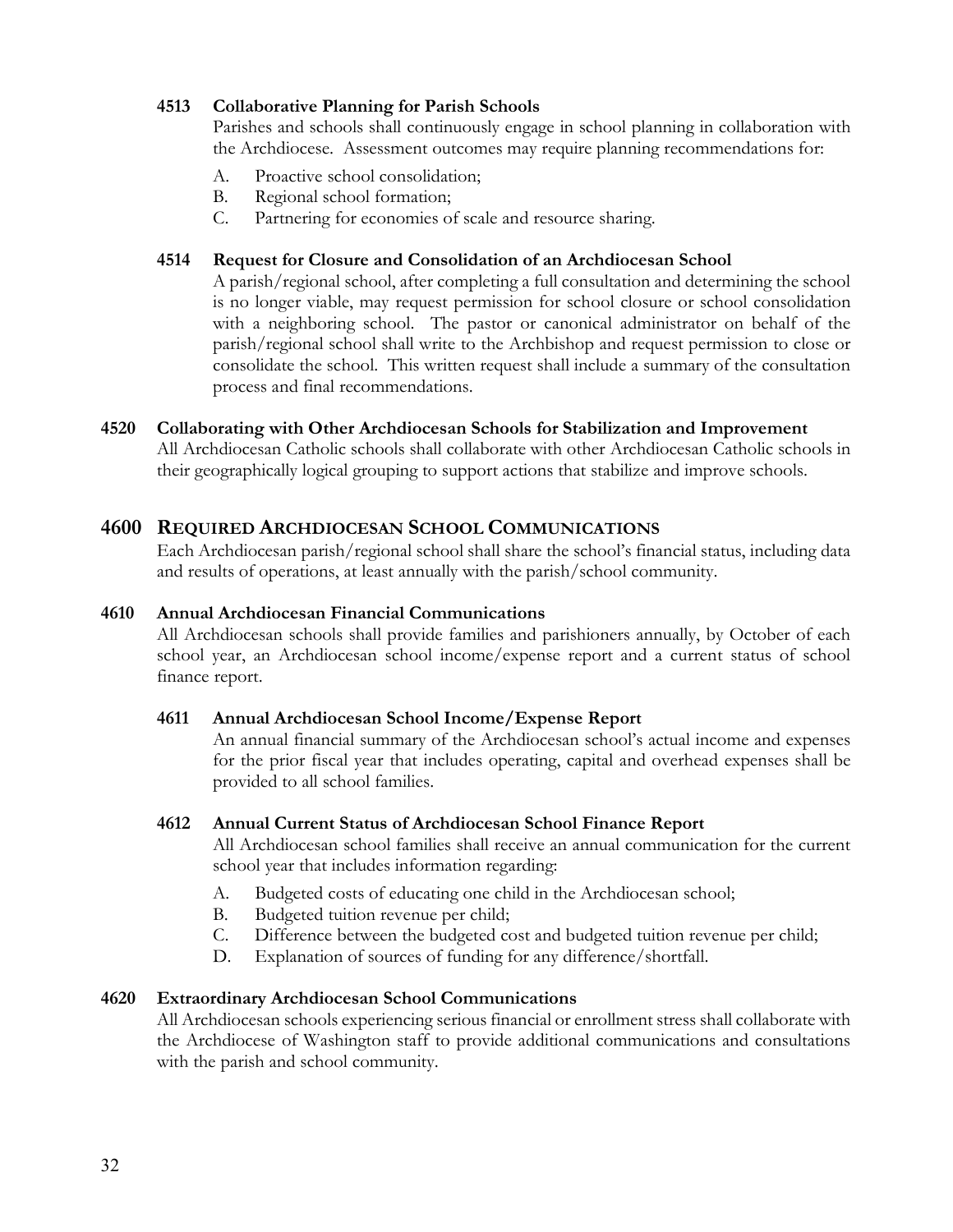# 4621 Required Archdiocesan School Consultations

The pastor or canonical administrator and principal, with the School Advisory Board leadership, shall organize parent and parish community meetings in a timely manner and establish a process to address next steps, if any of the following potentially unsustainable economic conditions represent challenges to the viability of an Archdiocesan school:

- A. A loan is required to sustain school operations;
- B. An excess of 35 percent of parish revenue in any given year is required to support the school deficit;
- C. Tuition revenue including all tuition assistance income fails to cover a minimum of 65 percent of the total expense of the school;
- D. Enrollment falls below 65 percent of the school's capacity given the number of classes per grade that are currently offered;
- E. Net proceeds from fundraising falls below five percent of total school expenses.

# 4700 GEOGRAPHICALLY NECESSARY SCHOOLS

The Archdiocesan Catholic Schools Office shall designate geographically necessary schools based on written criteria including, but not necessarily limited to:

- A. Number of nearby Catholic schools and number of available seats at those schools;
- B. Percent of enrolled students whose homes are not near another Catholic school;
- C. Percent of students whose homes are near their enrolled school.

## 4710 Geographically Necessary Tuition Assistance Scholarships

A family attending a Catholic school that has been designated "geographically necessary" may be eligible for a larger tuition assistance scholarship.